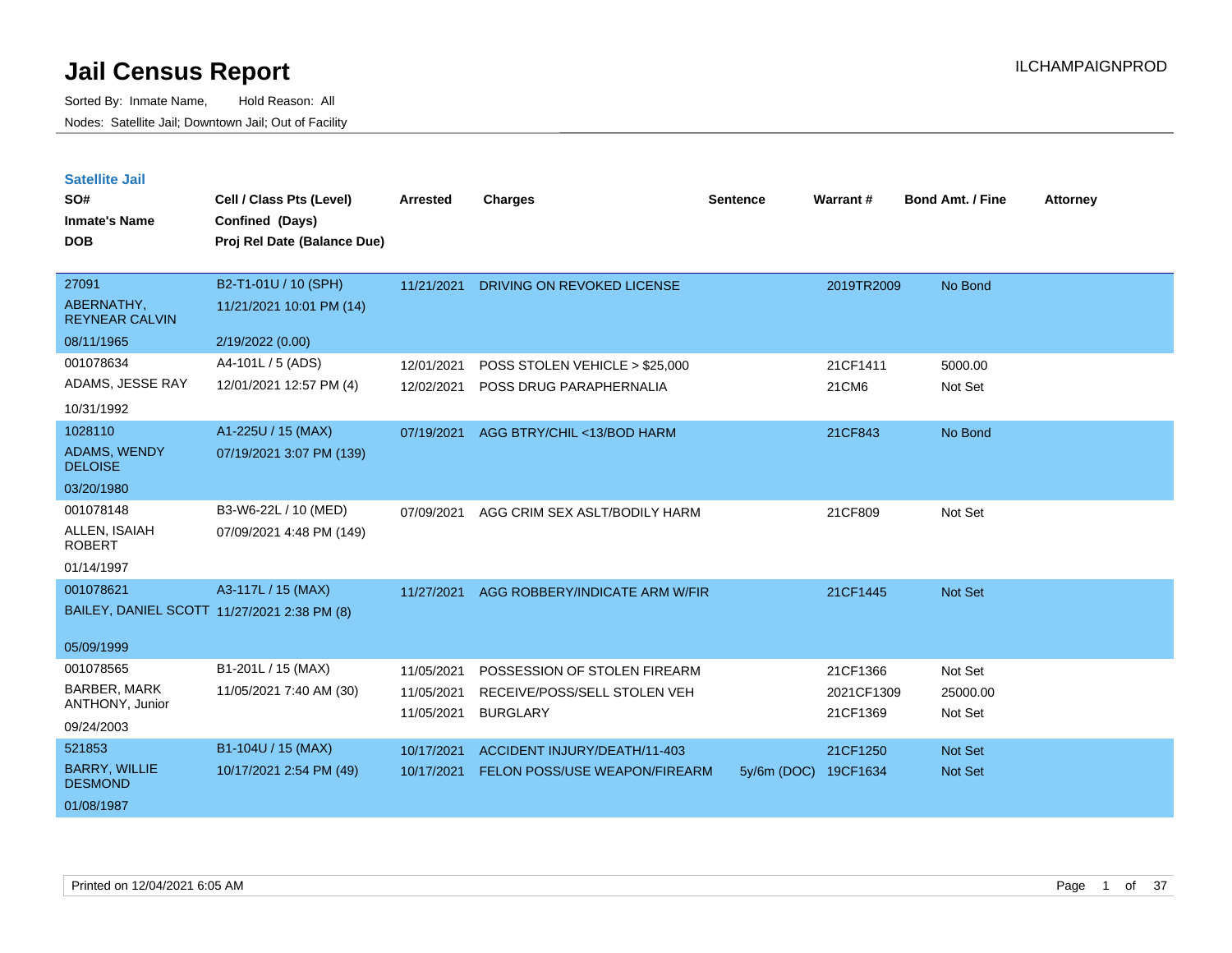Sorted By: Inmate Name, Hold Reason: All Nodes: Satellite Jail; Downtown Jail; Out of Facility

| Nudes. Satellite Jali, Downtown Jali, Out of Facility |                             |                 |                                   |                       |             |                         |                 |
|-------------------------------------------------------|-----------------------------|-----------------|-----------------------------------|-----------------------|-------------|-------------------------|-----------------|
| SO#                                                   | Cell / Class Pts (Level)    | <b>Arrested</b> | <b>Charges</b>                    | <b>Sentence</b>       | Warrant#    | <b>Bond Amt. / Fine</b> | <b>Attorney</b> |
| <b>Inmate's Name</b>                                  | Confined (Days)             |                 |                                   |                       |             |                         |                 |
| DOB                                                   | Proj Rel Date (Balance Due) |                 |                                   |                       |             |                         |                 |
| 1073281                                               | A2-121L / 5 (ADS)           |                 |                                   |                       |             |                         |                 |
| <b>BASLER, MONET</b>                                  | 11/15/2021 11:08 PM (20)    | 11/15/2021      | DOM BTRY/CONTACT/1-2 PRECONV      |                       | 2021CF206   | 5000.00                 |                 |
| MARISA                                                |                             |                 |                                   |                       |             |                         |                 |
| 08/17/1994                                            |                             |                 |                                   |                       |             |                         |                 |
| 001078636                                             | BOOKF-2                     | 12/01/2021      | <b>RESIDENTIAL BURGLARY</b>       |                       | 2021CF12131 | 50000.00                |                 |
| BAYS, JENNIFER ANNE 12/01/2021 8:28 PM (4)            |                             |                 |                                   |                       |             |                         |                 |
|                                                       |                             |                 |                                   |                       |             |                         |                 |
| 06/15/1983                                            |                             |                 |                                   |                       |             |                         |                 |
| 001078595                                             | A1-226L / 10 (MED)          | 11/20/2021      | AGGRAVATED DOMESTIC BATTERY       |                       | 21CF1426    | No Bond                 |                 |
| <b>BEADLES, KIERA</b>                                 | 11/20/2021 1:54 AM (15)     |                 |                                   |                       |             |                         |                 |
| <b>RENEE</b>                                          |                             |                 |                                   |                       |             |                         |                 |
| 01/23/1991                                            |                             |                 |                                   |                       |             |                         |                 |
| 55826                                                 | B1-102L / 15 (MAX)          | 10/22/2021      | MFG/DEL 100<400 GR COCA/ANLG      |                       | 21CF1284    | Not Set                 |                 |
| BEAUREGARD.<br>MAURICE RONALD,                        | 10/22/2021 7:57 AM (44)     |                 |                                   |                       |             |                         |                 |
| 06/19/1982                                            |                             |                 |                                   |                       |             |                         |                 |
| 1059371                                               | A3-217L / 15 (MAX)          | 11/15/2021      | <b>RESIDENTIAL BURGLARY</b>       |                       | 2021CF154   | No Bond                 |                 |
| <b>BECKETT, ANQWAUN</b>                               | 11/15/2021 11:01 AM (20)    | 11/15/2021      | AGG BATTERY/PEACE OFFICER         | 10y (DOC)<br>5y (DOC) | 2021CF154   | No Bond                 |                 |
| JAWAUN                                                |                             |                 |                                   |                       |             |                         |                 |
| 11/14/1996                                            |                             |                 |                                   |                       |             |                         |                 |
| 969121                                                | BOOKH-1 / 15 (MAX)          | 11/25/2021      | <b>CRIM TRESPASS TO RESIDENCE</b> |                       | 21CF1444    | Not Set                 |                 |
| <b>BECKLEY, ANTHONY</b>                               | 11/25/2021 7:16 PM (10)     |                 |                                   |                       |             |                         |                 |
| <b>PATRICK</b>                                        |                             |                 |                                   |                       |             |                         |                 |
| 06/30/1989                                            |                             |                 |                                   |                       |             |                         |                 |
| 1057334                                               | B4-221U / 15 (MAX)          | 10/27/2021      | MURDER/INTENT TO KILL/INJURE      |                       |             | No Bond                 |                 |
| BEVERLY, DAVID<br><b>BENJAMIN</b>                     | 10/27/2021 1:42 PM (39)     |                 |                                   |                       |             |                         |                 |
| 03/31/1987                                            |                             |                 |                                   |                       |             |                         |                 |
| 29626                                                 | B1-105U / 10 (MED)          | 11/09/2021      | MFG/DEL 15<100 GR COCA/ANALOG     |                       | 21CF1387    | Not Set                 |                 |
| <b>BISHOP, DARRELL</b><br>EDWARD                      | 11/09/2021 4:46 PM (26)     |                 |                                   |                       |             |                         |                 |
| 07/18/1968                                            |                             |                 |                                   |                       |             |                         |                 |
|                                                       |                             |                 |                                   |                       |             |                         |                 |

Printed on 12/04/2021 6:05 AM **Page 2 of 37**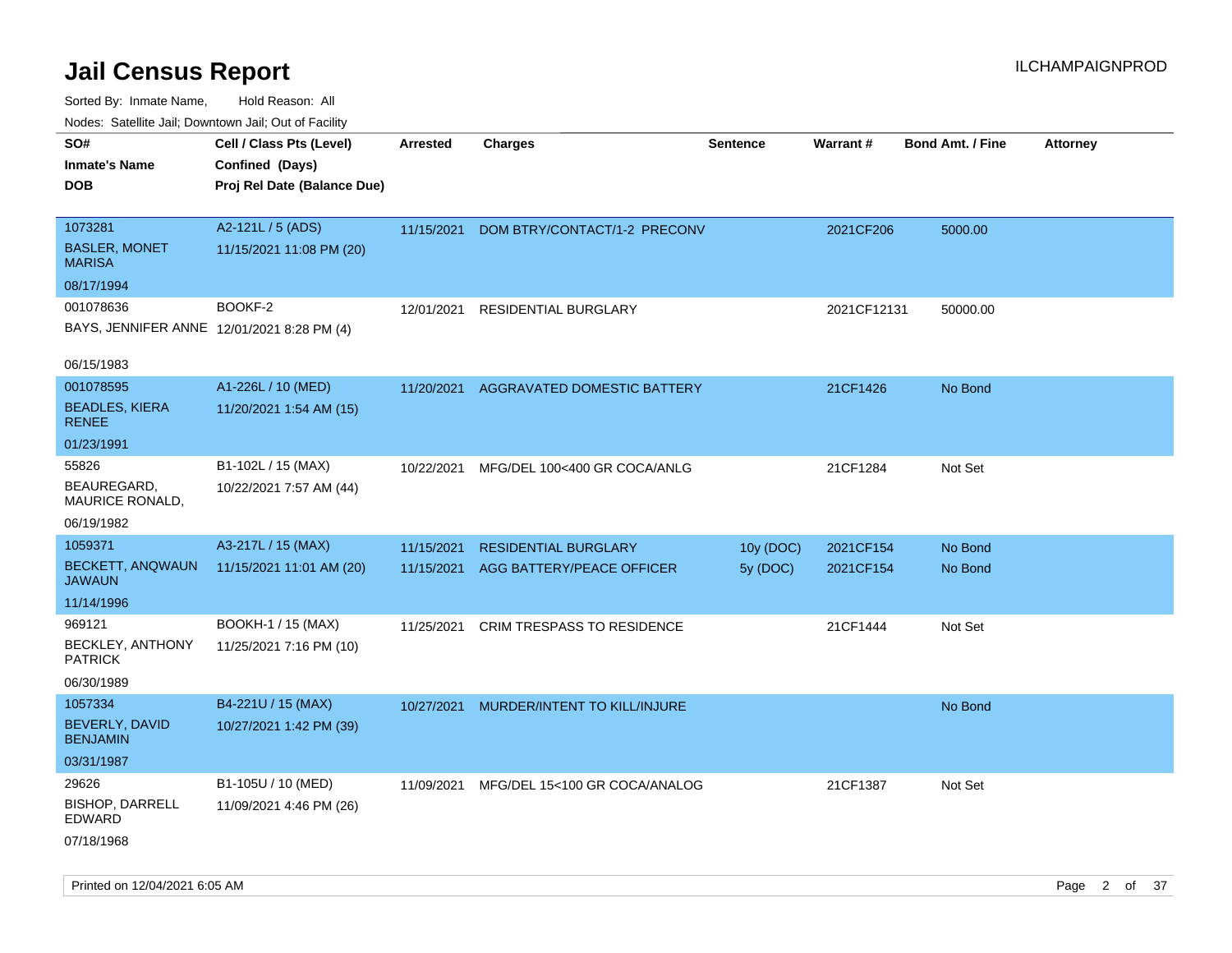| ivouss. Satellite Jali, Downtown Jali, Out of Facility |                             |                          |                                          |                 |                       |                         |                 |
|--------------------------------------------------------|-----------------------------|--------------------------|------------------------------------------|-----------------|-----------------------|-------------------------|-----------------|
| SO#                                                    | Cell / Class Pts (Level)    | <b>Arrested</b>          | <b>Charges</b>                           | <b>Sentence</b> | <b>Warrant#</b>       | <b>Bond Amt. / Fine</b> | <b>Attorney</b> |
| Inmate's Name                                          | Confined (Days)             |                          |                                          |                 |                       |                         |                 |
| <b>DOB</b>                                             | Proj Rel Date (Balance Due) |                          |                                          |                 |                       |                         |                 |
| 51247                                                  | B1-202U / 10 (MED)          |                          | 04/15/2021 FELON POSS/USE WEAPON/FIREARM |                 | 21CF411               | <b>Not Set</b>          |                 |
| <b>BROWN, DANTE</b><br>MAURICE                         | 04/15/2021 6:24 PM (234)    |                          |                                          |                 |                       |                         |                 |
| 04/19/1979                                             |                             |                          |                                          |                 |                       |                         |                 |
| 1035923                                                | B3-W3-12L / 10 (MED)        | 08/23/2021               | POSS STOLEN VEHICLE > \$25,000           |                 | 21CF1029              | Not Set                 |                 |
| BROWN, KYRELL<br>NAJUAN                                | 08/23/2021 9:46 AM (104)    |                          |                                          |                 |                       |                         |                 |
| 06/14/1993                                             |                             |                          |                                          |                 |                       |                         |                 |
| 29957                                                  | B4-122U / 15 (MAX)          | 11/13/2021               | FELON POSS/USE WEAPON/FIREARM            |                 | 21CF1390              | Not Set                 |                 |
| <b>BROWN, RODNEY</b><br>Louis                          | 11/13/2021 8:57 PM (22)     | 11/13/2021               | AGG CRIM SX AB/>5 YR OLDER VIC           |                 | 2019CF0718            | 250000.00               |                 |
| 01/07/1968                                             |                             |                          |                                          |                 |                       |                         |                 |
| 001077945                                              | A1-227L / 10 (MED)          | 11/13/2021               | AGG ASLT PEACE OFF/FIRE/ER WRK           |                 | 2021CF637             | 1000.00                 |                 |
| <b>BROWN, SIDREA</b><br>RENEIA                         | 11/13/2021 10:49 AM (22)    | 11/13/2021<br>11/17/2021 | <b>BURGLARY</b><br><b>BURGLARY</b>       |                 | 2021CF543<br>21CF1264 | 50000.00<br>1000.00     |                 |
| 07/23/1992                                             |                             |                          |                                          |                 |                       |                         |                 |
| 56936                                                  | B4-221L / 15 (MAX)          | 11/01/2021               | PUBLIC INDECENCY/EXPOSURE/3+             |                 |                       | <b>Not Set</b>          |                 |
| CALDWELL, STEVEN<br>ANDRE                              | 11/01/2021 1:09 PM (34)     |                          |                                          |                 |                       |                         |                 |
| 04/19/1982                                             |                             |                          |                                          |                 |                       |                         |                 |
| 39474                                                  | B1-101U / 10 (ADS)          | 07/06/2021               | MFG/DEL 15<100 GR HEROIN/ANLG            |                 | 21CF792               | Not Set                 |                 |
| CAMPBELL, AARON<br>JACOB                               | 07/06/2021 11:56 PM (152)   |                          |                                          |                 |                       |                         |                 |
| 07/18/1974                                             |                             |                          |                                          |                 |                       |                         |                 |
| 996275                                                 | B1-105L / 10 (MED)          | 11/15/2021               | FELON POSS/USE WEAPON/FIREARM            |                 | 21CF1398              | <b>Not Set</b>          |                 |
| CAMPBELL, JOHNNIE<br>LEE, Third                        | 11/15/2021 8:37 AM (20)     |                          |                                          |                 |                       |                         |                 |
| 04/02/1992                                             |                             |                          |                                          |                 |                       |                         |                 |
| 958898                                                 | B4-127U / 15 (MAX)          | 11/18/2021               | AGGRAVATED DOMESTIC BATTERY              |                 | 21CF1409              | Not Set                 |                 |
| CHAMBERS, GARY<br>DANTE                                | 11/18/2021 5:10 AM (17)     |                          |                                          |                 |                       |                         |                 |
| 05/24/1973                                             |                             |                          |                                          |                 |                       |                         |                 |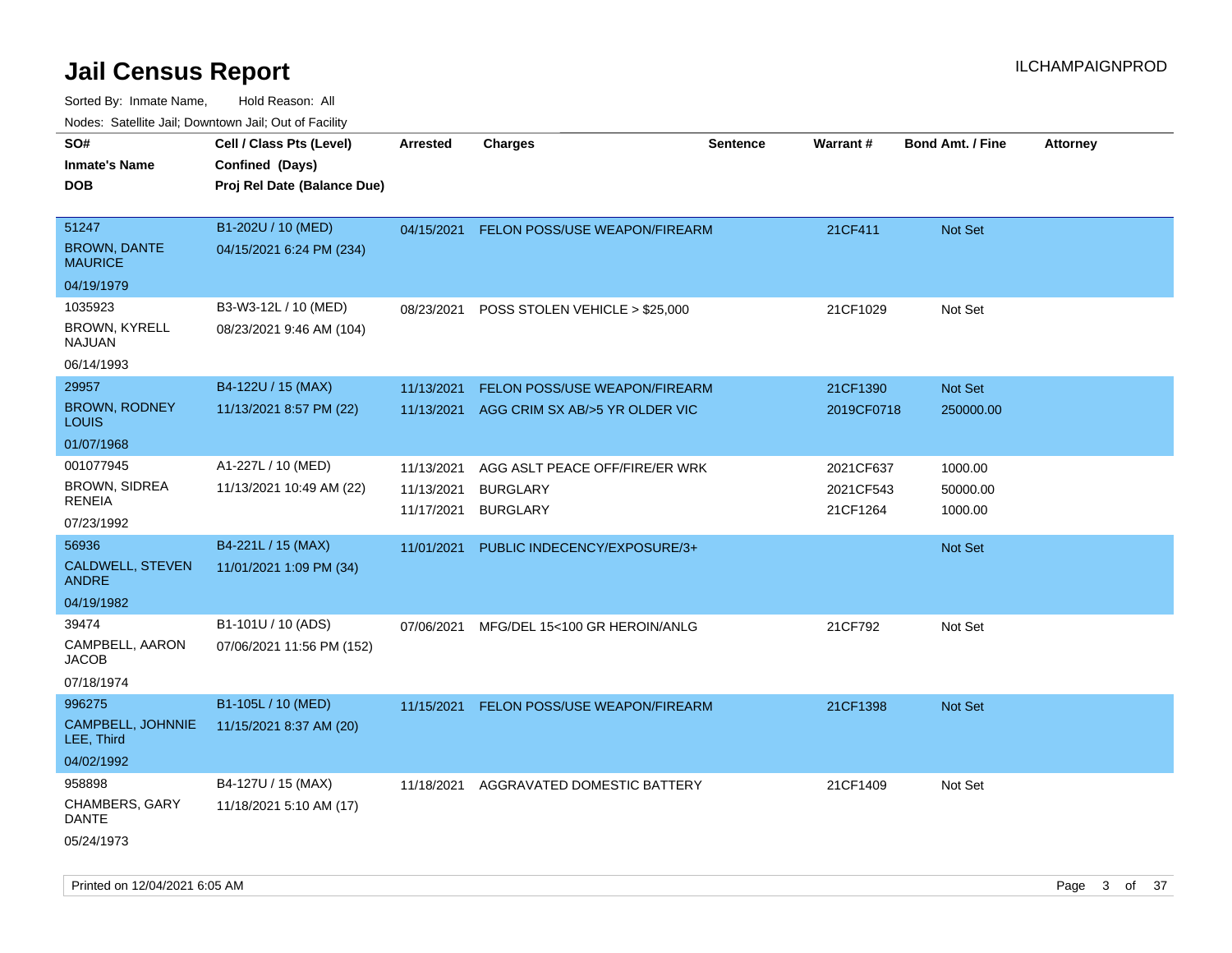| SO#                                  | Cell / Class Pts (Level)                    | <b>Arrested</b>    | <b>Charges</b>                           | <b>Sentence</b> | Warrant#   | <b>Bond Amt. / Fine</b> | <b>Attorney</b> |
|--------------------------------------|---------------------------------------------|--------------------|------------------------------------------|-----------------|------------|-------------------------|-----------------|
| <b>Inmate's Name</b>                 | Confined (Days)                             |                    |                                          |                 |            |                         |                 |
| <b>DOB</b>                           | Proj Rel Date (Balance Due)                 |                    |                                          |                 |            |                         |                 |
|                                      |                                             |                    |                                          |                 |            |                         |                 |
| 960551                               | B4-226U / 10 (MED)                          |                    | 08/26/2021 DOMESTIC BATTERY/HARM/VIO O/P |                 | 21CF1035   | 100000.00               |                 |
| <b>COFFIN, KYLE LAIR</b>             | 08/26/2021 4:43 AM (101)                    |                    |                                          |                 |            |                         |                 |
| 09/21/1988                           |                                             |                    |                                          |                 |            |                         |                 |
| 34805                                | B4-226L / 15 (MAX)                          | 10/01/2021         | <b>DOMESTIC BATTERY</b>                  |                 | 21CF1183   | Not Set                 |                 |
|                                      | CONERLY, KIN JOSEPH 10/01/2021 1:53 AM (65) | 10/01/2021         | ARMED HABITUAL CRIMINAL                  |                 | 21CF1184   | Not Set                 |                 |
| 11/16/1971                           |                                             | 10/06/2021         | POSS STOLEN VEHICLE > \$25,000           |                 | 19CF1786   | Not Set                 |                 |
| 1074319                              | B2-DR / 15 (SPH)                            | 10/12/2021         | AGGRAVATED CRUELTY TO ANIMALS            |                 | 21CF1238   | Not Set                 |                 |
| CRAIG, DAVUCCI<br><b>DAVION</b>      | 10/12/2021 11:36 AM (54)                    | 10/14/2021 MURDER  |                                          |                 | 21CF1239   | Not Set                 |                 |
| 08/02/2001                           |                                             |                    |                                          |                 |            |                         |                 |
| 001077549                            | B2-T3-10L / 10 (SPH)                        | 12/22/2020         | <b>PRED CRIM SEX ASLT/VICTIM &lt;13</b>  |                 | 2020CF1469 | Not Set                 |                 |
| CRISTOBAL-MATEO,<br><b>CRISTOBAL</b> | 12/22/2020 1:17 PM (348)                    |                    |                                          |                 |            |                         |                 |
| 12/02/1988                           |                                             |                    |                                          |                 |            |                         |                 |
| 001077536                            | B2-T1-03U / 10 (SPH)                        | 12/20/2020 ROBBERY |                                          |                 | 20CF1446   | Not Set                 |                 |
| DAVIS, ARTRE LAVAE                   | 12/20/2020 1:38 PM (350)                    |                    |                                          |                 |            |                         |                 |
| 06/26/2002                           |                                             |                    |                                          |                 |            |                         |                 |
| 001078646                            | BOOKH-3                                     | 12/03/2021         | <b>DOMESTIC BATTERY</b>                  |                 | 2021CMAWOW | Not Set                 |                 |
| DAVIS, MAKELL<br><b>WONYEA</b>       | 12/03/2021 5:29 PM (2)                      | 12/03/2021         | INTERF REPT DOMESTIC VIOLENCE            |                 | 2021CMAWOW | Not Set                 |                 |
| 08/17/1998                           |                                             |                    |                                          |                 |            |                         |                 |
| 1023587                              | B1-203U / 15 (MAX)                          | 09/24/2021         | MFG/DEL CANNABIS/2.5-10 GRAMS            |                 | 21CF1155   | Not Set                 |                 |
| DAVIS, MARTIN<br><b>DENNIS</b>       | 09/24/2021 9:38 PM (72)                     |                    | 09/24/2021 ARMED HABITUAL CRIMINAL       |                 | 2021-CF681 | 500000.00               |                 |
| 12/02/1994                           |                                             |                    |                                          |                 |            |                         |                 |
| 001077634                            | A2-223L / 5 (ADS)                           | 09/23/2021         | OBSTRUCT JUST/DESTROY EVIDENCE           |                 | 21CF887    | 25000.00                |                 |
| DAVIS, TAMIKA                        | 09/23/2021 12:30 AM (73)                    |                    |                                          |                 |            |                         |                 |
| 03/11/1974                           |                                             |                    |                                          |                 |            |                         |                 |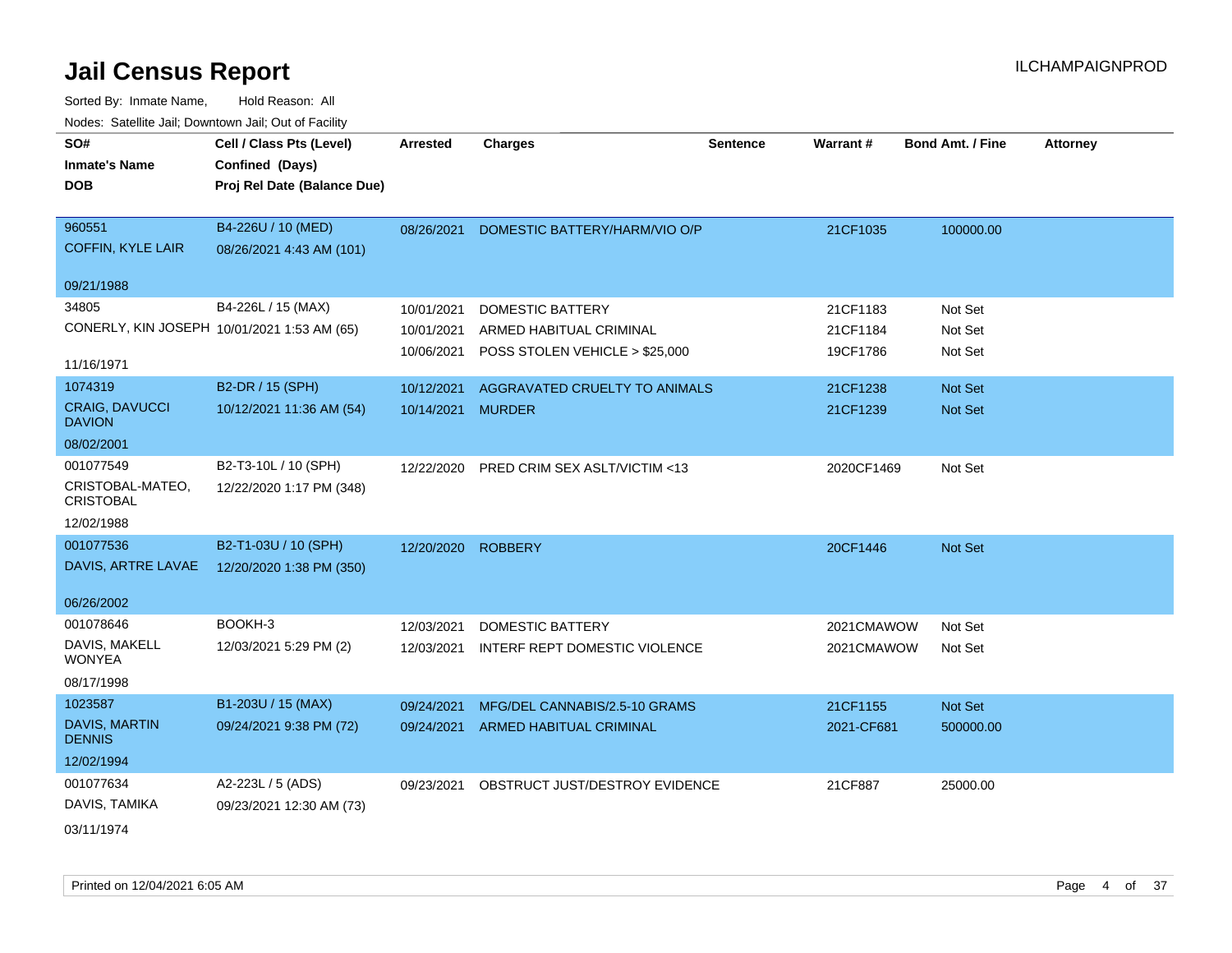Sorted By: Inmate Name, Hold Reason: All Nodes: Satellite Jail; Downtown Jail; Out of Facility

| roaco. Calcinio can, Downlown can, Out or Facility |                             |                 |                                |                 |            |                         |                 |
|----------------------------------------------------|-----------------------------|-----------------|--------------------------------|-----------------|------------|-------------------------|-----------------|
| SO#                                                | Cell / Class Pts (Level)    | <b>Arrested</b> | <b>Charges</b>                 | <b>Sentence</b> | Warrant#   | <b>Bond Amt. / Fine</b> | <b>Attorney</b> |
| <b>Inmate's Name</b>                               | Confined (Days)             |                 |                                |                 |            |                         |                 |
| <b>DOB</b>                                         | Proj Rel Date (Balance Due) |                 |                                |                 |            |                         |                 |
|                                                    |                             |                 |                                |                 |            |                         |                 |
| 001078538                                          | B1-205U / 10 (MED)          | 10/26/2021      | <b>CRIM SEX ASSAULT/FORCE</b>  |                 | 21CF1301   | Not Set                 |                 |
| DAWKINS, LEN                                       | 10/26/2021 8:18 PM (40)     |                 |                                |                 |            |                         |                 |
| 03/23/1987                                         |                             |                 |                                |                 |            |                         |                 |
| 56972                                              | B4-227U / 10 (MED)          | 08/30/2021      | POSS STOLEN VEHICLE > \$25,000 |                 | 21CF1044   | Not Set                 |                 |
| DAY, DANIEL JOSEPH                                 | 08/30/2021 3:07 PM (97)     | 09/04/2021      | <b>BURGLARY</b>                |                 | 21CF1054   | Not Set                 |                 |
|                                                    |                             |                 |                                |                 |            |                         |                 |
| 10/16/1982                                         |                             |                 |                                |                 |            |                         |                 |
| 522497                                             | A4-203U / 10 (MED)          | 11/28/2021      | FELON POSS/USE WEAPON/FIREARM  |                 | 21CF1447   | Not Set                 |                 |
| DELANEY, KEANDRE                                   | 11/28/2021 2:06 AM (7)      |                 |                                |                 |            |                         |                 |
| 11/27/1986                                         |                             |                 |                                |                 |            |                         |                 |
| 001078648                                          | BOOKH-3                     | 12/03/2021      | <b>DOMESTIC BATTERY</b>        |                 | 2021CMAWOW | Not Set                 |                 |
| DERRICKSON,                                        | 12/03/2021 5:40 PM (2)      | 12/03/2021      | UNLAWFUL RESTRAINT             |                 | 2021CFAWOW | Not Set                 |                 |
| <b>DEVONTE ALBERT</b>                              |                             |                 |                                |                 |            |                         |                 |
| 11/13/2001                                         |                             |                 |                                |                 |            |                         |                 |
| 989143                                             | B3-W2-06L / 10 (MED)        | 09/27/2021      | STALKING/CAUSE PERSON DISTRESS | 2y (DOC)        | 21CF1149   | 50000.00                |                 |
| DIAL, CLAYTON COLE                                 | 09/27/2021 4:12 PM (69)     | 09/27/2021      | POSSESSION OF METH<5 GRAMS     | 3y(DOC)         |            | 9430.00                 |                 |
|                                                    |                             |                 |                                |                 |            |                         |                 |
| 07/28/1991                                         |                             |                 |                                |                 |            |                         |                 |
| 515892                                             | B4-224U / 15 (MAX)          | 11/18/2021      | AGG DOMESTIC BATTERY/STRANGLE  | 4y (DOC)        | 15CF1432   | No Bond                 |                 |
| DISHMAN, BYRON<br><b>EUJEAN</b>                    | 11/18/2021 2:33 PM (17)     |                 |                                |                 |            |                         |                 |
| 07/30/1983                                         |                             |                 |                                |                 |            |                         |                 |
|                                                    |                             |                 |                                |                 |            |                         |                 |
| 25659                                              | B4-125L / 15 (MAX)          | 06/15/2021      | <b>RESIDENTIAL BURGLARY</b>    |                 | 2020CF1218 | 50000.00                |                 |
| DORRIS, LORENZO                                    | 06/15/2021 6:17 AM (173)    | 06/15/2021      | <b>BURGLARY</b>                |                 | 21CF689    | Not Set                 |                 |
| 07/19/1966                                         |                             |                 |                                |                 |            |                         |                 |
| 45194                                              | B3-W1-01U / 10 (MED)        | 10/20/2021      | DOMESTIC BATTERY/OTHER PRIOR   |                 | 21CF1265   | Not Set                 |                 |
| <b>FALLS, ANDREW</b>                               | 10/20/2021 12:59 AM (46)    |                 |                                |                 |            |                         |                 |
|                                                    |                             |                 |                                |                 |            |                         |                 |

08/15/1976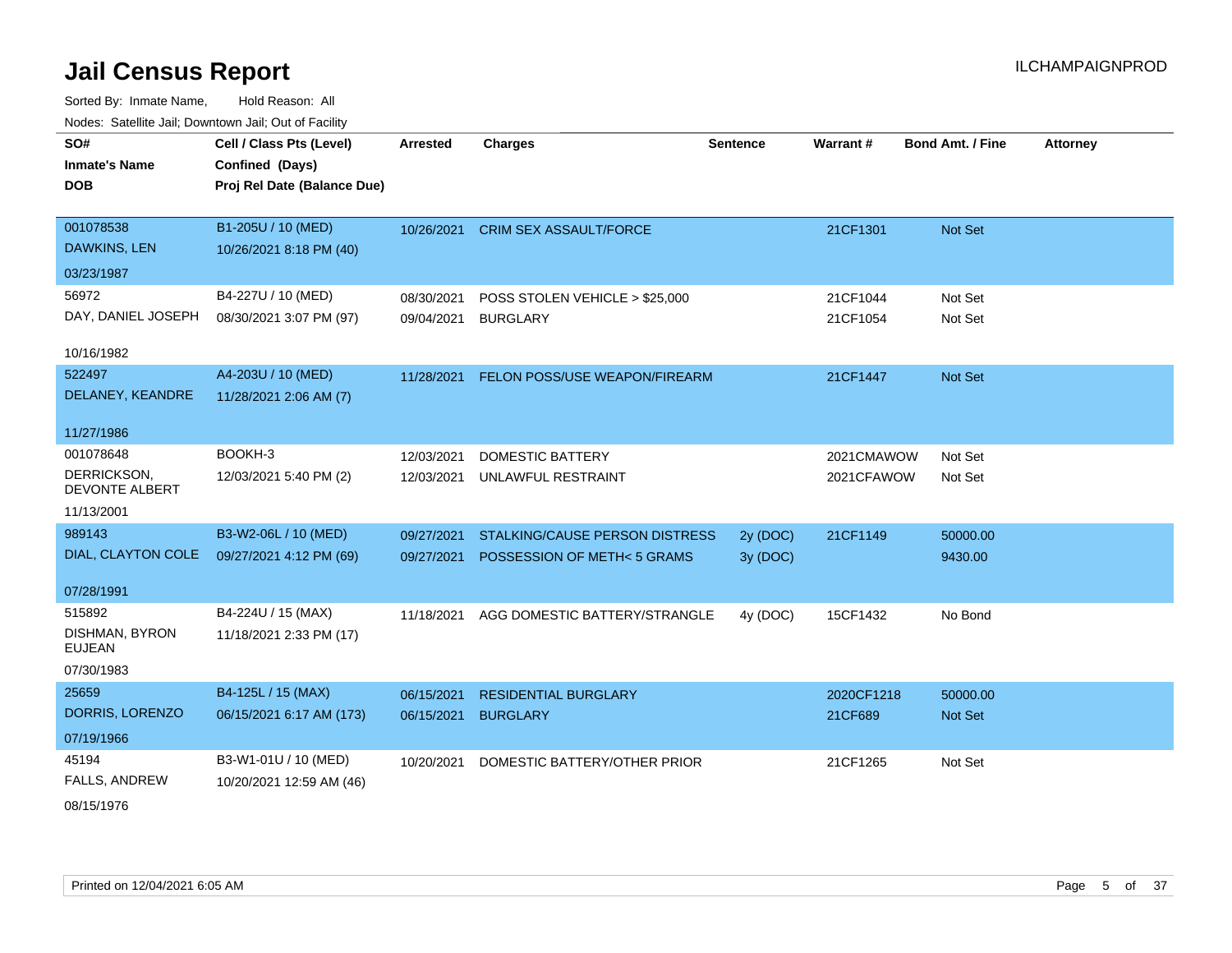| SO#<br><b>Inmate's Name</b><br><b>DOB</b>                      | Cell / Class Pts (Level)<br>Confined (Days)<br>Proj Rel Date (Balance Due) | <b>Arrested</b>                                                                  | <b>Charges</b>                                                                                                                                                                  | <b>Sentence</b> | Warrant#                                                            | <b>Bond Amt. / Fine</b>                                         | <b>Attorney</b> |
|----------------------------------------------------------------|----------------------------------------------------------------------------|----------------------------------------------------------------------------------|---------------------------------------------------------------------------------------------------------------------------------------------------------------------------------|-----------------|---------------------------------------------------------------------|-----------------------------------------------------------------|-----------------|
| 527081<br>FERGUSON,<br><b>CHRISTOPHER</b>                      | B3-W6-24L / 10 (MED)<br>09/06/2021 1:18 PM (90)                            |                                                                                  | 09/06/2021 ARSON/REAL/PERSONAL PROP>\$150                                                                                                                                       |                 | 2021 CF 797                                                         | 25000.00                                                        |                 |
| 12/21/1981                                                     |                                                                            |                                                                                  |                                                                                                                                                                                 |                 |                                                                     |                                                                 |                 |
| 54397<br>FICKLIN, GORDON<br><b>RAYMOND</b><br>11/03/1973       | A4-102L / 10 (ADS)<br>11/23/2021 10:22 AM (12)                             | 11/23/2021<br>11/23/2021<br>11/23/2021<br>11/23/2021<br>11/23/2021<br>11/23/2021 | DISORDERLY CONDUCT<br>FELON POSS/USE WEAPON/FIREARM<br>HRSMT/THREATEN PERSON/KILL<br>DRIVING ON SUSPENDED LICENSE<br><b>RECKLESS DRIVING</b><br>CRIM DMG/GOVT PROP/>\$500-\$10K |                 | 21CM538<br>21CF859<br>21CF767<br>21TR10075<br>21TR10074<br>21CF1462 | 100.00<br>50000.00<br>50000.00<br>2500.00<br>Not Set<br>Not Set |                 |
| 518395<br>09/10/1985                                           | B2-T3-12L / 15 (SPH)<br>FRANDLE, MARK RYAN 07/07/2020 3:42 PM (516)        | 07/07/2020                                                                       | <b>CRIMINAL SEXUAL ASSAULT</b>                                                                                                                                                  |                 | 2020-CF735                                                          | 250000.00                                                       |                 |
| 001078583<br>FRAZIER, RICHARD<br><b>EMOND</b><br>04/19/2001    | A3-212L / 15 (MAX)<br>11/14/2021 3:12 AM (21)                              | 11/14/2021                                                                       | AGG UNLAWFUL USE WEAPON/PERSON                                                                                                                                                  |                 | 21CF1392                                                            | Not Set                                                         |                 |
| 001077934<br>FREED, LOGAN<br><b>SUZANNE</b><br>08/18/1996      | A1-224L / 10 (MED)<br>08/22/2021 11:45 PM (105)                            | 08/22/2021<br>08/22/2021                                                         | <b>DOMESTIC BATTERY</b><br>AGG DUI/ACCIDENT/DEATH                                                                                                                               |                 | 21 CM 172<br>21CF1024                                               | 10000.00<br>Not Set                                             |                 |
| 001078290<br>FREEMAN, ANGEL<br><b>JANILA KAY</b><br>12/25/1995 | A1-125U / 10 (ADS)<br>08/19/2021 1:26 AM (108)                             | 08/19/2021                                                                       | MACHINE GUN/AUTO WEAPON/VEH                                                                                                                                                     |                 | 21CF1012                                                            | Not Set                                                         |                 |
| 001078450<br>GAMBLE, HAKEEM<br><b>DARION</b><br>12/17/1999     | B3-W2-05U / 10 (MED)<br>10/26/2021 1:01 PM (40)<br>12/23/2021 (0.00)       | 10/26/2021<br>10/26/2021                                                         | <b>BURGLARY W/O CAUSING DAMAGE</b><br><b>AGGRAVATED BATTERY</b>                                                                                                                 |                 |                                                                     | No Bond<br>Not Set                                              |                 |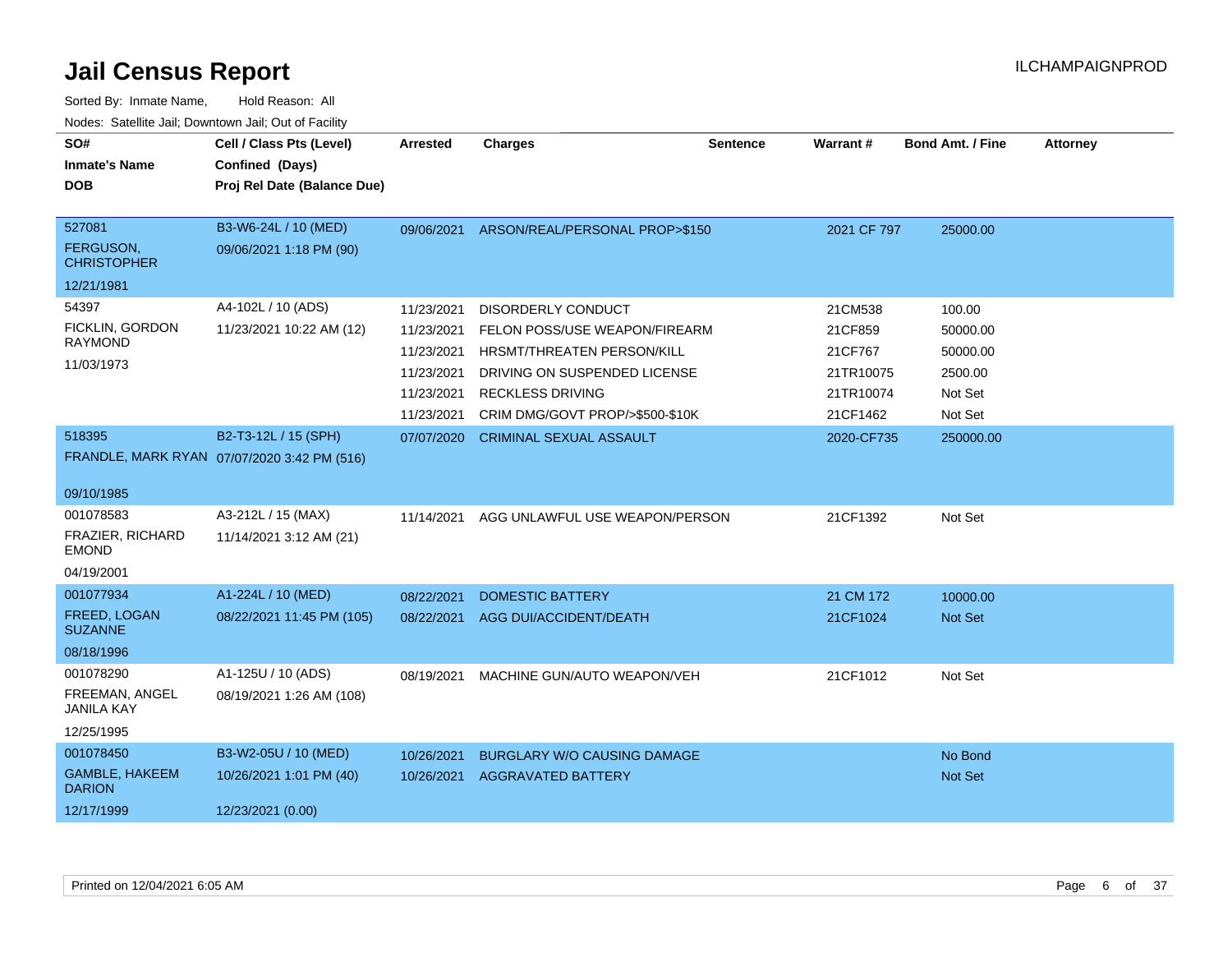Sorted By: Inmate Name, Hold Reason: All Nodes: Satellite Jail; Downtown Jail; Out of Facility

| SO#<br><b>Inmate's Name</b><br><b>DOB</b>       | Cell / Class Pts (Level)<br>Confined (Days)<br>Proj Rel Date (Balance Due) | Arrested   | <b>Charges</b>                          | <b>Sentence</b> | Warrant#   | <b>Bond Amt. / Fine</b> | <b>Attorney</b> |
|-------------------------------------------------|----------------------------------------------------------------------------|------------|-----------------------------------------|-----------------|------------|-------------------------|-----------------|
| 001078633<br>GONZALEZ-GUILLEN,<br><b>EDWARD</b> | A4-205L / 15 (MAX)<br>12/01/2021 12:08 PM (4)                              | 12/01/2021 | <b>PRED CRIM SEX ASLT/VICTIM &lt;13</b> |                 | 21CF1416   | 250000.00               |                 |
| 08/25/2002                                      |                                                                            |            |                                         |                 |            |                         |                 |
| 001078607                                       | A3-113L / 15 (ADS)                                                         | 11/22/2021 | FELON POSS/USE FIREARM/PAROLE           |                 | 21CF1437   | Not Set                 |                 |
| GRAY, WILLIAM<br>DA'VON                         | 11/22/2021 2:57 PM (13)                                                    | 11/22/2021 | ATTEMPT (FIRST DEGREE MURDER)           |                 | 21CF1435   | Not Set                 |                 |
| 04/18/1984                                      |                                                                            |            |                                         |                 |            |                         |                 |
| 1069726                                         | A3-216L / 5 (ADS)                                                          | 11/17/2021 | POSS AMT CON SUB EXCEPT(A)/(D)          |                 | 21CF472    | 10000.00                |                 |
| GREER, CONNOR JAY 11/17/2021 5:26 PM (18)       |                                                                            | 11/17/2021 | <b>BURGLARY W/O CAUSING DAMAGE</b>      |                 | 19CF1421   | 10000.00                |                 |
| 02/22/1994                                      |                                                                            |            |                                         |                 |            |                         |                 |
| 56342                                           | B1-205L / 10 (MED)                                                         | 10/21/2021 | THEFT CONTROL INTENT <\$500             |                 | 17CF1451   | 10000.00                |                 |
| <b>GRIFFIN, NATHAN</b><br>EUGENE                | 10/21/2021 4:20 PM (45)                                                    | 10/21/2021 | DRIVING ON REVOKED LICENSE              |                 | 20TR1979   | 3000.00                 |                 |
| 02/24/1969                                      |                                                                            | 10/21/2021 | ARMED HABITUAL CRIMINAL                 |                 | 21CF1279   | Not Set                 |                 |
| 32913                                           | BOOKH-7                                                                    | 12/03/2021 | PRED CRIM SEX ASLT/VICTIM <13           |                 | 2021CFAWOW | Not Set                 |                 |
| GROB, WARREN A,<br>Junior                       | 12/03/2021 4:24 PM (2)                                                     |            |                                         |                 |            |                         |                 |
| 12/07/1950                                      |                                                                            |            |                                         |                 |            |                         |                 |
| 977825                                          | A4-201U / 5 (ADS)                                                          | 11/25/2021 | RET THEFT/DISP MERCH/>\$300             | 4y (DOC)        | 21CF203    | Not Set                 |                 |
| GWIN, RAYMOND<br><b>CHARLES</b>                 | 11/27/2021 12:19 AM (8)                                                    |            |                                         |                 |            |                         |                 |
| 09/30/1989                                      |                                                                            |            |                                         |                 |            |                         |                 |
| 1071098                                         | B1-201U / 15 (MAX)                                                         | 11/06/2021 | AGG CRIM SEX ASSAULT/FIREARM            |                 | 21CF1368   | Not Set                 |                 |
| <b>HARRIS, SHEMAR</b><br><b>HARLEM</b>          | 11/06/2021 8:22 AM (29)                                                    |            |                                         |                 |            |                         |                 |
| 07/22/2000                                      |                                                                            |            |                                         |                 |            |                         |                 |
| 1038973                                         | B4-225L / 10 (MED)                                                         | 11/05/2021 | AGG DOMESTIC BATTERY/STRANGLE           |                 | 21CF1365   | Not Set                 |                 |
| HAYS, DAMIEN CLYDE 11/05/2021 8:59 PM (30)      |                                                                            |            |                                         |                 |            |                         |                 |

03/19/1994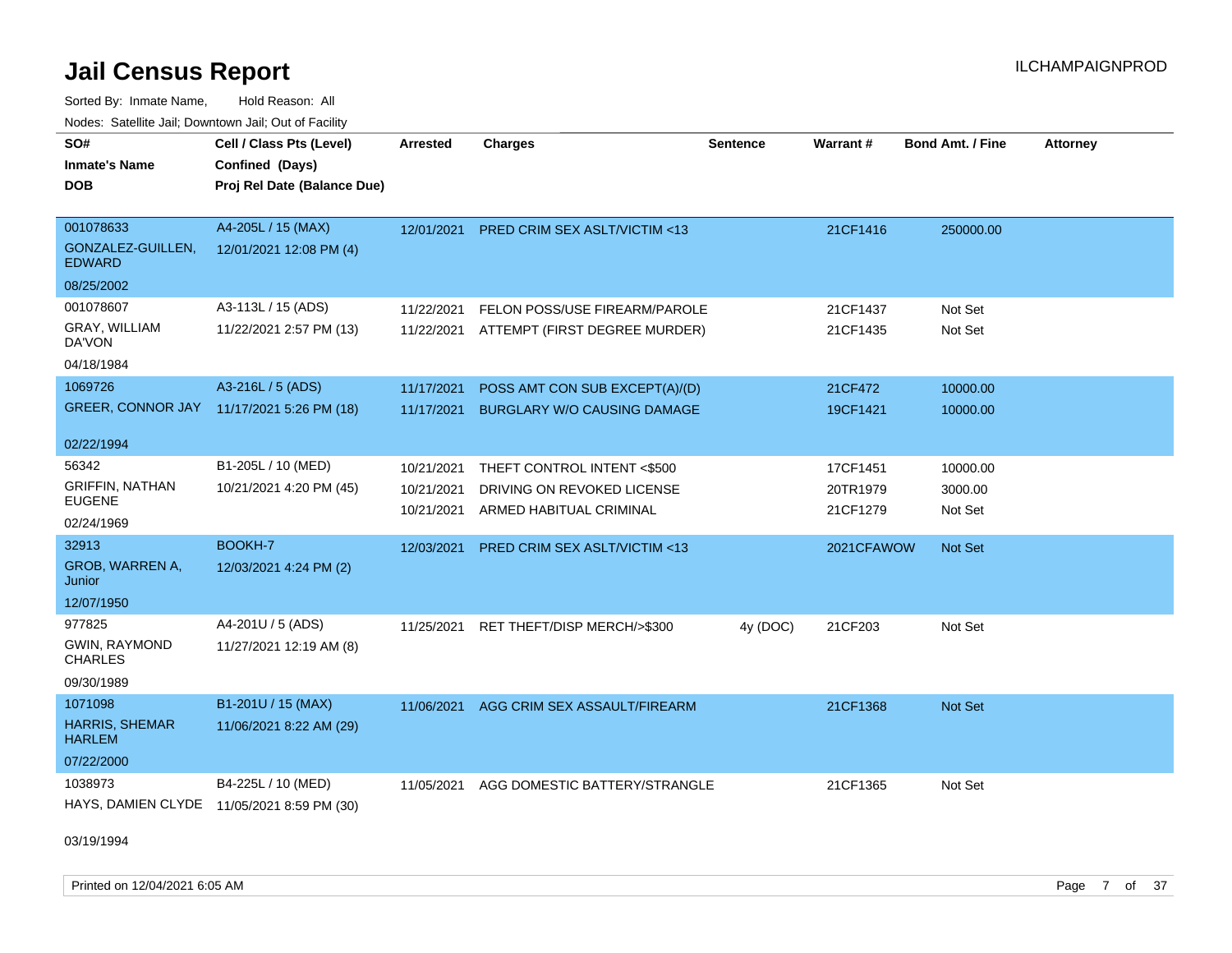| SO#<br><b>Inmate's Name</b><br><b>DOB</b> | Cell / Class Pts (Level)<br>Confined (Days)<br>Proj Rel Date (Balance Due) | Arrested                 | <b>Charges</b>                                       | <b>Sentence</b> | Warrant#            | <b>Bond Amt. / Fine</b> | <b>Attorney</b> |
|-------------------------------------------|----------------------------------------------------------------------------|--------------------------|------------------------------------------------------|-----------------|---------------------|-------------------------|-----------------|
| 965829                                    | <b>BOOKH-4 / 10 (ADS)</b>                                                  | 09/09/2021               | <b>HRSMT/NO CONVERSATION/KILL</b>                    |                 | 2021CF1072          | 25000.00                |                 |
| <b>HEINZ, ANDREW</b><br><b>MICHAEL</b>    | 09/09/2021 5:21 PM (87)                                                    | 09/13/2021               | PROBATION VIOLATION                                  |                 | 21CF7               | Not Set                 |                 |
| 07/01/1987                                |                                                                            |                          |                                                      |                 |                     |                         |                 |
| 001078488                                 | B2-T3-11U / 15 (SPH)                                                       | 10/14/2021               | PRED CRIM SEX ASLT/VICTIM <13                        |                 | 21CF1232            | 500000.00               |                 |
| HERNANDEZ-LOPEZ,<br><b>ERNESTO</b>        | 10/14/2021 3:15 PM (52)                                                    |                          | 10/14/2021 FUGITIVE FROM JUSTICE                     |                 | 21CF1246            | Not Set                 |                 |
| 11/28/1975                                |                                                                            |                          |                                                      |                 |                     |                         |                 |
| 1041135                                   | B1-107U / 15 (MAX)                                                         |                          | 10/19/2021 ARMED VIOLENCE/CATEGORY I                 |                 | 21CF1266            | No Bond                 |                 |
| <b>HILL, DEONANCE</b><br><b>JAMES</b>     | 10/19/2021 5:46 PM (47)                                                    |                          |                                                      |                 |                     |                         |                 |
| 04/28/1992                                |                                                                            |                          |                                                      |                 |                     |                         |                 |
| 975293                                    | B2-T4-14L / 10 (SPH)                                                       | 07/21/2021               | <b>STALKING</b>                                      |                 | 2021CF863           | Not Set                 |                 |
| HILL, JACOB MILES                         | 07/21/2021 8:43 PM (137)                                                   | 07/21/2021               | VIO ORDER/PRIOR VIO OF ORDER                         |                 | 21CF914             | No Bond                 |                 |
|                                           |                                                                            | 07/25/2021               | PAROLE REVOCATION                                    |                 | CH2104646           | Not Set                 |                 |
| 02/06/1988                                |                                                                            | 08/18/2021               | <b>HARASS WITNESS/FAMILY MBR/REP</b>                 |                 | 21CF992             | Not Set                 |                 |
|                                           |                                                                            | 09/09/2021               | AGG STALKING/BODILY HARM                             |                 | 21CF1073            | Not Set                 |                 |
| 48471                                     | B1-207L / 15 (MAX)                                                         | 08/08/2021               | AGG BATTERY/DISCHARGE FIREARM                        |                 | 21CF946             | Not Set                 |                 |
| <b>HILL, RAMESH</b><br><b>JERMAINE</b>    | 08/08/2021 4:45 AM (119)                                                   |                          |                                                      |                 |                     |                         |                 |
| 12/11/1978                                |                                                                            |                          |                                                      |                 |                     |                         |                 |
| 1043704                                   | B4-223L / 15 (MAX)                                                         | 07/13/2021               | PROBATION VIOLATION                                  |                 | 18CF1697            | 25000.00                |                 |
| HOUSTON, STEVEN<br>CORDELL                | 07/13/2021 5:56 AM (145)                                                   | 07/13/2021<br>07/13/2021 | PROBATION VIOLATION<br>ARMED ROBBERY/ARMED W/FIREARM |                 | 19CF1295<br>21CF815 | 25000.00<br>Not Set     |                 |
| 01/24/1989                                |                                                                            |                          |                                                      |                 |                     |                         |                 |
| 999198                                    | A4-206L / 15 (MAX)                                                         |                          | 11/30/2021 FELON POSS/USE FIREARM PRIOR              |                 | 21CF1377            | 500000.00               |                 |
| <b>HOWARD, BRION LIN</b>                  | 11/30/2021 10:41 AM (5)                                                    |                          |                                                      |                 |                     |                         |                 |
| 06/10/1992                                |                                                                            |                          |                                                      |                 |                     |                         |                 |
|                                           |                                                                            |                          |                                                      |                 |                     |                         |                 |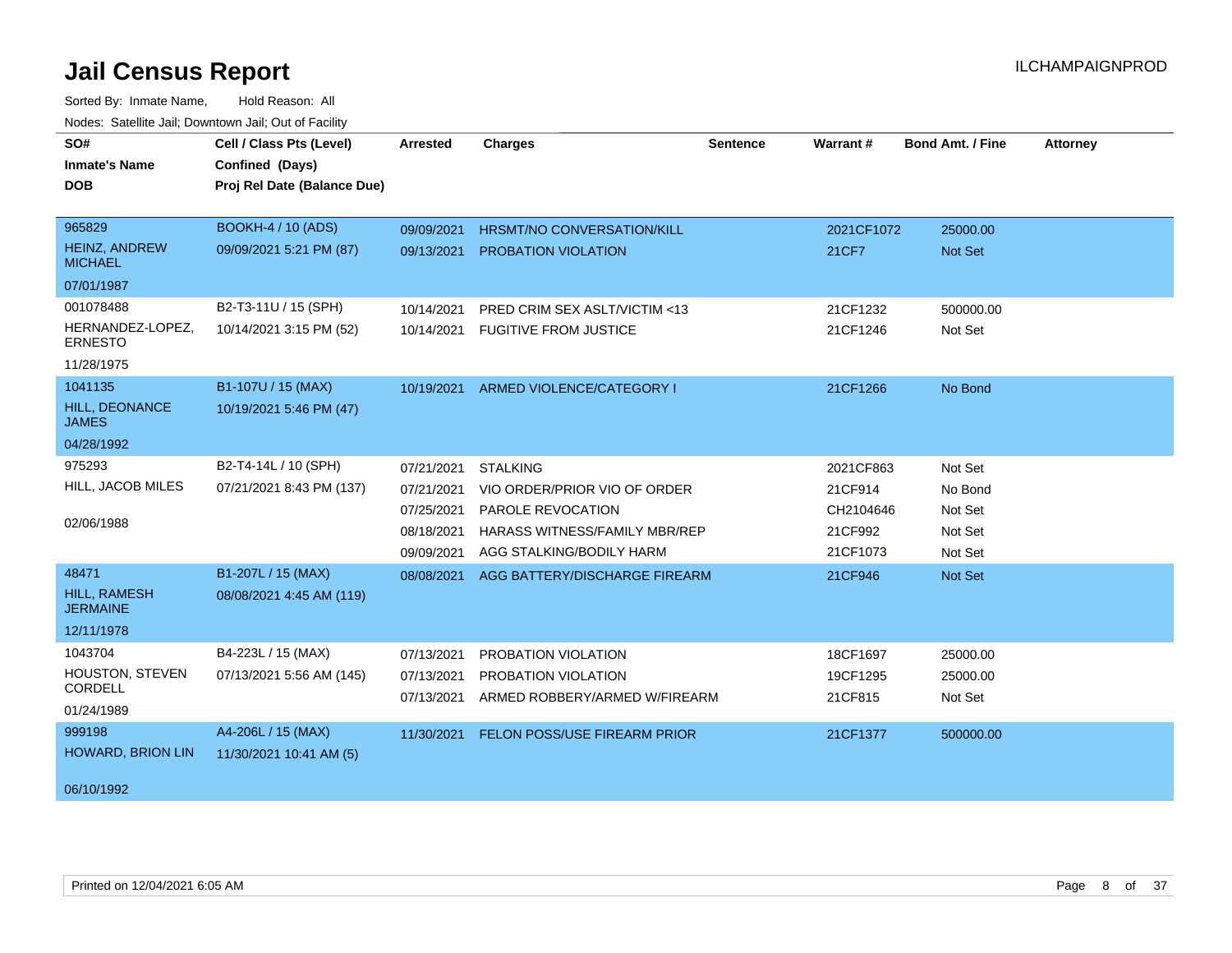| SO#                                     | Cell / Class Pts (Level)                   | <b>Arrested</b>  | <b>Charges</b>                    | <b>Sentence</b> | Warrant#    | <b>Bond Amt. / Fine</b> | <b>Attorney</b> |
|-----------------------------------------|--------------------------------------------|------------------|-----------------------------------|-----------------|-------------|-------------------------|-----------------|
| <b>Inmate's Name</b>                    | Confined (Days)                            |                  |                                   |                 |             |                         |                 |
| DOB                                     | Proj Rel Date (Balance Due)                |                  |                                   |                 |             |                         |                 |
|                                         |                                            |                  |                                   |                 |             |                         |                 |
| 1061996                                 | A1-124L / 5 (MIN)                          | 10/30/2021 THEFT |                                   |                 | 21CF1321    | No Bond                 |                 |
| HUBBARD, REBEKIAH<br><b>DIONA</b>       | 10/30/2021 1:37 PM (36)                    | 10/30/2021       | DRVG UNDER INFLUENCE OF DRUG      |                 | 2021DT71    | 7500.00                 |                 |
|                                         |                                            | 10/30/2021       | CRIM DAMAGE TO PROPERTY <\$500    |                 | 2021CM156   | 660.00                  |                 |
| 04/08/1998                              |                                            | 10/30/2021       | RETAIL THEFT/DISP MERCH/<\$300    |                 | 2018CF1302  | 20000.00                |                 |
|                                         |                                            | 10/31/2021       | USE FORGED CR/DEBIT CARD/<\$300   | 2y (DOC)        | 2020CF670   | No Bond                 |                 |
| 953555                                  | B4-122L / 15 (MAX)                         | 03/10/2021       | <b>CRIM TRESPASS TO RESIDENCE</b> |                 | 21CF272     | Not Set                 |                 |
| HUNT, TAVARIS EARL                      | 03/10/2021 4:58 AM (270)                   | 04/14/2021       | AGG FLEEING POLICE/21 MPH OVER    | 3y (DOC)        | 2020CF94    | 10000.00                |                 |
| 12/29/1987                              |                                            |                  |                                   |                 |             |                         |                 |
| 001078639                               | A4-103L / 10 (ADS)                         | 12/02/2021       | <b>FUGITIVE FROM JUSTICE</b>      |                 | 21CF1465    | <b>Not Set</b>          |                 |
| <b>JACKSON, GREGORY</b><br>LYNN         | 12/02/2021 3:43 AM (3)                     |                  |                                   |                 |             |                         |                 |
| 11/22/1994                              |                                            |                  |                                   |                 |             |                         |                 |
| 38993                                   | B4-126L / 15 (MAX)                         | 02/13/2021       | ATTEMPT (FIRST DEGREE MURDER)     |                 | 21CF181     | Not Set                 |                 |
| JACKSON, LAMONT<br><b>JEREMIE</b>       | 02/13/2021 7:45 AM (295)                   |                  |                                   |                 |             |                         |                 |
| 07/31/1973                              |                                            |                  |                                   |                 |             |                         |                 |
| 001077487                               | B3-W8-30L / 10 (MED)                       | 12/03/2020       | FELON POSS/USE WEAPON/FIREARM     |                 | 20CF1377    | Not Set                 |                 |
| <b>JACKSON, TERREL</b><br><b>DANDRE</b> | 12/03/2020 10:18 AM (367)                  | 11/09/2021       | AGG DISCHARGE FIREARM/OCC VEH     |                 | 21CR0331401 | No Bond                 |                 |
| 08/11/1990                              |                                            |                  |                                   |                 |             |                         |                 |
| 001077864                               | B1-103L / 15 (MAX)                         | 04/18/2021       | FELON POSS/USE WEAPON/FIREARM     |                 | 21CF428     | Not Set                 |                 |
| D                                       | JAMERSON, ANTHONY 04/18/2021 7:21 PM (231) |                  |                                   |                 |             |                         |                 |
| 01/26/1990                              |                                            |                  |                                   |                 |             |                         |                 |
| 001077437                               | B3-W4-16L / 10 (MED)                       | 08/23/2021       | DOM BTRY/CONTACT/1-2 PRECONV      |                 | 21CF1025    | <b>Not Set</b>          |                 |
| JOHNSON, ANTONIO<br><b>LASHAUN</b>      | 08/23/2021 7:48 PM (104)                   |                  |                                   |                 |             |                         |                 |
| 01/06/1980                              |                                            |                  |                                   |                 |             |                         |                 |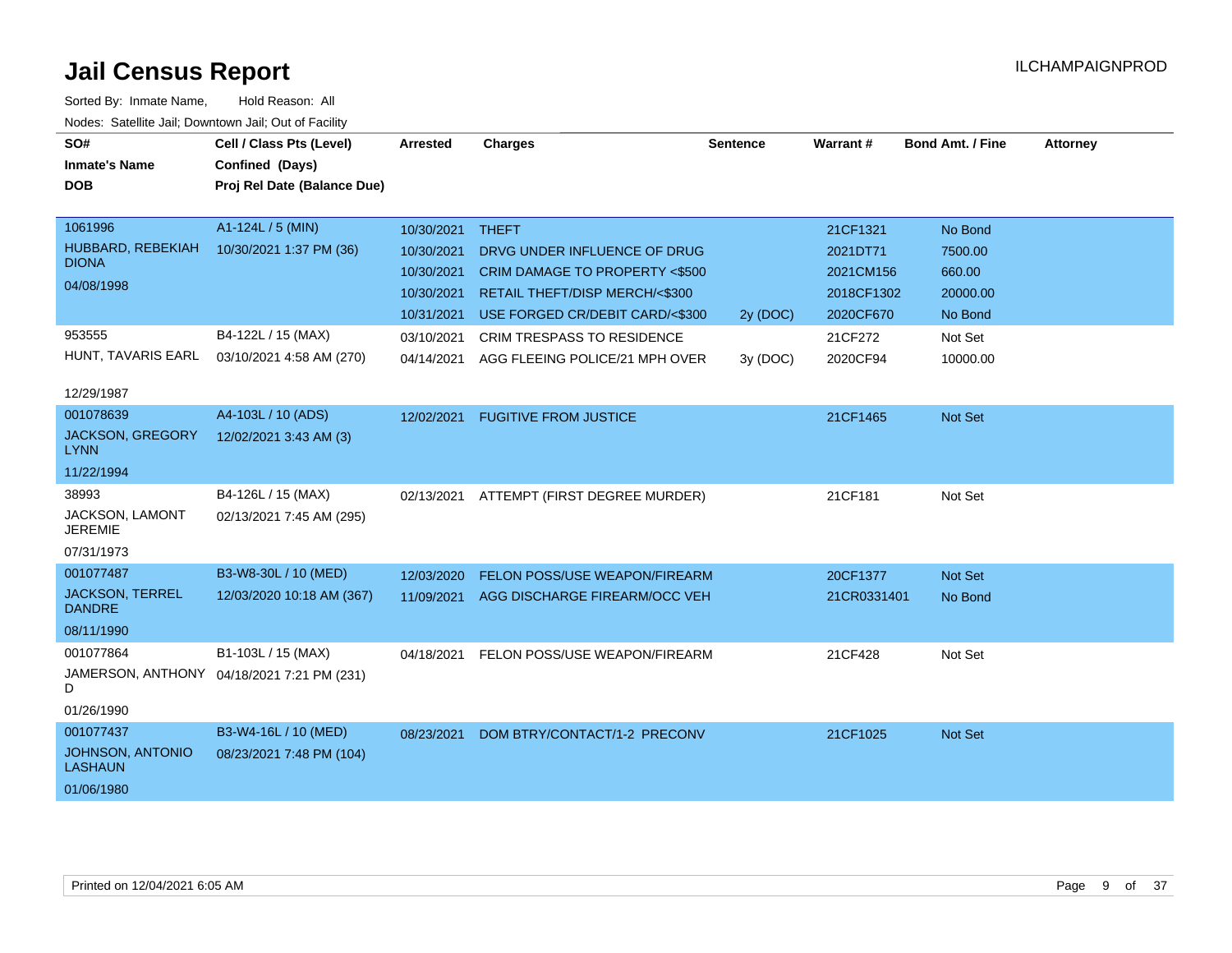| ivouss. Satellite Jali, Downtown Jali, Out of Facility |                             |            |                                          |                 |                 |                         |                 |
|--------------------------------------------------------|-----------------------------|------------|------------------------------------------|-----------------|-----------------|-------------------------|-----------------|
| SO#                                                    | Cell / Class Pts (Level)    | Arrested   | Charges                                  | <b>Sentence</b> | <b>Warrant#</b> | <b>Bond Amt. / Fine</b> | <b>Attorney</b> |
| Inmate's Name                                          | Confined (Days)             |            |                                          |                 |                 |                         |                 |
| <b>DOB</b>                                             | Proj Rel Date (Balance Due) |            |                                          |                 |                 |                         |                 |
|                                                        |                             |            |                                          |                 |                 |                         |                 |
| 1071536                                                | B1-206U / 15 (MED)          |            | 06/17/2021 ATTEMPT (FIRST DEGREE MURDER) |                 | 21CF702         | Not Set                 |                 |
| JOHNSON, ZACHERY<br><b>EDWARD</b>                      | 06/17/2021 2:00 AM (171)    |            |                                          |                 |                 |                         |                 |
| 10/30/1987                                             |                             |            |                                          |                 |                 |                         |                 |
| 001078645                                              | A4-104U / 10 (MED)          | 12/02/2021 | AGG DISCHARGE FIREARM                    |                 | 21CF1478        | No Bond                 |                 |
| JONES, KELVIN<br>KHYRIC                                | 12/02/2021 6:56 PM (3)      |            |                                          |                 |                 |                         |                 |
| 02/27/2001                                             |                             |            |                                          |                 |                 |                         |                 |
| 956822                                                 | A4-203L / 15 (MAX)          | 11/25/2021 | AGGRAVATED DOMESTIC BATTERY              |                 | 21CF1442        | <b>Not Set</b>          |                 |
| JONES, MARIO                                           | 11/25/2021 10:37 AM (10)    | 11/25/2021 | <b>PAROLE REVOCATION</b>                 |                 | CH2106361       | No Bond                 |                 |
| NATHANIEL                                              |                             | 11/25/2021 | UNLAWFUL RESTRAINT                       |                 | 21CF1443        | <b>Not Set</b>          |                 |
| 10/27/1987                                             |                             |            |                                          |                 |                 |                         |                 |
| 1008468                                                | A3-114L                     | 12/01/2021 | FELON POSS/USE WEAPON/FIREARM            |                 | 21CF1472        | Not Set                 |                 |
| JONES, MARTEZ<br>LAMONTE                               | 12/01/2021 1:28 PM (4)      | 12/02/2021 | PROBATION VIOLATION                      |                 | 20CF1151        | Not Set                 |                 |
| 06/22/1993                                             |                             |            |                                          |                 |                 |                         |                 |
| 506244                                                 | B1-204L / 15 (MAX)          | 07/15/2021 | ARMED ROBBERY/ARMED W/FIREARM            |                 | 2021CF791       | 250000.00               |                 |
| <b>JOSLIN, JASON LEE</b>                               | 07/15/2021 4:38 AM (143)    |            |                                          |                 |                 |                         |                 |
|                                                        |                             |            |                                          |                 |                 |                         |                 |
| 12/22/1985                                             |                             |            |                                          |                 |                 |                         |                 |
| 1068501                                                | BOOKH-3                     | 12/03/2021 | DOMESTIC BATTERY                         |                 | 2021CMAWOW      | Not Set                 |                 |
| KING, JULIUS<br>EMANUEL                                | 12/03/2021 11:54 PM (2)     |            |                                          |                 |                 |                         |                 |
| 04/08/1985                                             |                             |            |                                          |                 |                 |                         |                 |
| 1070011                                                | B4-124U / 15 (MAX)          | 08/03/2021 | AGG DISCH FIREARM/1ST AID PERS           |                 | 21CF929         | <b>Not Set</b>          |                 |
| LAWS, WILLIAM<br>ZARAK, Third                          | 08/03/2021 3:53 PM (124)    |            |                                          |                 |                 |                         |                 |
| 07/06/1999                                             |                             |            |                                          |                 |                 |                         |                 |
| 548089                                                 | B1-204U / 15 (MAX)          | 12/04/2020 | ATTEMPT (FIRST DEGREE MURDER)            |                 | 20CF1378        | Not Set                 |                 |
| LEWIS, LAWRENCE                                        | 12/04/2020 4:42 AM (366)    | 12/04/2020 | METH DELIVERY/100<400 GRAMS              |                 | 20CF1481        | Not Set                 |                 |
| PAUL, Third                                            |                             | 12/04/2020 | AGG DOMESTIC BATTERY/STRANGLE            |                 | 18CF1507        | 10000.00                |                 |
| 02/08/1993                                             |                             |            |                                          |                 |                 |                         |                 |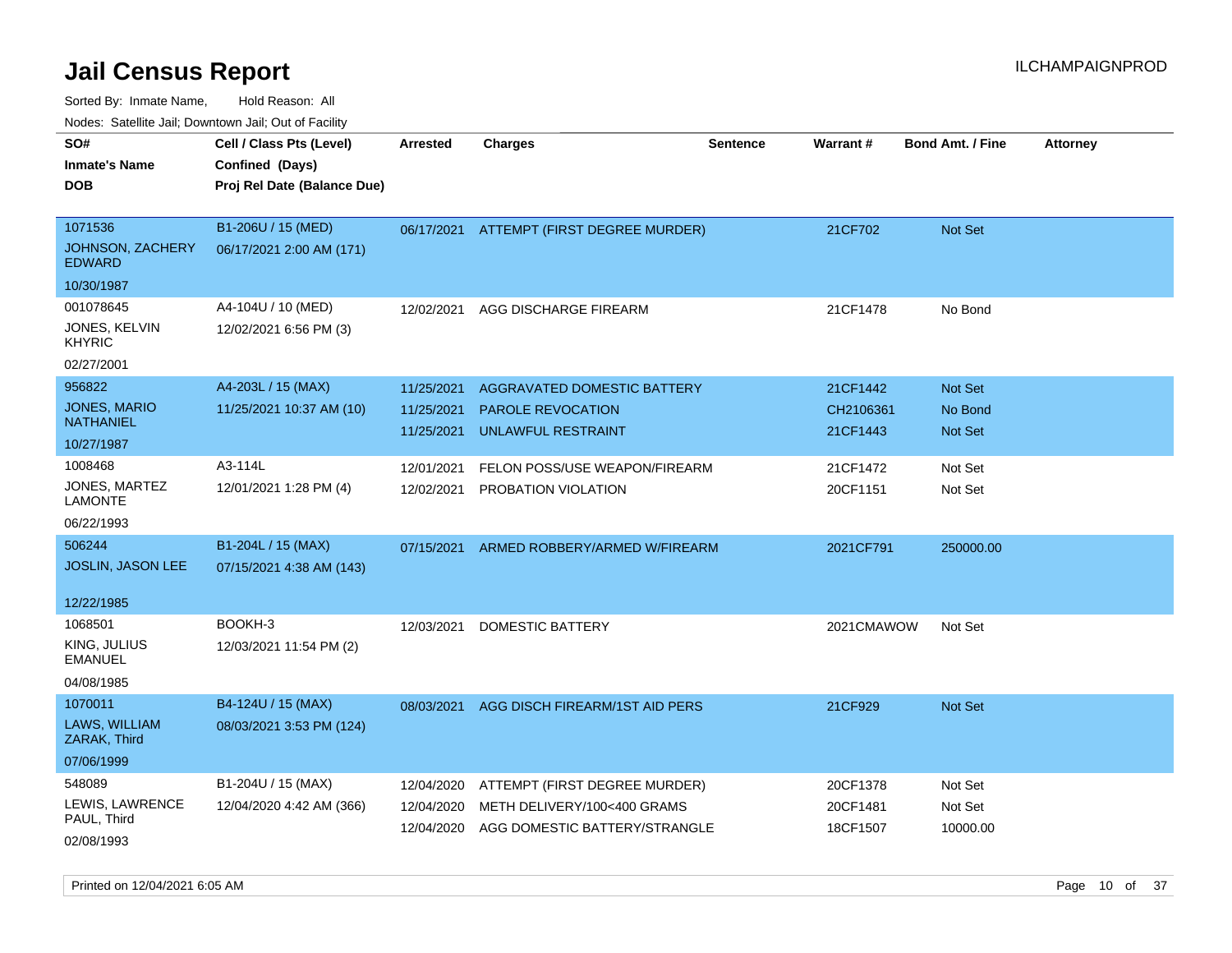| SO#<br><b>Inmate's Name</b><br><b>DOB</b> | Cell / Class Pts (Level)<br>Confined (Days)<br>Proj Rel Date (Balance Due) | <b>Arrested</b> | <b>Charges</b>                     | <b>Sentence</b> | <b>Warrant#</b>       | <b>Bond Amt. / Fine</b> | <b>Attorney</b> |
|-------------------------------------------|----------------------------------------------------------------------------|-----------------|------------------------------------|-----------------|-----------------------|-------------------------|-----------------|
| 001077524                                 | B2-T4-15U / 10 (SPH)                                                       | 12/14/2020      | <b>RESIDENTIAL ARSON</b>           |                 | 2020-CF-1388          | 150000.00               |                 |
| LEWIS, TREVOR<br><b>DANIEL</b>            | 12/14/2020 5:16 PM (356)                                                   | 12/14/2020      | AGG BATTERY/PUBLIC PLACE           |                 | 2020-CF-1231          | 50000.00                |                 |
| 06/03/2002                                |                                                                            | 12/14/2020      | AGG BATTERY/PEACE OFFICER          |                 | 2020-CF-1211          | 10000.00                |                 |
|                                           |                                                                            | 12/14/2020      | AGG BATTERY/JUDGE/EMT              |                 | 2020-CF-1212          | 10000.00                |                 |
| 542800                                    | A4-104L                                                                    | 12/03/2021      | RECKLESS CONDUCT/BODILY HARM       |                 | 18CM187               | 1000.00                 |                 |
| LOVE, REGINALD<br><b>MONTEAS</b>          | 12/03/2021 10:00 AM (2)                                                    | 12/03/2021      | MFG/DEL CANNABIS/>5,000 GRAMS      | 54m (DOC)       | 20-CF-917             | No Bond                 |                 |
| 11/11/1985                                |                                                                            |                 |                                    |                 |                       |                         |                 |
| 1065002                                   | B1-206L / 10 (MED)                                                         | 11/16/2021      | DOMESTIC BTRY/CONTACT/VIO O/P      |                 | 2019CF001781          | 25000.00                |                 |
| LOVELESS, DUSTIN<br><b>DEE</b>            | 11/16/2021 11:41 AM (19)                                                   | 11/16/2021      | DOM BTRY/CONTACT/1-2 PRECONV       |                 | 2021CF000494          | 25000.00                |                 |
| 06/17/1982                                |                                                                            |                 |                                    |                 |                       |                         |                 |
| 1072891                                   | A4-202L / 5 (ADS)                                                          | 11/29/2021      | AGG CRIM SEX ABUSE/BODILY HARM     |                 | 3y/0m/0d (DO: 19CF664 | No Bond                 |                 |
| MALAK, ATILCAN                            | 11/29/2021 8:57 AM (6)                                                     |                 |                                    |                 |                       |                         |                 |
| 02/17/1997                                |                                                                            |                 |                                    |                 |                       |                         |                 |
| 001078320                                 | A3-111L / 10 (MED)                                                         | 11/23/2021      | RESIST/OBSTRUCTING A PEACE OFFICEF |                 | 21CM539               | Not Set                 |                 |
| <b>MARSH, PAUL</b><br><b>OLUFUNMILAYO</b> | 11/23/2021 2:32 PM (12)                                                    |                 |                                    |                 |                       |                         |                 |
| 07/13/1994                                |                                                                            |                 |                                    |                 |                       |                         |                 |
| 1000869                                   | B1-106L / 15 (MAX)                                                         | 09/11/2021      | FELON POSS/USE WEAPON/FIREARM      |                 | 21CF1102              | Not Set                 |                 |
| MARTIN, MANNIX<br><b>TILMOND</b>          | 09/12/2021 12:40 AM (84)                                                   |                 |                                    |                 |                       |                         |                 |
| 07/19/1991                                |                                                                            |                 |                                    |                 |                       |                         |                 |
| 48792                                     | B4-225U / 10 (MED)                                                         | 11/19/2021      | AGG BATTERY/DISCHARGE FIREARM      |                 | 21CF1425              | Not Set                 |                 |
| <b>MCCLAIN, HURCHEL</b><br><b>JOSEPH</b>  | 11/20/2021 4:11 AM (15)                                                    |                 |                                    |                 |                       |                         |                 |
| 05/01/1979                                |                                                                            |                 |                                    |                 |                       |                         |                 |
| 001077938                                 | BOOKH-2 / 15 (ADS)                                                         | 05/10/2021      | AGG KIDNAPING DISCH FIR/HARM       |                 | 21CF532               | Not Set                 |                 |
| MCGAHA,<br><b>CHRISTOPHER D</b>           | 05/10/2021 7:02 PM (209)                                                   | 05/11/2021      | MURDER                             |                 | 2021-CF-215           | No Bond                 |                 |
| 07/27/1991                                |                                                                            | 05/27/2021      | ESCAPE FROM DEPT OF CORRECTION     |                 | 21CF600               | Not Set                 |                 |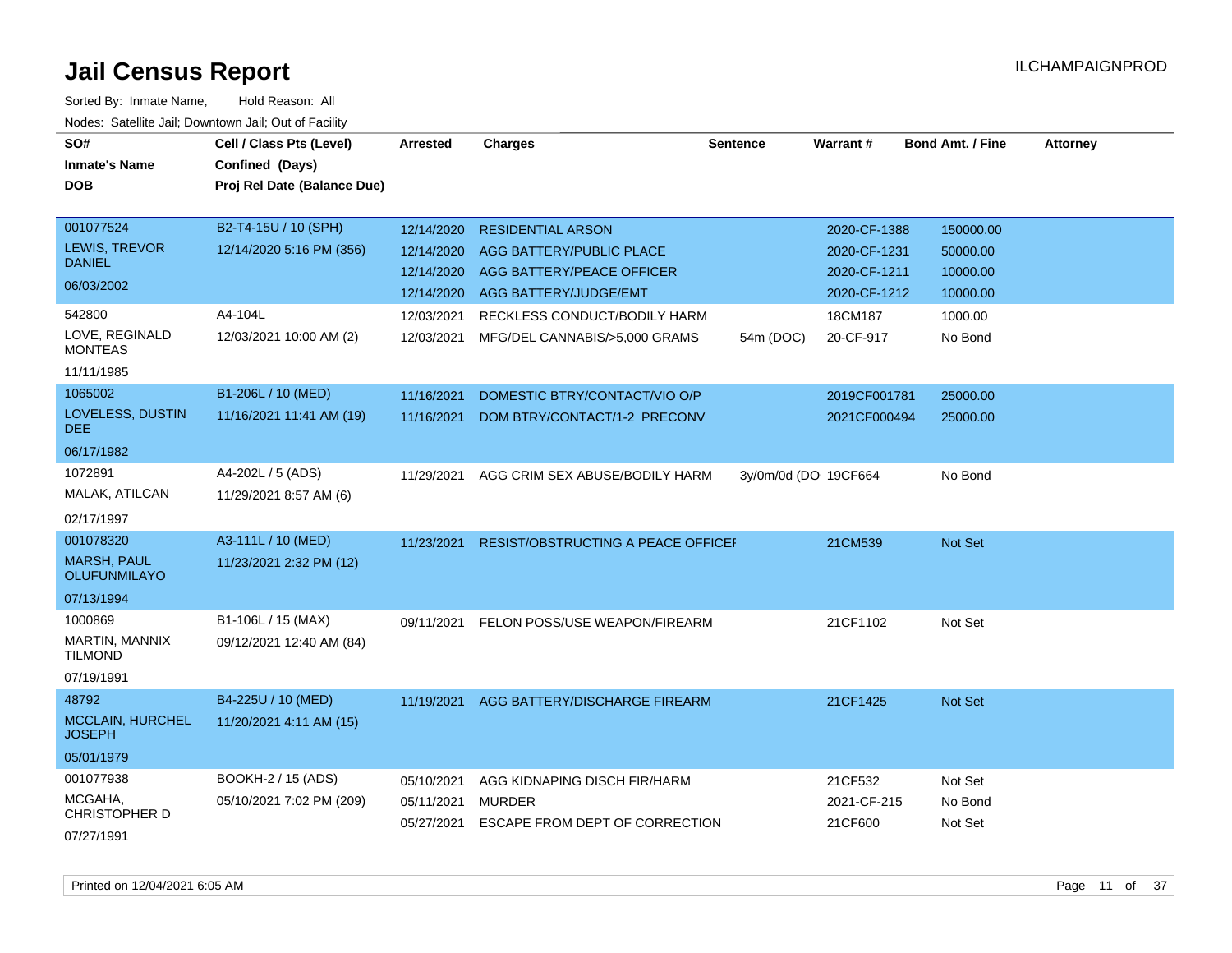Sorted By: Inmate Name, Hold Reason: All Nodes: Satellite Jail; Downtown Jail; Out of Facility

| SO#                                        | Cell / Class Pts (Level)                     | Arrested   | <b>Charges</b>                           | <b>Sentence</b> | Warrant#  | <b>Bond Amt. / Fine</b> | <b>Attorney</b> |
|--------------------------------------------|----------------------------------------------|------------|------------------------------------------|-----------------|-----------|-------------------------|-----------------|
| <b>Inmate's Name</b>                       | Confined (Days)                              |            |                                          |                 |           |                         |                 |
| <b>DOB</b>                                 | Proj Rel Date (Balance Due)                  |            |                                          |                 |           |                         |                 |
|                                            |                                              |            |                                          |                 |           |                         |                 |
| 1043071                                    | A2-220L / 10 (MED)                           | 11/08/2021 | CRIM DMG/GOVT PROP/<\$500                |                 | 21CF1378  | Not Set                 |                 |
| <b>MERRELL-</b><br>SUTHERLAND, ALICIA      | 11/08/2021 2:22 AM (27)                      | 11/08/2021 | CRIM TRESPASS TO STATE LAND              |                 | 2021CM208 | 25000.00                |                 |
| 11/26/1972                                 |                                              |            |                                          |                 |           |                         |                 |
| 41584                                      | A4-103U / 15 (ADS)                           | 12/01/2021 | ARMED HABITUAL CRIMINAL                  |                 | 21CF1467  | Not Set                 |                 |
| MILLER, JOSE LOVELL 12/02/2021 1:04 AM (3) |                                              |            |                                          |                 |           |                         |                 |
|                                            |                                              |            |                                          |                 |           |                         |                 |
| 10/07/1975                                 |                                              |            |                                          |                 |           |                         |                 |
| 001077902                                  | A2-123L / 5 (ADS)                            | 11/21/2021 | CRIM DAMAGE TO PROPERTY <\$500           |                 | 21CF1427  | <b>Not Set</b>          |                 |
| MOFFETT, CAROLYN<br><b>REENE</b>           | 11/21/2021 10:31 AM (14)                     | 11/23/2021 | BATTERY/CAUSE BODILY HARM                |                 | 21CM187   | Not Set                 |                 |
| 10/23/1988                                 |                                              |            |                                          |                 |           |                         |                 |
| 39106                                      | B4-121L / 10 (MED)                           | 10/12/2021 | DOMESTIC BATTERY/OTHER PRIOR             |                 | 21CF1217  | Not Set                 |                 |
| Junior                                     | MOORE, ANDREW LEE, 10/12/2021 1:02 AM (54)   |            |                                          |                 |           |                         |                 |
| 04/12/1973                                 |                                              |            |                                          |                 |           |                         |                 |
| 1076384                                    | A2-120L / 5 (ADS)                            | 10/28/2021 | RETAIL THEFT/DISP MERCH/<\$300           |                 | 21CM149   | 12500.00                |                 |
|                                            | MURPHY, AZIA CIMONE 10/29/2021 12:49 AM (37) |            |                                          |                 |           |                         |                 |
|                                            |                                              |            |                                          |                 |           |                         |                 |
| 09/23/1995                                 |                                              |            |                                          |                 |           |                         |                 |
| 001078517                                  | B2-T1-02L / 15 (SPH)                         |            | 10/19/2021 ATTEMPT (FIRST DEGREE MURDER) |                 | 21CF1267  | Not Set                 |                 |
| NELSON, RORY<br><b>DEMOND</b>              | 10/19/2021 3:55 AM (47)                      |            |                                          |                 |           |                         |                 |
| 08/14/1984                                 |                                              |            |                                          |                 |           |                         |                 |
| 1064664                                    | A4-205U / 10 (MED)                           | 12/01/2021 | <b>DOMESTIC BATTERY</b>                  |                 | 20CF1443  | No Bond                 |                 |
| NEVAREZ, OSCAR<br><b>DEWEY</b>             | 12/01/2021 4:46 PM (4)                       |            |                                          |                 |           |                         |                 |
| 09/26/1996                                 | 12/29/2021 (0.00)                            |            |                                          |                 |           |                         |                 |
| 1064809                                    | B4-127L / 10 (MED)                           | 11/03/2021 | <b>CRIMINAL TRESPASS TO LAND</b>         |                 | 21CF1318  | 50000.00                |                 |
| PARKER, ALVIN<br><b>JARELL</b>             | 11/03/2021 2:39 PM (32)                      | 11/08/2021 | FELON POSS/USE FIREARM PRIOR             |                 | 21CF635   | 25000.00                |                 |
| 08/24/1982                                 |                                              |            |                                          |                 |           |                         |                 |

Printed on 12/04/2021 6:05 AM **Page 12** of 37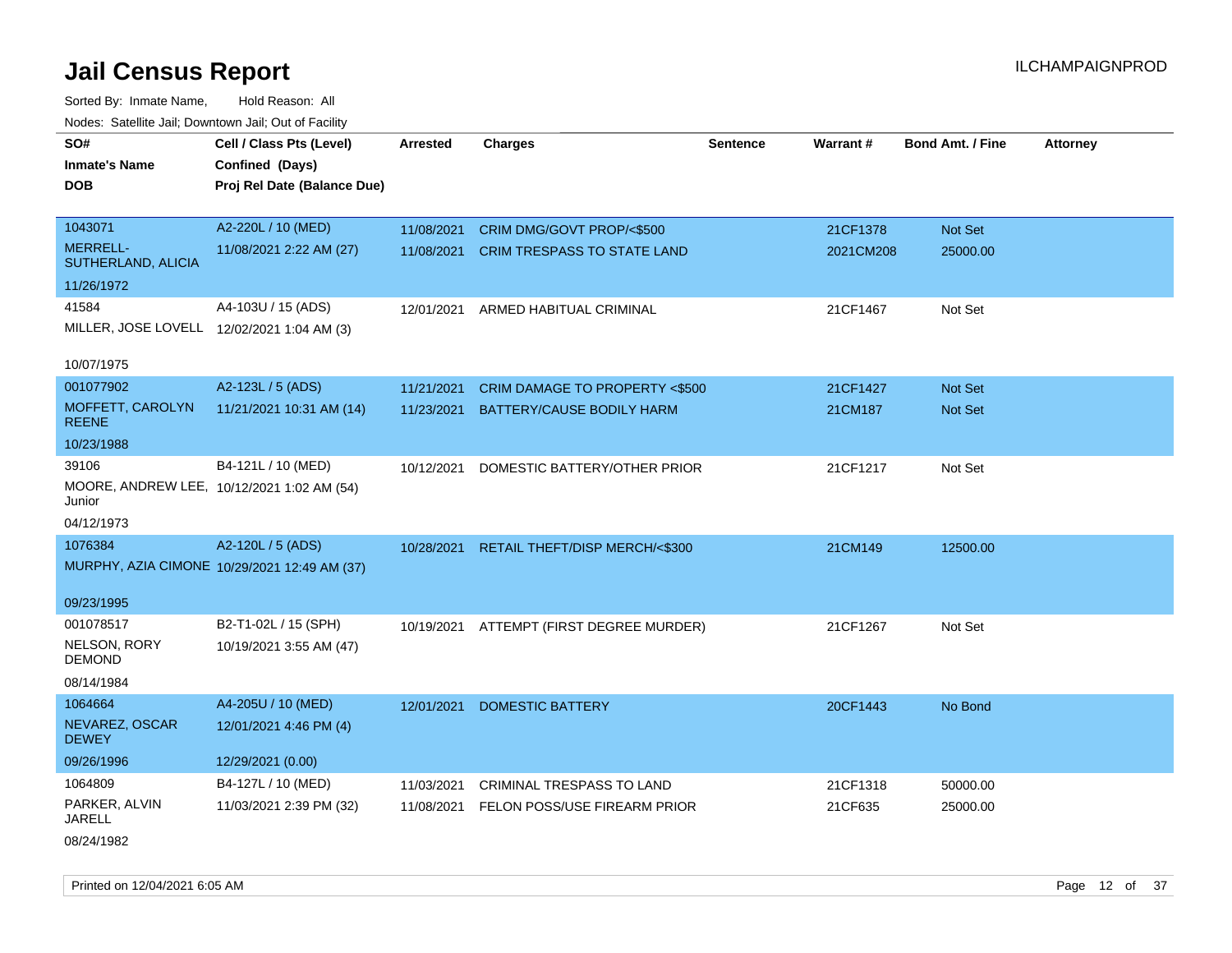| ivoues. Salellite Jali, Downtown Jali, Out of Facility |                             |            |                                |          |                 |                         |                 |
|--------------------------------------------------------|-----------------------------|------------|--------------------------------|----------|-----------------|-------------------------|-----------------|
| SO#                                                    | Cell / Class Pts (Level)    | Arrested   | <b>Charges</b>                 | Sentence | <b>Warrant#</b> | <b>Bond Amt. / Fine</b> | <b>Attorney</b> |
| <b>Inmate's Name</b>                                   | Confined (Days)             |            |                                |          |                 |                         |                 |
| <b>DOB</b>                                             | Proj Rel Date (Balance Due) |            |                                |          |                 |                         |                 |
|                                                        |                             |            |                                |          |                 |                         |                 |
| 001077249                                              | A2-222L / 10 (ADS)          | 11/23/2021 | AGG BATTERY/PEACE OFFICER      |          | 21CF1432        | No Bond                 |                 |
| PETRACEK, ROBIN<br><b>DENISE</b>                       | 11/23/2021 2:52 AM (12)     |            |                                |          |                 |                         |                 |
| 03/09/1972                                             |                             |            |                                |          |                 |                         |                 |
| 1022441                                                | BOOKF-1 / 10 (ADS)          | 10/27/2021 | AGG BATTERY/PEACE OFFICER      |          | 2021 CF 12      | No Bond                 |                 |
| PICKENS, DONTRELL<br><b>DEMAR</b>                      | 10/27/2021 1:39 PM (39)     | 10/27/2021 | AGG BATTERY/PEACE OFFICER      |          | 2020 CF 1488    | No Bond                 |                 |
| 12/10/1993                                             |                             |            |                                |          |                 |                         |                 |
| 965211                                                 | A3-112U / 10 (ADS)          | 11/23/2021 | VIOLATE SEX OFFENDER REGIS/2+  |          | 21CF648         | 2410.00                 |                 |
| PINE, DUSTIN LAYNE                                     | 11/23/2021 11:28 PM (12)    | 11/23/2021 | MFG/DISTRIB LOOK-ALIKE SUB     |          | 19CF46          | 3000.00                 |                 |
|                                                        |                             |            |                                |          |                 |                         |                 |
| 11/30/1988                                             |                             |            |                                |          |                 |                         |                 |
| 999352                                                 | B3-W5-20L / 10 (MED)        | 09/09/2021 | <b>VIOLATE OP/OTHER PRIOR</b>  |          | 21CF1092        | Not Set                 |                 |
| PIRLOT, JUSTIN LEE                                     | 09/09/2021 11:28 AM (87)    | 10/23/2021 | <b>FALSE REPORT OF OFFENSE</b> |          | 2019CF836       | 5000.00                 |                 |
|                                                        |                             |            |                                |          |                 |                         |                 |
| 11/08/1982                                             |                             |            |                                |          |                 |                         |                 |
| 1069524                                                | B4-224L / 15 (MAX)          | 08/08/2021 | MFG/DEL CANNABIS/30-500 GRAMS  |          | 21CF953         | Not Set                 |                 |
| RAY DAVIS, KAMARI<br><b>DAYVON</b>                     | 08/09/2021 2:44 AM (118)    |            |                                |          |                 |                         |                 |
| 03/30/2000                                             |                             |            |                                |          |                 |                         |                 |
| 45473                                                  | A3-112L / 15 (ADS)          | 11/23/2021 | CHIL SEX OFFEN/RESIDE DAY CARE |          | 21CF1275        | 10000.00                |                 |
| REXROAD, CALVIN<br>ALLEN                               | 11/23/2021 6:27 PM (12)     | 11/23/2021 | VIOLATE SEX OFFENDER REGIS     |          | 21CF546         | 50000.00                |                 |
| 10/04/1970                                             |                             |            |                                |          |                 |                         |                 |
| 001078602                                              | B4-227L / 10 (MED)          | 11/21/2021 | AGGRAVATED DOMESTIC BATTERY    |          | 21CF1428        | Not Set                 |                 |
| RICHARDSON,<br><b>JOHNNY LINDAL</b>                    | 11/21/2021 10:00 AM (14)    |            |                                |          |                 |                         |                 |
| 06/27/2000                                             |                             |            |                                |          |                 |                         |                 |
| 979485                                                 | B2-T4-16L / 15 (ADS)        | 03/12/2021 | PRED CRIM SEX ASLT/VICTIM <13  |          | 21CF282         | Not Set                 |                 |
| RODRIGUEZ, JOSHUA<br><b>ANTHONY</b>                    | 03/12/2021 1:57 PM (268)    |            |                                |          |                 |                         |                 |
| 04/06/1990                                             |                             |            |                                |          |                 |                         |                 |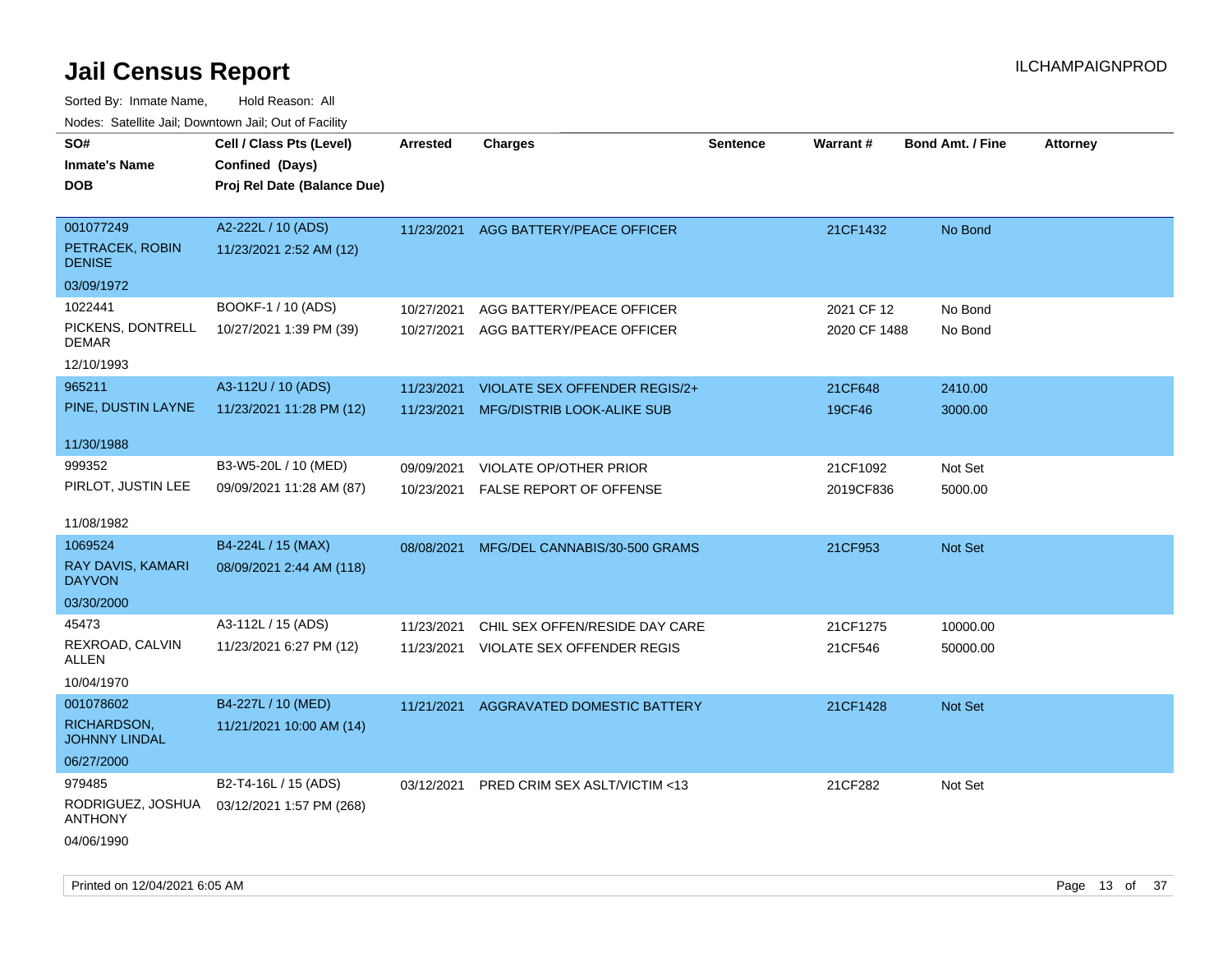| roaco. Oatomto dan, Downtown dan, Oat or Fability |                                              |            |                                    |                 |                 |                         |                 |
|---------------------------------------------------|----------------------------------------------|------------|------------------------------------|-----------------|-----------------|-------------------------|-----------------|
| SO#<br><b>Inmate's Name</b>                       | Cell / Class Pts (Level)<br>Confined (Days)  | Arrested   | <b>Charges</b>                     | <b>Sentence</b> | <b>Warrant#</b> | <b>Bond Amt. / Fine</b> | <b>Attorney</b> |
| <b>DOB</b>                                        | Proj Rel Date (Balance Due)                  |            |                                    |                 |                 |                         |                 |
| 1068592                                           | A3-115L / 15 (ADS)                           | 11/12/2021 | <b>BURGLARY</b>                    |                 | 21CF1393        | Not Set                 |                 |
| ROSS, TEVONTAE<br><b>TERRANCE</b>                 | 11/12/2021 8:41 AM (23)                      |            |                                    |                 |                 |                         |                 |
| 12/15/1998                                        |                                              |            |                                    |                 |                 |                         |                 |
| 61330                                             | A3-114U                                      | 12/01/2021 | ARMED HABITUAL CRIMINAL            |                 | 21CF1473        | Not Set                 |                 |
| RUFFIN, JONATHON<br><b>CECIL</b>                  | 12/01/2021 5:34 AM (4)                       | 12/01/2021 | PAROLE REVOCATION                  |                 | CH2107545       | No Bond                 |                 |
| 05/10/1984                                        |                                              |            |                                    |                 |                 |                         |                 |
| 1071161                                           | B4-124L / 15 (MAX)                           | 08/18/2021 | DELIVERY OF OR POSSESSION OF W/INT |                 | 21CF1008        | No Bond                 |                 |
| SANDERS, MARKELL<br><b>LAMAR</b>                  | 08/18/2021 6:18 PM (109)                     |            |                                    |                 |                 |                         |                 |
| 02/02/2000                                        |                                              |            |                                    |                 |                 |                         |                 |
| 1047469                                           | B3-W5-18L / 10 (MED)                         | 07/03/2021 | CRIMINAL SEX ASSAULT/CONSENT       |                 | 21CF773         | Not Set                 |                 |
| ALLEN                                             | SCHINDLER, RICHARD 07/03/2021 10:25 PM (155) |            |                                    |                 |                 |                         |                 |
| 10/16/1979                                        |                                              |            |                                    |                 |                 |                         |                 |
| 001077488                                         | <b>BOOKH-8 / 5 (MIN)</b>                     | 11/30/2021 | <b>RETAIL THEFT</b>                | 4y (DOC)        | 20CF1376        | No Bond                 |                 |
| SESSUM, NICHOLAS C 11/30/2021 6:56 AM (5)         |                                              |            |                                    |                 |                 |                         |                 |
| 06/22/1989                                        |                                              |            |                                    |                 |                 |                         |                 |
| 001078441                                         | BOOKF-3 / 15 (ADS)                           | 10/01/2021 | ARMED HABITUAL CRIMINAL            |                 | 21CF1182        | Not Set                 |                 |
| SINGLETON, CORRIE<br>DERRELL                      | 10/01/2021 12:36 PM (65)                     |            |                                    |                 |                 |                         |                 |
| 05/07/1983                                        |                                              |            |                                    |                 |                 |                         |                 |
| 38305                                             | B2-T2-06L / 10 (SPH)                         | 03/18/2020 | <b>CRIMINAL SEXUAL ABUSE</b>       |                 | 20CF-343        | 500000.00               |                 |
| STOVER, JOSH<br><b>ANDREW</b>                     | 03/18/2020 10:24 AM (627)                    |            |                                    |                 |                 |                         |                 |
| 08/18/1973                                        |                                              |            |                                    |                 |                 |                         |                 |
| 001078436                                         | B2-T1-04L / 10 (SPH)                         | 09/30/2021 | CRIMINAL SEX ASSAULT/CONSENT       |                 | 20CF255         | 150000.00               |                 |
| STRONG, CORTEZ                                    | 09/30/2021 2:47 PM (66)                      |            |                                    |                 |                 |                         |                 |
| 04/13/1996                                        |                                              |            |                                    |                 |                 |                         |                 |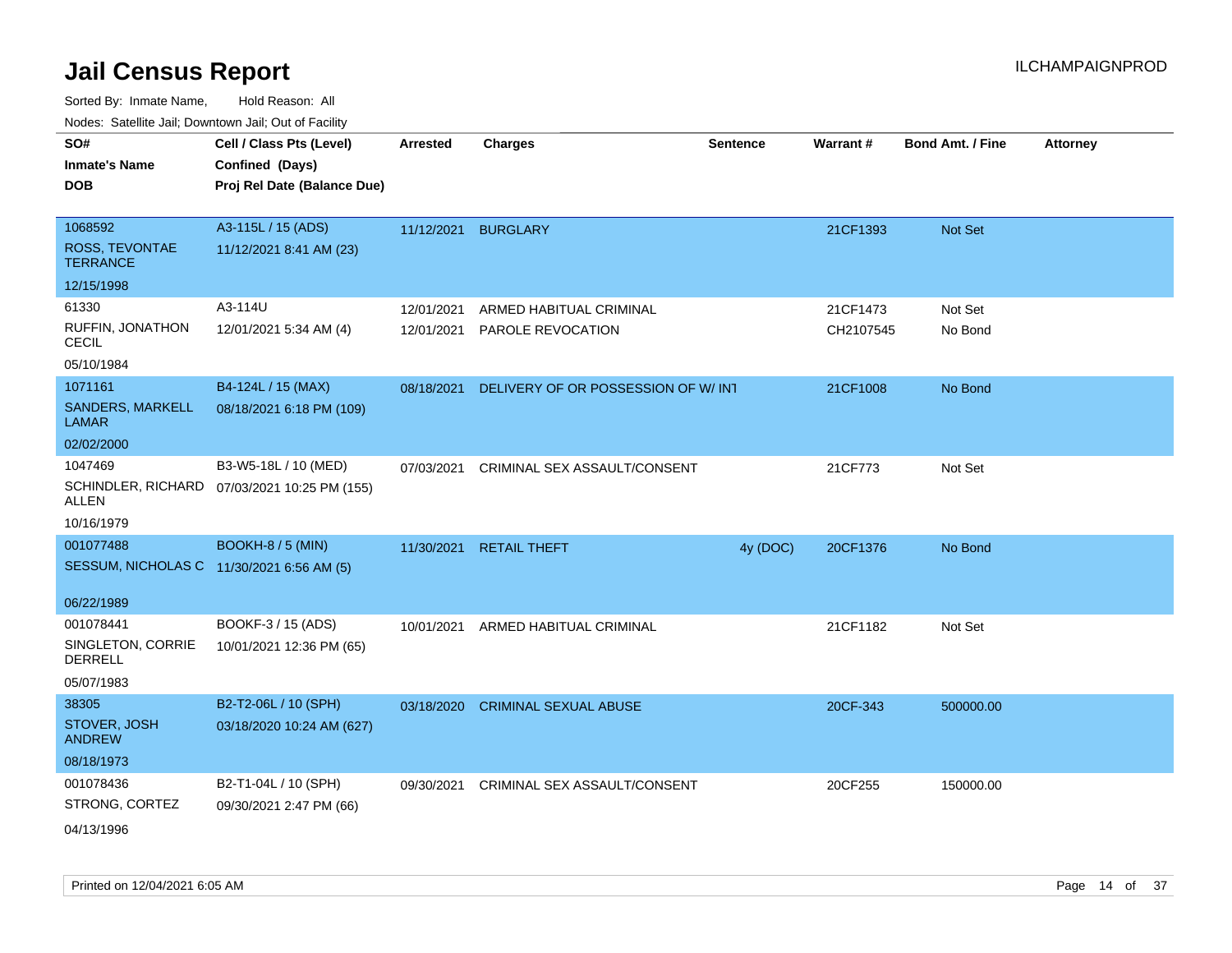| roaco. Odichile Jan, Downtown Jan, Out of Facility |                                                                            |                 |                                |                 |           |                         |                 |
|----------------------------------------------------|----------------------------------------------------------------------------|-----------------|--------------------------------|-----------------|-----------|-------------------------|-----------------|
| SO#<br><b>Inmate's Name</b><br><b>DOB</b>          | Cell / Class Pts (Level)<br>Confined (Days)<br>Proj Rel Date (Balance Due) | <b>Arrested</b> | <b>Charges</b>                 | <b>Sentence</b> | Warrant#  | <b>Bond Amt. / Fine</b> | <b>Attorney</b> |
|                                                    |                                                                            |                 |                                |                 |           |                         |                 |
| 1030307                                            | A4-201L / 10 (MED)                                                         | 11/28/2021      | DOMESTIC BATTERY/OTHER PRIOR   |                 | 21CF1450  | No Bond                 |                 |
| <b>SUTTON, FRANKIE</b><br><b>DMARVIO</b>           | 11/28/2021 11:16 PM (7)                                                    |                 |                                |                 |           |                         |                 |
| 07/03/1983                                         |                                                                            |                 |                                |                 |           |                         |                 |
| 1066794                                            | B3-W2-07U / 5 (MIN)                                                        | 09/07/2021      | <b>VIOLATE OP/OTHER PRIOR</b>  |                 | 21CF1061  | Not Set                 |                 |
| <b>TAYLOR, STANLEY</b><br>JAMES                    | 09/07/2021 7:01 AM (89)                                                    |                 |                                |                 |           |                         |                 |
| 01/05/1994                                         |                                                                            |                 |                                |                 |           |                         |                 |
| 001078471                                          | B4-222L / 10 (MED)                                                         |                 | 10/11/2021 AGG UUW/VEHICLE/<21 |                 | 21CF1210  | 100.00                  |                 |
| THATCH, OMARION<br><b>DIAMONTE</b>                 | 10/11/2021 1:26 AM (55)                                                    |                 |                                |                 |           |                         |                 |
| 09/05/2003                                         |                                                                            |                 |                                |                 |           |                         |                 |
| 21252                                              | B4-121U / 15 (MAX)                                                         | 10/18/2021      | MFG/DEL 1<15 GR COCAINE/ANLG   |                 | 2021CF172 | 25000.00                |                 |
| THOMAS, ELIJAH                                     | 10/18/2021 12:35 AM (48)                                                   |                 |                                |                 |           |                         |                 |
| 07/31/1962                                         |                                                                            |                 |                                |                 |           |                         |                 |
| 32058                                              | B4-123U / 15 (MAX)                                                         | 06/14/2021      | <b>AGG DISCH FIREARM</b>       |                 | 21CF690   | <b>Not Set</b>          |                 |
| THOMPSON, STEVEN<br><b>ONEAL</b>                   | 06/14/2021 6:44 AM (174)                                                   |                 |                                |                 |           |                         |                 |
| 03/14/1969                                         |                                                                            |                 |                                |                 |           |                         |                 |
| 969709                                             | <b>BOOKH-6 / 5 (MIN)</b>                                                   | 10/29/2021      | DRIVING ON SUSPENDED LICENSE   |                 | 20TR2181  | 5000.00                 |                 |
| TUFTE, BRYCE<br><b>MATTHEW</b>                     | 10/29/2021 3:14 PM (37)                                                    | 10/29/2021      | CRIM DMG TO PROP \$500-10K     |                 |           | Not Set                 |                 |
| 05/30/1988                                         | 12/20/2021 (0.00)                                                          |                 |                                |                 |           |                         |                 |
| 32910                                              | B3-W4-14L / 10 (MED)                                                       | 10/04/2021      | DOM BTRY/HARM/1-2 PRECONV      |                 | 21CF1189  | <b>Not Set</b>          |                 |
| <b>TULL, CHRISTOPHER</b><br><b>MICHAEL</b>         | 10/04/2021 10:53 PM (62)                                                   |                 |                                |                 |           |                         |                 |
| 04/02/1971                                         |                                                                            |                 |                                |                 |           |                         |                 |
| 001078529                                          | A2-122L / 10 (ADS)                                                         | 10/23/2021      | ARMED ROBBERY/NO FIREARM       |                 | 21CF1286  | Not Set                 |                 |
| VANHOOK, ALEXIS<br>ANNE                            | 10/23/2021 5:50 PM (43)                                                    |                 |                                |                 |           |                         |                 |
| 10/25/1998                                         |                                                                            |                 |                                |                 |           |                         |                 |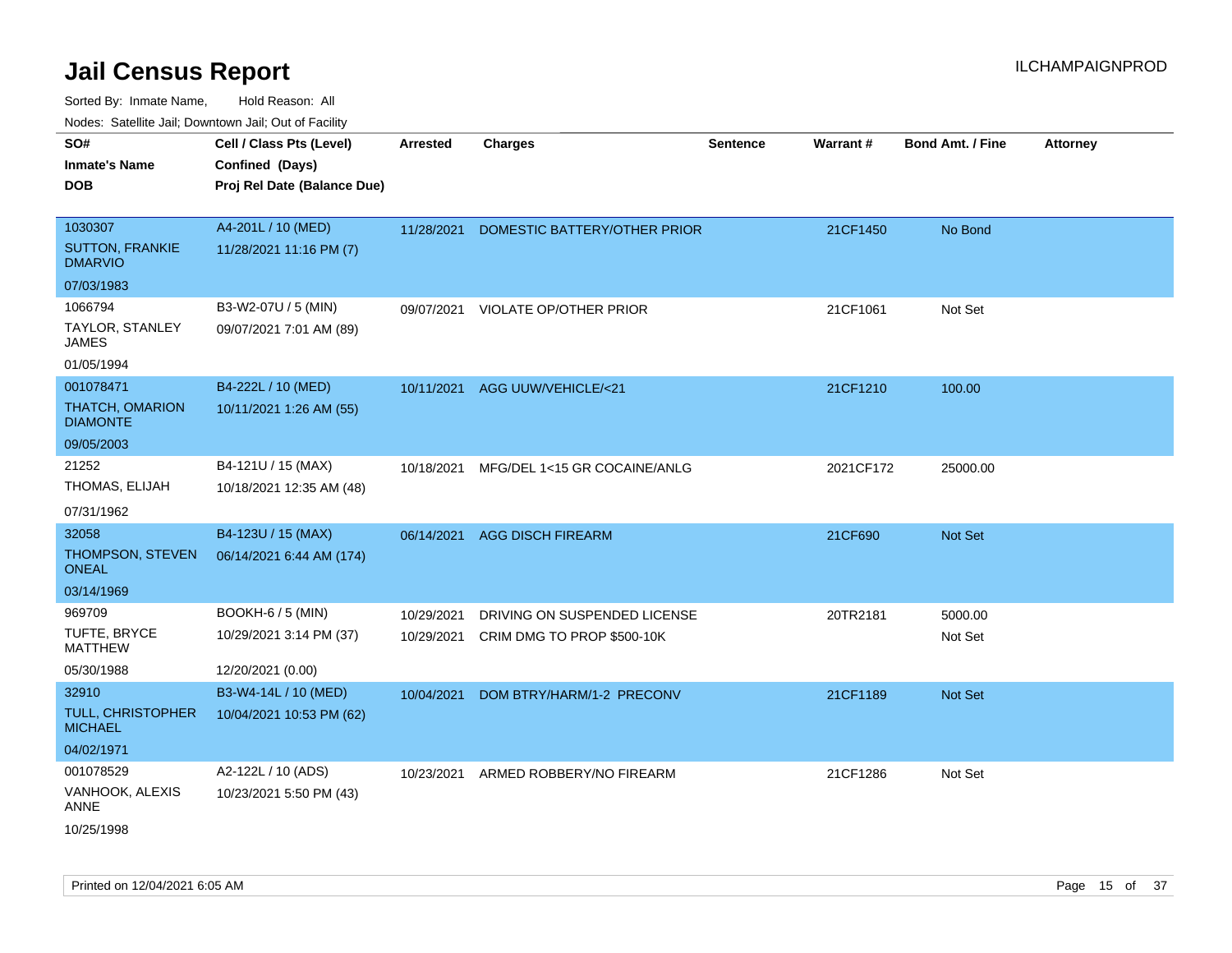Sorted By: Inmate Name, Hold Reason: All

|  |  | Nodes: Satellite Jail; Downtown Jail; Out of Facility |  |
|--|--|-------------------------------------------------------|--|
|--|--|-------------------------------------------------------|--|

| SO#<br><b>Inmate's Name</b><br><b>DOB</b>     | Cell / Class Pts (Level)<br>Confined (Days)<br>Proj Rel Date (Balance Due) | Arrested          | <b>Charges</b>                 | <b>Sentence</b> | <b>Warrant#</b> | <b>Bond Amt. / Fine</b> | <b>Attorney</b> |
|-----------------------------------------------|----------------------------------------------------------------------------|-------------------|--------------------------------|-----------------|-----------------|-------------------------|-----------------|
| 1070737                                       | A1-126L / 15 (MAX)                                                         | 10/14/2021        | AGG KIDNAPG/<13/INTEL DISABL   |                 | 2020CF418       | 250000.00               |                 |
| <b>WASHINGTON,</b><br><b>JASTINA VIRGINIA</b> | 10/14/2021 12:02 PM (52)                                                   |                   |                                |                 |                 |                         |                 |
| 04/11/2000                                    |                                                                            |                   |                                |                 |                 |                         |                 |
| 977140                                        | B1-203L / 10 (MED)                                                         | 10/24/2021        | ARMED HABITUAL CRIMINAL        |                 | 21CF1289        | Not Set                 |                 |
| WEBSTER, DERRIAL<br><b>DEVON</b>              | 10/24/2021 2:46 AM (42)                                                    |                   |                                |                 |                 |                         |                 |
| 01/14/1990                                    |                                                                            |                   |                                |                 |                 |                         |                 |
| 001078328                                     | B1-207U / 15 (MAX)                                                         | 08/30/2021        | FELON POSS/USE WEAPON/FIREARM  |                 | 21CF1045        | Not Set                 |                 |
| <b>WHITE, JUSTIN</b><br><b>STEVEN</b>         | 08/30/2021 10:48 AM (97)                                                   |                   |                                |                 |                 |                         |                 |
| 10/25/1995                                    |                                                                            |                   |                                |                 |                 |                         |                 |
| 503631                                        | B4-223U / 10 (MED)                                                         | 11/10/2021        | PAROLE REVOCATION              |                 | CH2100061       | No Bond                 |                 |
| WILLIAMS, DOUGLAS<br><b>LAMAR</b>             | 11/10/2021 1:11 PM (25)                                                    | 11/10/2021        | AGG BATTERY/USE DEADLY WEAPON  |                 | 20CF1340        | 25000.00                |                 |
| 03/01/1991                                    |                                                                            |                   |                                |                 |                 |                         |                 |
| 638552                                        | B2-DR / 5 (SPH)                                                            | 10/07/2021        | CHILD PORNOGRAPHY/PHOTOGRAPH   |                 | 2021CF1207      | No Bond                 |                 |
| <b>WILLIAMS, MICHAEL</b><br><b>JAMES</b>      | 10/07/2021 12:20 PM (59)                                                   |                   |                                |                 |                 |                         |                 |
| 03/29/1964                                    |                                                                            |                   |                                |                 |                 |                         |                 |
| 1066370                                       | B1-101L / 15 (MAX)                                                         | 07/28/2021        | ARMED VIOLENCE/CATEGORY III    |                 | 2021 CF 882     | Not Set                 |                 |
| <b>WILLIAMS, REONTE</b><br><b>REMIR</b>       | 07/28/2021 5:40 AM (130)                                                   |                   |                                |                 |                 |                         |                 |
| 05/14/1999                                    |                                                                            |                   |                                |                 |                 |                         |                 |
| 001078494                                     | B1-104L / 15 (MAX)                                                         | 10/15/2021        | AGG UNLAWFUL USE OF WEAPON/VEH |                 | 21CF1254        | No Bond                 |                 |
| <b>WILLIAMS, TAVARAZ</b><br><b>LASHAWN</b>    | 10/15/2021 12:17 PM (51)                                                   |                   |                                |                 |                 |                         |                 |
| 04/19/1990                                    |                                                                            |                   |                                |                 |                 |                         |                 |
| <b>Total Satellite Jail: 123</b>              |                                                                            | <b>Males: 108</b> | Females: 15<br>Unknown: 0      |                 |                 |                         |                 |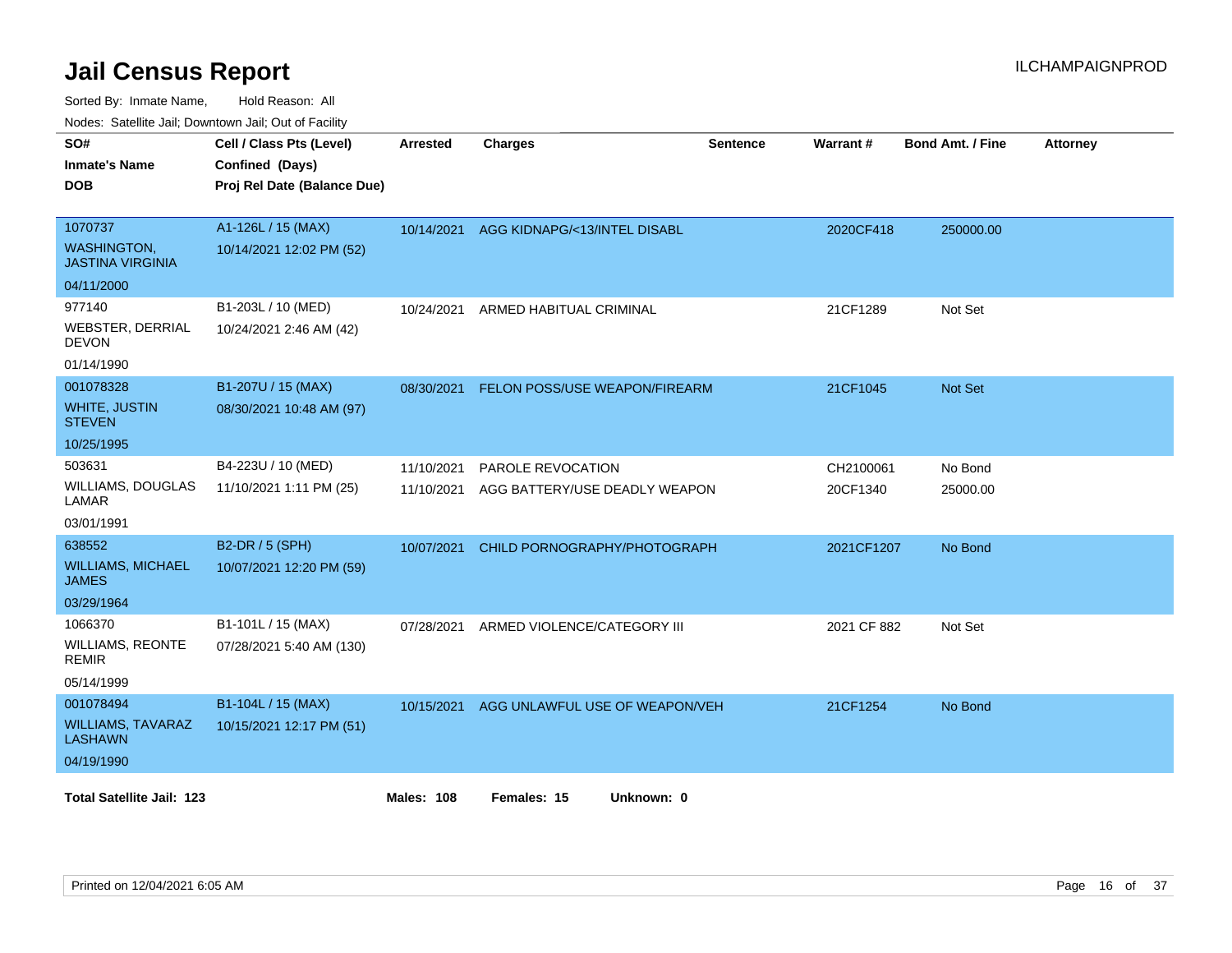| <b>Downtown Jail</b><br>SO#<br><b>Inmate's Name</b><br><b>DOB</b>                                 | Cell / Class Pts (Level)<br>Confined (Days)<br>Proj Rel Date (Balance Due)             | <b>Arrested</b>                                                    | <b>Charges</b>                                                                                                                                 | <b>Sentence</b> | Warrant#                                               | <b>Bond Amt. / Fine</b>                                      | <b>Attorney</b> |
|---------------------------------------------------------------------------------------------------|----------------------------------------------------------------------------------------|--------------------------------------------------------------------|------------------------------------------------------------------------------------------------------------------------------------------------|-----------------|--------------------------------------------------------|--------------------------------------------------------------|-----------------|
| 1073165<br><b>ACKERMAN, CODY</b><br><b>JAMES</b><br>02/01/1989<br>001078535<br>BERRY, DAVID ISAAC | G4L / 5 (MIN)<br>04/30/2021 4:48 PM (219)<br>D3 / 15 (ADS)<br>10/26/2021 10:52 AM (40) | 04/30/2021<br>04/30/2021<br>04/30/2021<br>05/03/2021<br>10/26/2021 | UNLWFL POSS/DRIVER/VEH/STOLEN<br>FORGERY/ISSUE/DELIVER DOCUMENT<br><b>BURGLARY</b><br>FORGERY/ISSUE/DELIVER DOCUMENT<br>CRIM SEX ASSAULT/FORCE |                 | 21CF486<br>19CF143<br>21CF516<br>2018CF689<br>21CF1305 | Not Set<br>75000.00<br>Not Set<br>2500.00 / 75.00<br>Not Set |                 |
| 09/23/2000<br>517915<br><b>BOXLEY, CHARLES</b><br><b>OMAR</b><br>01/10/1985                       | G8U / 5 (MIN)<br>08/03/2021 2:18 PM (124)                                              | 08/03/2021<br>08/03/2021<br>08/03/2021                             | <b>BURGLARY</b><br><b>BURGLARY</b><br>FORGERY/ISSUE/DELIVER DOCUMENT                                                                           |                 | 21CF289<br>21CF679                                     | 20000.00<br>20000.00<br>No Bond                              |                 |
| 1067476<br><b>BROWN, JAMES</b><br><b>BRONELL</b><br>01/08/1996                                    | F5L / 10 (MED)<br>11/13/2021 2:35 AM (22)                                              | 11/13/2021<br>11/13/2021                                           | AGG DOMESTIC BATTERY/STRANGLE<br><b>RESIDENTIAL BURGLARY</b>                                                                                   |                 | 20CF575<br>21CF385                                     | 5000.00<br>25000.00                                          |                 |
| 1075941<br><b>BROWN, LIONEL</b><br><b>TERRELL</b><br>10/19/1981                                   | G2L / 5 (MIN)<br>10/08/2021 5:16 PM (58)                                               | 10/08/2021                                                         | <b>HARASS WITNESS/FAMILY MBR/REP</b>                                                                                                           |                 | 2021CF1188                                             | 500000.00                                                    |                 |
| 1071534<br>BRYANT, KETONE<br><b>LEVELL</b><br>04/07/2000                                          | C7L / 15 (ADS)<br>09/18/2020 1:19 PM (443)                                             | 09/18/2020                                                         | AGG BATTERY/DISCHARGE FIREARM                                                                                                                  |                 | 20CF1049                                               | Not Set                                                      |                 |
| 61904<br><b>BURNETT, TIMOTHY</b><br><b>LYNN</b><br>09/09/1983                                     | D <sub>4</sub> / 15 (ADS)<br>10/23/2021 5:43 PM (43)                                   | 10/23/2021                                                         | <b>ROBBERY</b>                                                                                                                                 |                 | 21CF1287                                               | Not Set                                                      |                 |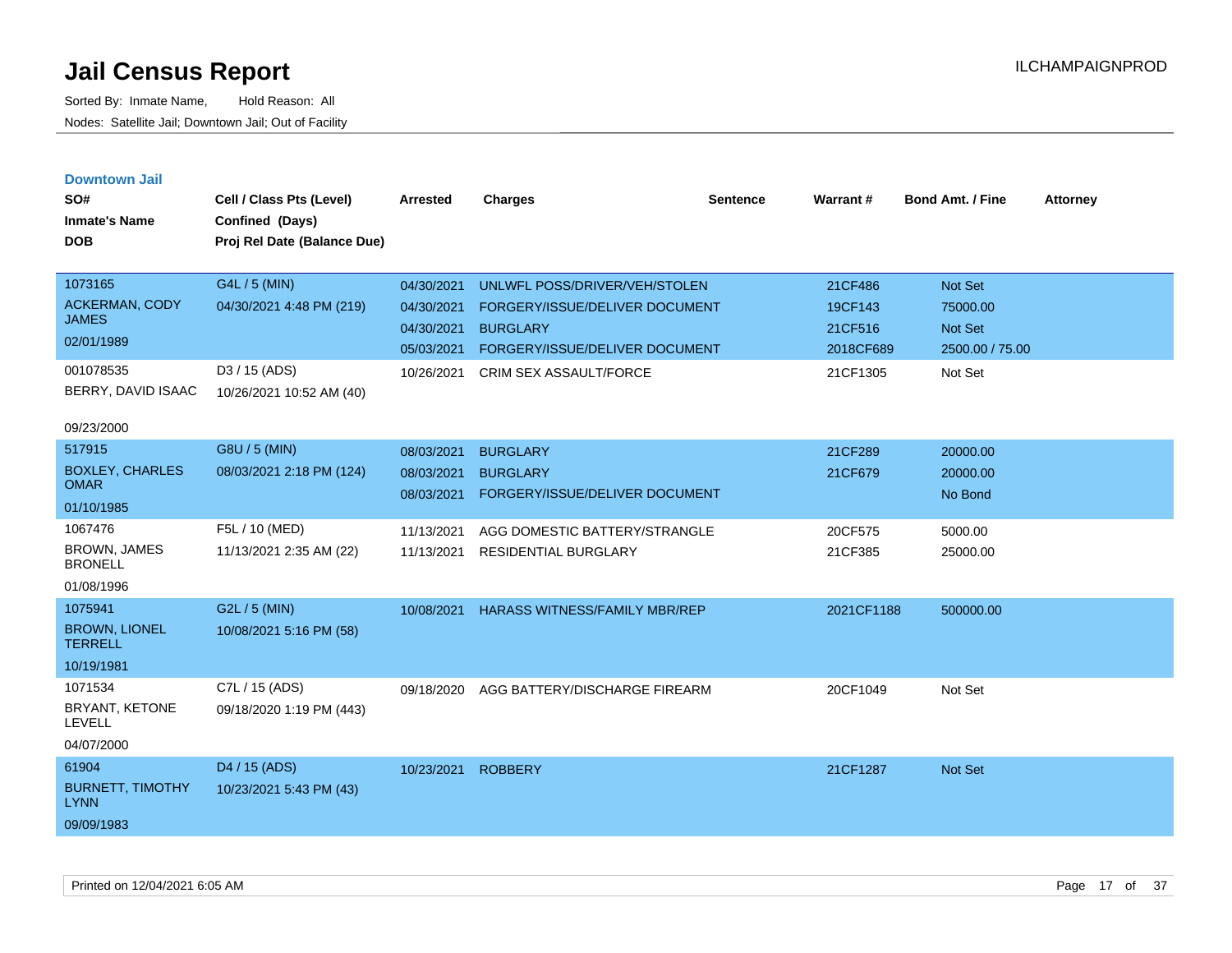Sorted By: Inmate Name, Hold Reason: All

Nodes: Satellite Jail; Downtown Jail; Out of Facility

| SO#                                              | Cell / Class Pts (Level)    | <b>Arrested</b> | <b>Charges</b>                   | <b>Sentence</b> | Warrant#   | <b>Bond Amt. / Fine</b> | <b>Attorney</b> |
|--------------------------------------------------|-----------------------------|-----------------|----------------------------------|-----------------|------------|-------------------------|-----------------|
| <b>Inmate's Name</b>                             | Confined (Days)             |                 |                                  |                 |            |                         |                 |
| <b>DOB</b>                                       | Proj Rel Date (Balance Due) |                 |                                  |                 |            |                         |                 |
|                                                  |                             |                 |                                  |                 |            |                         |                 |
| 1075361                                          | J6L / 5 (ADS)               | 04/16/2021      | <b>BURGLARY</b>                  |                 | 21CF414    | Not Set                 |                 |
| <b>COWART, TORREY</b><br><b>BENJAMEN, Junior</b> | 04/16/2021 9:17 PM (233)    |                 |                                  |                 |            |                         |                 |
| 11/22/1987                                       |                             |                 |                                  |                 |            |                         |                 |
| 34111                                            | G6L / 5 (MIN)               | 10/29/2021      | OBSTRUCT JUST/DESTROY EVIDENCE   |                 | 2018CF1243 | 50000.00                |                 |
| CROSSLAND, KEVIN<br><b>SHAWN</b>                 | 10/29/2021 10:15 PM (37)    |                 |                                  |                 |            |                         |                 |
| 10/02/1967                                       |                             |                 |                                  |                 |            |                         |                 |
| 1067370                                          | E3L / 15 (MAX)              | 11/05/2021      | FIREARM/FOID INVALID/NOT ELIG    |                 | 21CF1370   | <b>Not Set</b>          |                 |
| DAVIS, AUSTIN<br><b>CHRISTOPHER</b>              | 11/06/2021 12:23 AM (29)    |                 |                                  |                 |            |                         |                 |
| 08/11/1997                                       |                             |                 |                                  |                 |            |                         |                 |
| 56063                                            | H4L / 10 (ADS)              | 09/18/2021      | AGGRAVATED BATTERY               |                 | 21CF1127   | Not Set                 |                 |
| DAVIS, DAMIEN                                    | 09/18/2021 4:25 AM (78)     | 09/19/2021      | AGGRAVATED BATTERY               |                 | 21CF1132   | Not Set                 |                 |
| <b>DOMINIQUE</b>                                 |                             | 11/24/2021      | <b>FUGITIVE FROM JUSTICE</b>     |                 | 21CF1454   | Not Set                 |                 |
| 02/28/1977                                       |                             |                 |                                  |                 |            |                         |                 |
| 1066719                                          | C5L / 10 (MED)              | 06/09/2021      | AGG DOMESTIC BATTERY/STRANGLE    |                 | 21CF310    | 100000.00               |                 |
| DAVIS, TAVEON<br><b>CORNELIUS</b>                | 06/09/2021 10:50 PM (179)   | 06/09/2021      | RET THEFT/DISP MERCH/>\$300      |                 | 19CF959    | 5000.00                 |                 |
| 12/21/1997                                       |                             | 06/09/2021      | RETAIL THEFT/DISP MERCH/<\$300   |                 | 19CM897    | 3000.00                 |                 |
| 001078223                                        | G9L / 5 (MIN)               | 11/09/2021      | AGG DUI/NO VALID DL              |                 | 21CF1382   | Not Set                 |                 |
| DIEGO-MATEO,<br><b>JOAQUIN</b>                   | 11/09/2021 10:52 PM (26)    |                 |                                  |                 |            |                         |                 |
| 01/23/2002                                       |                             |                 |                                  |                 |            |                         |                 |
| 571307                                           | J3L / 15 (ADS)              | 09/14/2020      | PRED CRIM SEX ASLT/VICTIM <13    |                 | 2020CF1025 | <b>Not Set</b>          |                 |
| DOMINGO-<br>CASTANEDA,                           | 09/14/2020 11:19 PM (447)   | 09/14/2020      | <b>CRIM SEXUAL ABUSE/CONSENT</b> |                 | 2020CF1026 | Not Set                 |                 |
| 09/29/1989                                       |                             |                 |                                  |                 |            |                         |                 |
| 527379                                           | C9U / 15 (ADS)              | 10/25/2021      | ARMED HABITUAL CRIMINAL          |                 | 21CF1297   | Not Set                 |                 |
| DRAKE, MARCELL<br><b>DEON</b>                    | 10/25/2021 5:05 PM (41)     | 10/27/2021      | AGG DOMESTIC BATTERY/STRANGLE    |                 | 21CF1245   | Not Set                 |                 |
|                                                  |                             |                 |                                  |                 |            |                         |                 |

04/20/1987

Printed on 12/04/2021 6:05 AM **Page 18** of 37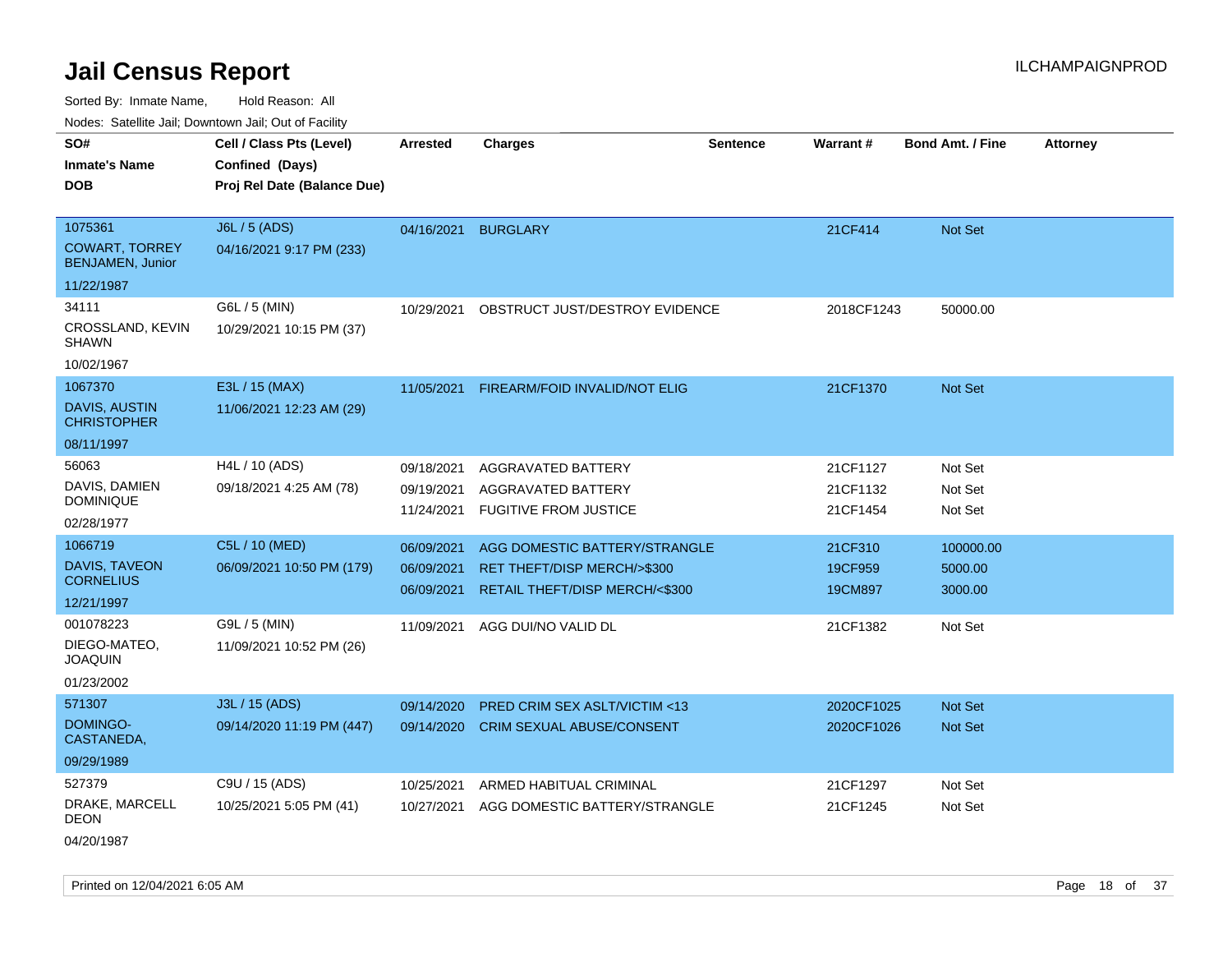Sorted By: Inmate Name, Hold Reason: All

Nodes: Satellite Jail; Downtown Jail; Out of Facility

| SO#                                      | Cell / Class Pts (Level)                     | <b>Arrested</b> | <b>Charges</b>                     | <b>Sentence</b> | Warrant#   | <b>Bond Amt. / Fine</b> | <b>Attorney</b> |
|------------------------------------------|----------------------------------------------|-----------------|------------------------------------|-----------------|------------|-------------------------|-----------------|
| <b>Inmate's Name</b>                     | Confined (Days)                              |                 |                                    |                 |            |                         |                 |
| <b>DOB</b>                               | Proj Rel Date (Balance Due)                  |                 |                                    |                 |            |                         |                 |
|                                          |                                              |                 |                                    |                 |            |                         |                 |
| 959292                                   | K1 / 15 (ADS)                                | 04/01/2021      | ATTEMPT (FIRST DEGREE MURDER)      |                 | 2020CF565  | 2000000.00              |                 |
| <b>DUNCAN, COREYON</b><br><b>ANTHONY</b> | 04/01/2021 8:46 PM (248)                     |                 |                                    |                 |            |                         |                 |
| 01/17/1989                               |                                              |                 |                                    |                 |            |                         |                 |
| 1053207                                  | K2 / 15 (SPH)                                | 06/06/2019      | MURDER/INTENT TO KILL/INJURE       |                 | 2019-CF849 | 2000000.00              |                 |
| FAUST, JAQUAVEON<br>LAVELL               | 06/06/2019 2:24 PM (913)                     |                 |                                    |                 |            |                         |                 |
| 07/25/1996                               |                                              |                 |                                    |                 |            |                         |                 |
| 962759                                   | E6L / 5 (ADS)                                | 07/16/2021      | <b>METH DELIVERY&lt;5 GRAMS</b>    |                 | 21CF833    | Not Set                 |                 |
|                                          | FINLEY, KEVIN DANTE 07/16/2021 9:44 PM (142) | 07/29/2021      | AGG CRIM SEX ASSAULT/FELONY        |                 | 21CF891    | No Bond                 |                 |
|                                          |                                              |                 |                                    |                 |            |                         |                 |
| 12/28/1988                               |                                              |                 |                                    |                 |            |                         |                 |
| 524764                                   | G3L / 5 (MIN)                                | 09/18/2021      | METH DELIVERY/15<100 GRAMS         |                 | 21CF627    | 50000.00                |                 |
| <b>FISCUS, ROBERT</b><br>LOWELL          | 09/18/2021 10:50 AM (78)                     |                 |                                    |                 |            |                         |                 |
| 02/17/1986                               |                                              |                 |                                    |                 |            |                         |                 |
| 1068917                                  | H1L / 5 (MIN)                                | 08/11/2021      | VIO ORDER/PRIOR VIO OF ORDER       |                 | 21CF965    | Not Set                 |                 |
| <b>GARCIA, JUAN</b><br><b>CARLOS</b>     | 08/11/2021 9:24 PM (116)                     |                 |                                    |                 |            |                         |                 |
| 10/21/1997                               |                                              |                 |                                    |                 |            |                         |                 |
| 1073611                                  | G5L / 5 (MIN)                                | 02/09/2021      | DELIVERY OF OR POSSESSION OF W/INT |                 | 21CF160    | Not Set                 |                 |
| HAYES, CAMERON<br><b>TAYLOR MALEEK</b>   | 02/09/2021 3:10 PM (299)                     | 02/09/2021      | MFG 15>100 GR ECSTASY/ANALOG       |                 | 21CF121    | 500000.00               |                 |
| 08/10/1998                               |                                              |                 |                                    |                 |            |                         |                 |
| 544770                                   | F6L / 10 (MED)                               | 08/14/2021      | AGGRAVATED DOMESTIC BATTERY        |                 | 21CF977    | No Bond                 |                 |
| <b>HAYES, DEVON</b><br><b>JERMAINE</b>   | 08/14/2021 2:56 AM (113)                     | 08/14/2021      | AGG DOMESTIC BATTERY/STRANGLE      |                 | 2021CF514  | 25000.00                |                 |
| 11/07/1987                               |                                              |                 |                                    |                 |            |                         |                 |
| 1015002                                  | J1L / 10 (ADS)                               | 07/22/2021      | AGGRAVATED BATTERY                 |                 | 2021CF861  | Not Set                 |                 |
| HERRERA, ANDREW<br>WESLEY                | 07/22/2021 9:17 PM (136)                     |                 |                                    |                 |            |                         |                 |
| 12/17/1993                               |                                              |                 |                                    |                 |            |                         |                 |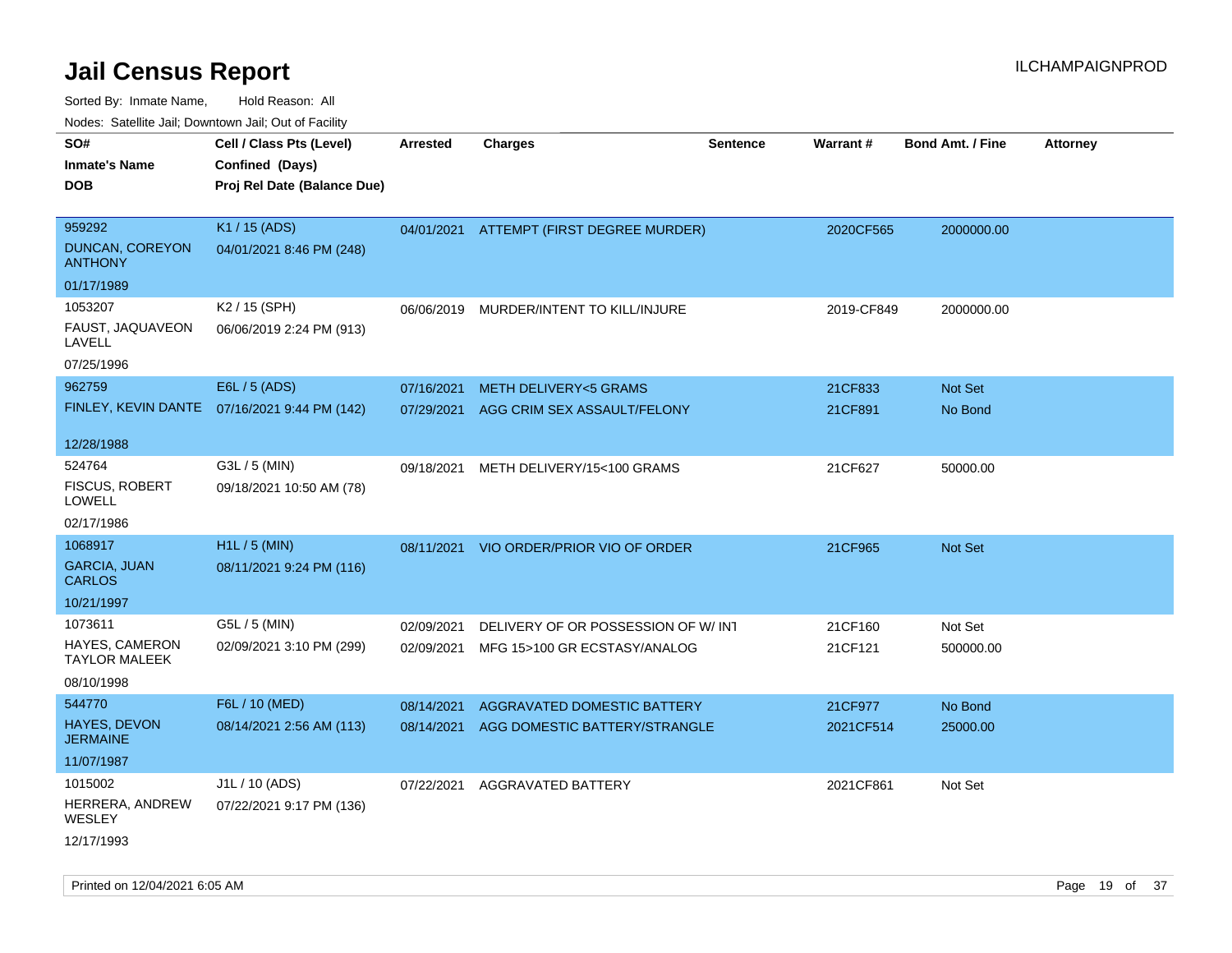Sorted By: Inmate Name, Hold Reason: All Nodes: Satellite Jail; Downtown Jail; Out of Facility

| SO#                                        | Cell / Class Pts (Level)    | <b>Arrested</b> | <b>Charges</b>                           | <b>Sentence</b> | <b>Warrant#</b> | <b>Bond Amt. / Fine</b> | <b>Attorney</b> |
|--------------------------------------------|-----------------------------|-----------------|------------------------------------------|-----------------|-----------------|-------------------------|-----------------|
| <b>Inmate's Name</b>                       | Confined (Days)             |                 |                                          |                 |                 |                         |                 |
| <b>DOB</b>                                 | Proj Rel Date (Balance Due) |                 |                                          |                 |                 |                         |                 |
|                                            |                             |                 |                                          |                 |                 |                         |                 |
| 1024228                                    | K3 / 15 (SPH)               |                 | 04/24/2018 *MURDER/INTENT TO KILL/INJURE |                 | 2018-CF1170     | 5000000.00              |                 |
| <b>HILL, JAMONTE</b><br><b>RASHAD</b>      | 04/24/2018 4:07 PM (1,321)  |                 |                                          |                 |                 |                         |                 |
| 05/23/1994                                 |                             |                 |                                          |                 |                 |                         |                 |
| 49618                                      | J7L / 5 (ADS)               | 10/26/2021      | CRIM DAMAGE TO PROPERTY <\$500           |                 | 2021CF1300      | 100.00                  |                 |
| HITES, STEVEN<br><b>WAYNE</b>              | 10/26/2021 7:42 AM (40)     | 11/24/2021      | FLEEING/ATTEMPT ELUDE OFFICER            |                 | 2021TR9315      | 1000.00                 |                 |
| 12/31/1979                                 |                             |                 |                                          |                 |                 |                         |                 |
| 1063119                                    | F4L / 10 (MED)              | 11/05/2021      | <b>BURGLARY</b>                          |                 | 2018CF877       | 10000.00                |                 |
| HUNT, KHALLEEL<br><b>MALIK</b>             | 11/05/2021 7:47 AM (30)     |                 |                                          |                 |                 |                         |                 |
| 03/28/1999                                 |                             |                 |                                          |                 |                 |                         |                 |
| 29206                                      | $11 / 15$ (MAX)             | 11/09/2021      | <b>AGGRAVATED BATTERY</b>                |                 | 21CF1381        | No Bond                 |                 |
| JOHNSON, REUBEN<br><b>MONTE</b>            | 11/09/2021 11:30 AM (26)    | 11/16/2021      | PROBATION VIOLATION                      |                 | 20CF987         | Not Set                 |                 |
| 04/07/1956                                 |                             |                 |                                          |                 |                 |                         |                 |
| 1073894                                    | E4U / 10 (ADS)              | 09/09/2021      | VIOLATE SEX OFFENDER REGIS/2+            |                 | 2021CF920       | 10000.00                |                 |
| <b>JOKICH, ANTON VEGO</b>                  | 09/09/2021 2:14 PM (87)     |                 |                                          |                 |                 |                         |                 |
|                                            |                             |                 |                                          |                 |                 |                         |                 |
| 05/30/1969                                 |                             |                 |                                          |                 |                 |                         |                 |
| 23138                                      | D1 / 15 (MAX)               | 06/17/2021      | STALKING/TRANSMITS THREAT                |                 | 18CF1332        | Not Set                 |                 |
| JONES, GLENN<br><b>CLAYTON</b>             | 06/17/2021 12:51 PM (171)   | 06/17/2021      | AGG CRIM SEXUAL ABUSE/FELONY             |                 | 18-CF-1333      | Not Set                 |                 |
| 08/17/1958                                 |                             |                 |                                          |                 |                 |                         |                 |
| 1017120                                    | G3U / 5 (MIN)               | 10/29/2021      | BATTERY/CAUSE BODILY HARM                |                 | 21CM498         | Not Set                 |                 |
| JONES, JOSHUA LYNN 10/29/2021 3:15 AM (37) |                             | 10/29/2021      | AGG ASLT/USE DDLY WEAPON                 |                 | 21CM452         | 2500.00                 |                 |
| 05/16/1993                                 |                             |                 |                                          |                 |                 |                         |                 |
| 001077231                                  | J5L / 10 (ADS)              | 11/02/2021      | RECEIVE/POSS/SELL STOLEN VEH             | 6y (DOC)        |                 | 15000.00                |                 |
| KOLESAR, JEREMY J                          | 11/02/2021 5:51 PM (33)     |                 | 12/03/2021 VIOLATE SEX OFFENDER REGIS    |                 | 2020CF466       | 40000.00                |                 |

10/20/1979

Printed on 12/04/2021 6:05 AM **Page 20 of 37**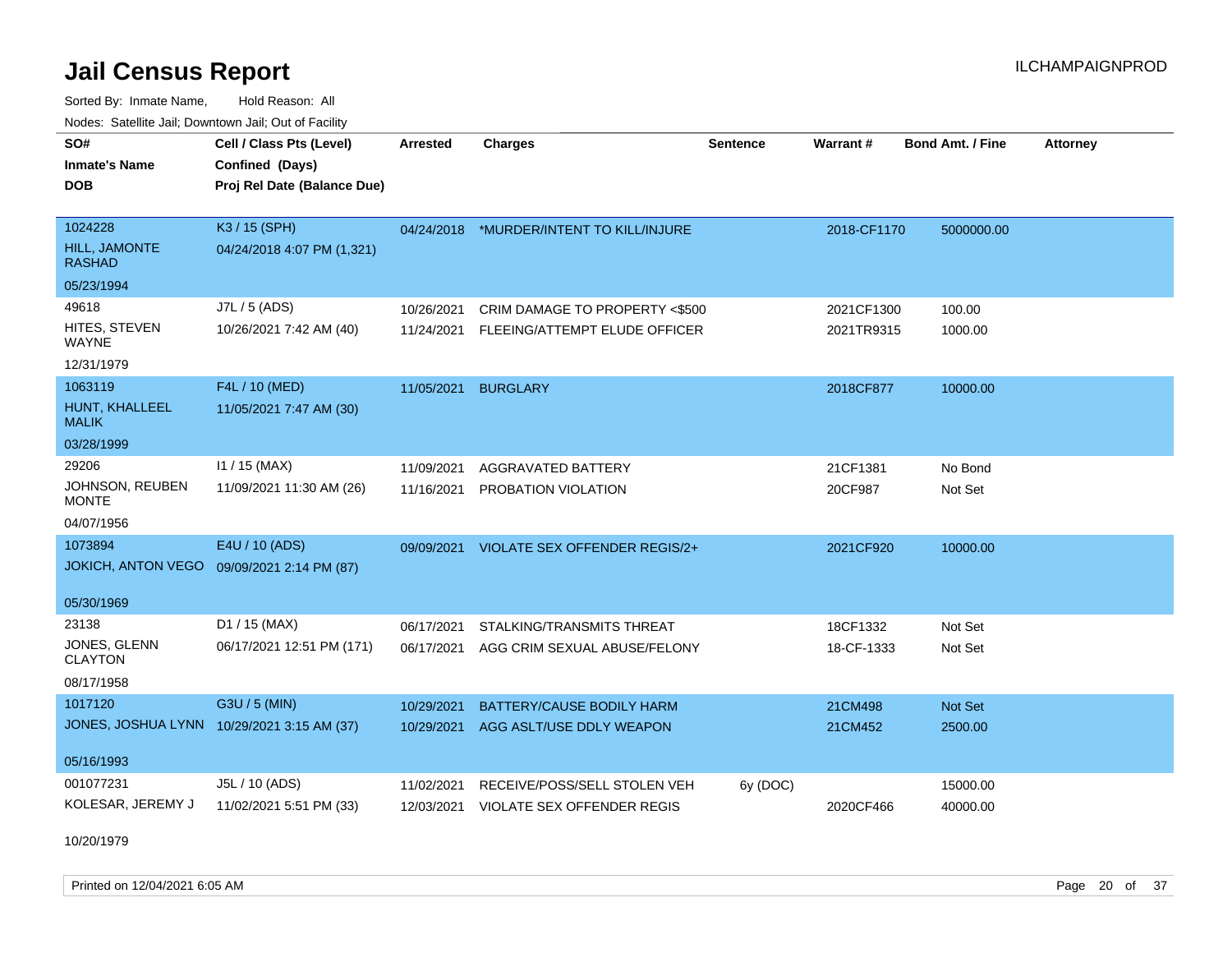| Cell / Class Pts (Level)<br><b>Charges</b><br><b>Sentence</b><br>Warrant#<br><b>Bond Amt. / Fine</b><br><b>Arrested</b><br><b>Attorney</b><br>Confined (Days)<br>Proj Rel Date (Balance Due)<br>D <sub>2</sub> / 15 (MAX)<br><b>ROBBERY</b><br>21CF625<br>No Bond<br>06/03/2021<br>06/03/2021 10:40 PM (185)<br>C2U / 10 (ADS)<br>2019 CF 559<br>09/09/2021<br>FORGERY/ISSUE DOCUMENT/1 UPC<br>200000.00<br>09/09/2021 1:44 AM (87)<br><b>MARQUIS</b><br>07/03/1973<br>J2L / 15 (ADS)<br>07/14/2020<br>PREDATORY CRIMINAL SEX ASSLT/CHILD<br>20CF-781<br>250000.00<br>07/14/2020 12:51 PM (509)<br>E4L / 15 (MAX)<br>21CF1424<br>11/20/2021<br>ARMED HABITUAL CRIMINAL<br>No Bond<br>11/20/2021 1:18 AM (15)<br>G8L / 5 (MIN)<br>MFG/DEL 15<100 GR COCA/ANALOG<br>17CF1093<br>75000.00<br>11/17/2021<br>11/17/2021 5:08 PM (18)<br>B3 / 10 (MED)<br>FELON POSS/USE WEAPON/FIREARM<br>21CF947<br>Not Set<br>08/07/2021<br>08/07/2021 8:56 AM (120)<br>04/29/1990<br>G9U / 5 (MIN)<br>10/04/2021 AGG DUI/4<br>2021CF1145<br>35000.00<br>10/04/2021 4:41 PM (62)<br>E5U / 15 (ADS)<br>09/30/2021 PRED CRIM SEX ASLT/VICTIM <13<br>21CF329<br>500000.00<br>09/30/2021 11:32 PM (66) | roaco. Oatomto dan, Downtown dan, Oat or Fability  |  |  |  |  |
|---------------------------------------------------------------------------------------------------------------------------------------------------------------------------------------------------------------------------------------------------------------------------------------------------------------------------------------------------------------------------------------------------------------------------------------------------------------------------------------------------------------------------------------------------------------------------------------------------------------------------------------------------------------------------------------------------------------------------------------------------------------------------------------------------------------------------------------------------------------------------------------------------------------------------------------------------------------------------------------------------------------------------------------------------------------------------------------------------------------------------------------------------------------------------------|----------------------------------------------------|--|--|--|--|
|                                                                                                                                                                                                                                                                                                                                                                                                                                                                                                                                                                                                                                                                                                                                                                                                                                                                                                                                                                                                                                                                                                                                                                                 | SO#<br><b>Inmate's Name</b><br><b>DOB</b>          |  |  |  |  |
|                                                                                                                                                                                                                                                                                                                                                                                                                                                                                                                                                                                                                                                                                                                                                                                                                                                                                                                                                                                                                                                                                                                                                                                 |                                                    |  |  |  |  |
|                                                                                                                                                                                                                                                                                                                                                                                                                                                                                                                                                                                                                                                                                                                                                                                                                                                                                                                                                                                                                                                                                                                                                                                 | 24308<br><b>KWIATKOWSKI,</b><br><b>ROBERT JOHN</b> |  |  |  |  |
|                                                                                                                                                                                                                                                                                                                                                                                                                                                                                                                                                                                                                                                                                                                                                                                                                                                                                                                                                                                                                                                                                                                                                                                 | 08/08/1963                                         |  |  |  |  |
|                                                                                                                                                                                                                                                                                                                                                                                                                                                                                                                                                                                                                                                                                                                                                                                                                                                                                                                                                                                                                                                                                                                                                                                 | 37260<br>LENARD, DEMETRIUS                         |  |  |  |  |
|                                                                                                                                                                                                                                                                                                                                                                                                                                                                                                                                                                                                                                                                                                                                                                                                                                                                                                                                                                                                                                                                                                                                                                                 |                                                    |  |  |  |  |
|                                                                                                                                                                                                                                                                                                                                                                                                                                                                                                                                                                                                                                                                                                                                                                                                                                                                                                                                                                                                                                                                                                                                                                                 | 29681<br>LENOIR, JOHN<br><b>CHRISTOPHER</b>        |  |  |  |  |
|                                                                                                                                                                                                                                                                                                                                                                                                                                                                                                                                                                                                                                                                                                                                                                                                                                                                                                                                                                                                                                                                                                                                                                                 | 04/20/1966                                         |  |  |  |  |
|                                                                                                                                                                                                                                                                                                                                                                                                                                                                                                                                                                                                                                                                                                                                                                                                                                                                                                                                                                                                                                                                                                                                                                                 | 45113<br>MARTIN, JEREMIAH<br><b>FRANCIS</b>        |  |  |  |  |
|                                                                                                                                                                                                                                                                                                                                                                                                                                                                                                                                                                                                                                                                                                                                                                                                                                                                                                                                                                                                                                                                                                                                                                                 | 01/18/1977                                         |  |  |  |  |
|                                                                                                                                                                                                                                                                                                                                                                                                                                                                                                                                                                                                                                                                                                                                                                                                                                                                                                                                                                                                                                                                                                                                                                                 | 1066623                                            |  |  |  |  |
|                                                                                                                                                                                                                                                                                                                                                                                                                                                                                                                                                                                                                                                                                                                                                                                                                                                                                                                                                                                                                                                                                                                                                                                 | MATA-OROZCO,<br><b>OLEGARIO</b>                    |  |  |  |  |
|                                                                                                                                                                                                                                                                                                                                                                                                                                                                                                                                                                                                                                                                                                                                                                                                                                                                                                                                                                                                                                                                                                                                                                                 | 03/06/1995                                         |  |  |  |  |
|                                                                                                                                                                                                                                                                                                                                                                                                                                                                                                                                                                                                                                                                                                                                                                                                                                                                                                                                                                                                                                                                                                                                                                                 | 001078249<br>MCCLENDON, CALVIN<br>м                |  |  |  |  |
|                                                                                                                                                                                                                                                                                                                                                                                                                                                                                                                                                                                                                                                                                                                                                                                                                                                                                                                                                                                                                                                                                                                                                                                 | 40235                                              |  |  |  |  |
|                                                                                                                                                                                                                                                                                                                                                                                                                                                                                                                                                                                                                                                                                                                                                                                                                                                                                                                                                                                                                                                                                                                                                                                 | MERRIWEATHER,<br><b>MARCUS TODD</b>                |  |  |  |  |
|                                                                                                                                                                                                                                                                                                                                                                                                                                                                                                                                                                                                                                                                                                                                                                                                                                                                                                                                                                                                                                                                                                                                                                                 | 11/28/1967                                         |  |  |  |  |
|                                                                                                                                                                                                                                                                                                                                                                                                                                                                                                                                                                                                                                                                                                                                                                                                                                                                                                                                                                                                                                                                                                                                                                                 | 1040273                                            |  |  |  |  |
|                                                                                                                                                                                                                                                                                                                                                                                                                                                                                                                                                                                                                                                                                                                                                                                                                                                                                                                                                                                                                                                                                                                                                                                 | METCALFE, LANELL<br>JARON<br>09/22/1988            |  |  |  |  |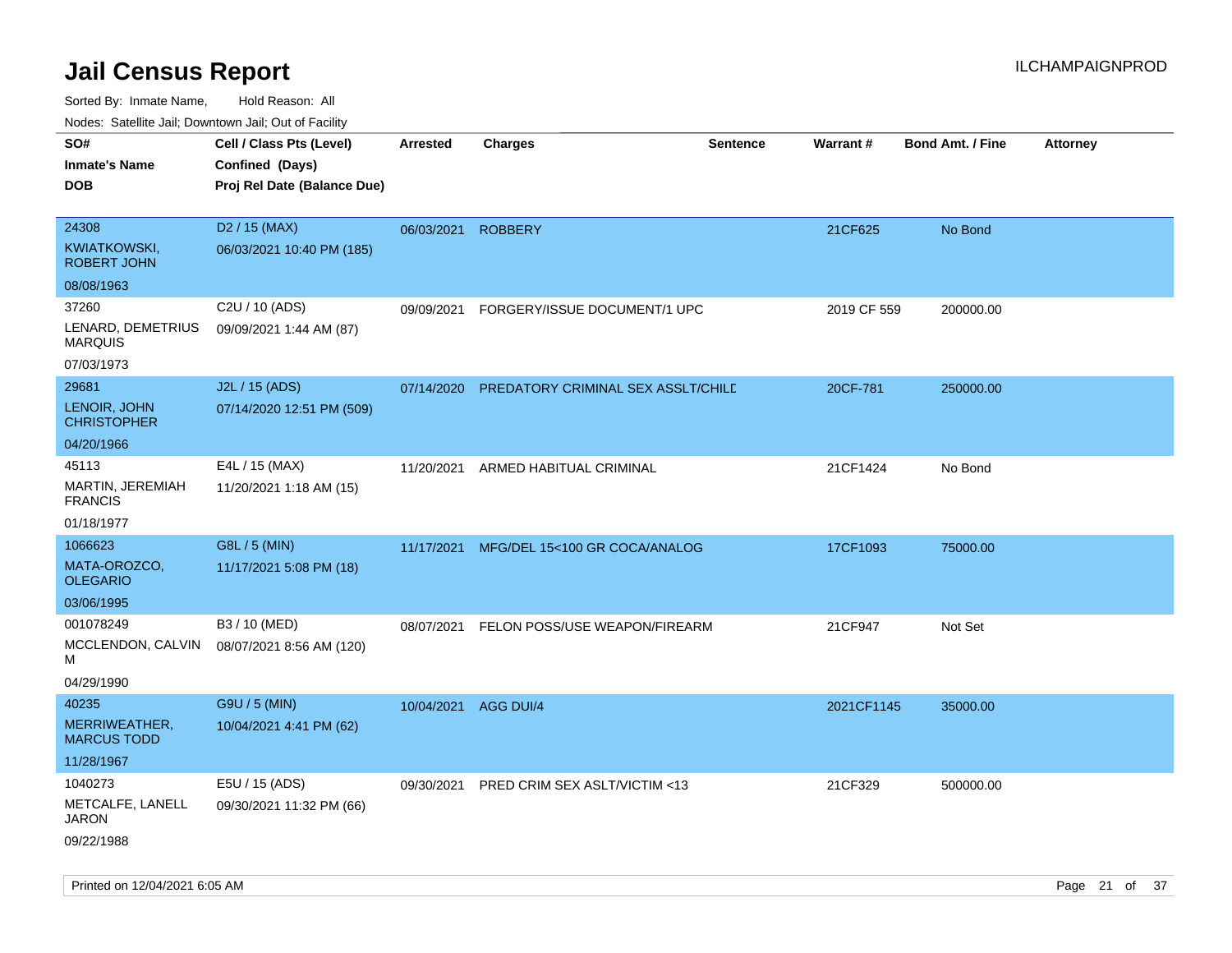Sorted By: Inmate Name, Hold Reason: All

| Nodes: Satellite Jail; Downtown Jail; Out of Facility |                                             |                          |                                                           |                 |                       |                         |                 |
|-------------------------------------------------------|---------------------------------------------|--------------------------|-----------------------------------------------------------|-----------------|-----------------------|-------------------------|-----------------|
| SO#<br><b>Inmate's Name</b>                           | Cell / Class Pts (Level)<br>Confined (Days) | <b>Arrested</b>          | <b>Charges</b>                                            | <b>Sentence</b> | Warrant#              | <b>Bond Amt. / Fine</b> | <b>Attorney</b> |
| <b>DOB</b>                                            | Proj Rel Date (Balance Due)                 |                          |                                                           |                 |                       |                         |                 |
|                                                       |                                             |                          |                                                           |                 |                       |                         |                 |
| 1075635                                               | B2 / 10 (ADS)                               | 05/11/2021               | MFG/DEL CANNABIS/30-500 GRAMS                             |                 | 20CF1402              | 100000.00               |                 |
| MILES, DEVLON VON,<br>Junior                          | 05/11/2021 10:39 PM (208)                   | 05/11/2021               | AGG DISCHARGE FIREARM/OCC VEH                             |                 | 21CF538               | Not Set                 |                 |
| 11/04/2000                                            |                                             |                          |                                                           |                 |                       |                         |                 |
| 1069209                                               | H <sub>2</sub> L / 10 (ADS)                 | 04/07/2021               | AGG BATTERY/GREAT BODILY HARM                             |                 | 21CF376               | Not Set                 |                 |
| MOORE, DEVONTE<br>JAMAL                               | 04/07/2021 6:25 PM (242)                    |                          |                                                           |                 |                       |                         |                 |
| 09/24/1995                                            |                                             |                          |                                                           |                 |                       |                         |                 |
| 966887                                                | F7L / 15 (MAX)                              | 11/05/2021               | DELIVERY OF OR POSSESSION OF W/IN1 10y/0m/0d (DC 19CF1425 |                 |                       | No Bond                 |                 |
| NELSON, DARRYL<br><b>WAYNE</b>                        | 11/05/2021 11:00 AM (30)                    |                          |                                                           |                 |                       |                         |                 |
| 01/16/1984                                            |                                             |                          |                                                           |                 |                       |                         |                 |
| 001078357                                             | H6L / 15 (ADS)                              | 09/17/2021               | ARMED ROBBERY/ARMED W/FIREARM                             |                 | 21CF1230              | Not Set                 |                 |
| PETTIGREW, CAREY                                      | 09/17/2021 9:56 AM (79)                     | 09/17/2021               | ARMED ROBBERY/ARMED W/FIREARM                             |                 | 21CF1128              | Not Set                 |                 |
| <b>CORNITRIAS DEOBLO</b><br>08/31/1986                |                                             | 09/17/2021               | ARMED ROBBERY/ARMED W/FIREARM                             |                 | 21CF1129              | Not Set                 |                 |
| 1072114                                               | A1U / 15 (SPH)                              |                          |                                                           |                 |                       |                         |                 |
| ROBINSON, DONNELL                                     | 01/17/2021 2:40 PM (322)                    | 01/17/2021<br>01/17/2021 | ATTEMPT (FIRST DEGREE MURDER)<br>ARMED ROBBERY/NO FIREARM |                 | 2021CF65<br>2020CF824 | Not Set<br>75000.00     |                 |
| <b>LEVON</b>                                          |                                             | 02/17/2021               | <b>AGGRAVATED BATTERY</b>                                 | 4y (DOC)        |                       | 250000.00               |                 |
| 10/23/2000                                            |                                             |                          |                                                           |                 |                       |                         |                 |
| 980761                                                | B1 / 10 (MED)                               | 06/07/2021               | DOMESTIC BATTERY/OTHER PRIOR                              | 5y (DOC)        |                       | Not Set                 |                 |
| ROBINSON, LEON<br>SOLOMON                             | 06/07/2021 1:53 AM (181)                    |                          |                                                           |                 |                       |                         |                 |
| 10/22/1983                                            |                                             |                          |                                                           |                 |                       |                         |                 |
| 001078588                                             | G6U / 5 (MIN)                               | 11/16/2021               | DRVG UNDER INFLU OF ALCOHOL                               |                 | 21DT316               | 240.00                  |                 |
| <b>ROBINSON, RONALD</b><br><b>JACK</b>                | 11/16/2021 6:20 PM (19)                     |                          |                                                           |                 |                       |                         |                 |
| 08/29/1976                                            |                                             |                          |                                                           |                 |                       |                         |                 |
| 1006507                                               | 14 / 10 (ADS)                               | 10/21/2021               | AGG ASLT/USE DDLY WEAPON                                  |                 | 21CM123               | 1000.00                 |                 |
| RODGERS, DYLAN<br><b>ROBERT</b>                       | 10/21/2021 12:34 AM (45)                    | 10/21/2021               | DOMESTIC BATTERY/OTHER PRIOR                              |                 | 21CF1269              | Not Set                 |                 |
| 12/12/1991                                            |                                             | 10/21/2021               | PROBATION VIOLATION                                       |                 | 2019CF1220            | 10000.00                |                 |
|                                                       |                                             |                          |                                                           |                 |                       |                         |                 |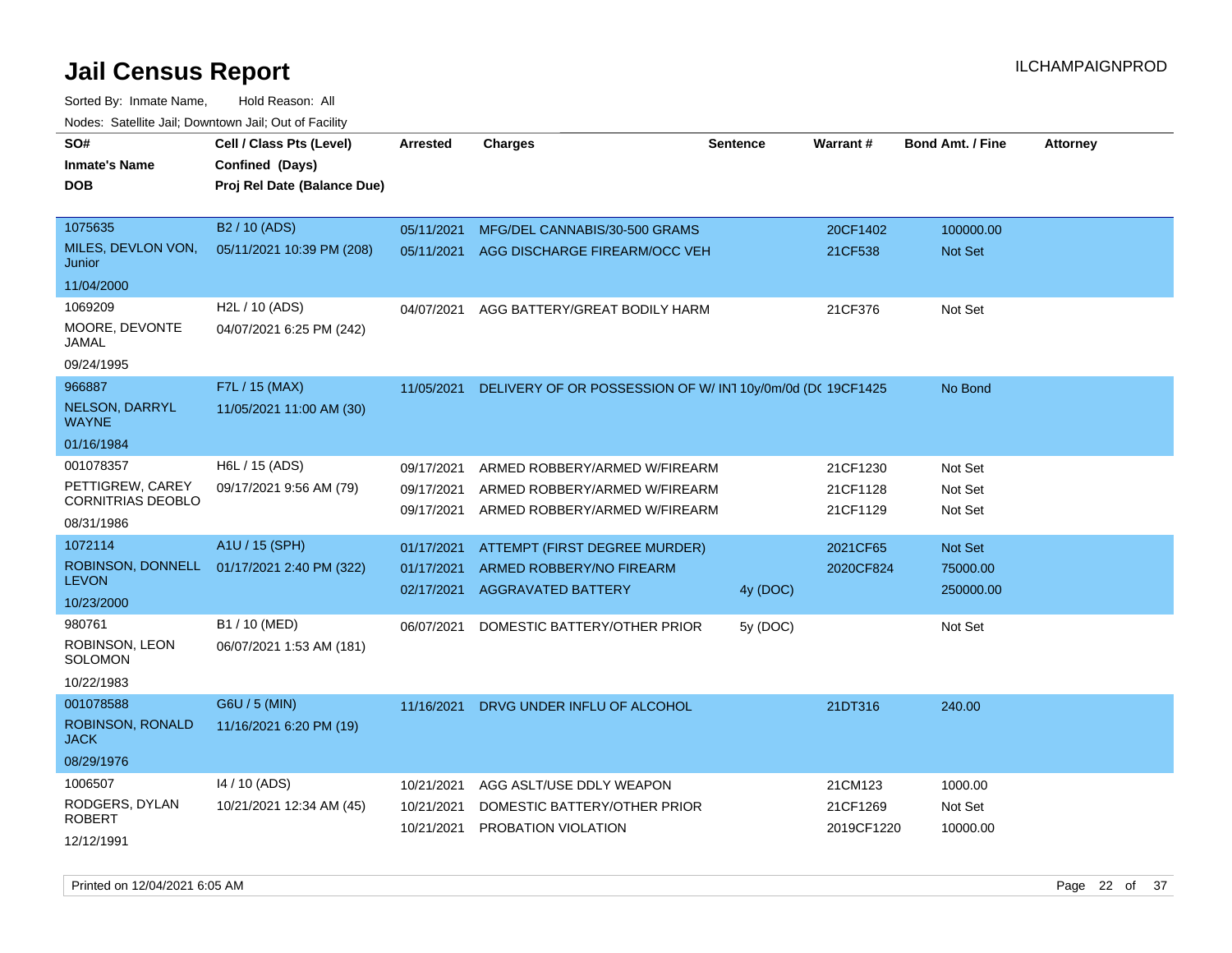Sorted By: Inmate Name, Hold Reason: All Nodes: Satellite Jail; Downtown Jail; Out of Facility

| Youes. Sateme Jan, Downtown Jan, Out of Facility |                             |            |                                |                 |            |                         |                 |
|--------------------------------------------------|-----------------------------|------------|--------------------------------|-----------------|------------|-------------------------|-----------------|
| SO#                                              | Cell / Class Pts (Level)    | Arrested   | <b>Charges</b>                 | <b>Sentence</b> | Warrant#   | <b>Bond Amt. / Fine</b> | <b>Attorney</b> |
| <b>Inmate's Name</b>                             | Confined (Days)             |            |                                |                 |            |                         |                 |
| <b>DOB</b>                                       | Proj Rel Date (Balance Due) |            |                                |                 |            |                         |                 |
|                                                  |                             |            |                                |                 |            |                         |                 |
| 1069960                                          | G7L / 5 (MIN)               | 09/28/2021 | IDENTITY THEFT/\$2K-\$10K      |                 | 21CF952    | 10000.00                |                 |
| SHELTON, JOSIAH<br><b>TIMOTHY</b>                | 09/28/2021 2:04 AM (68)     |            |                                |                 |            |                         |                 |
| 02/23/1980                                       |                             |            |                                |                 |            |                         |                 |
| 960772                                           | G1L / 5 (MIN)               | 11/11/2021 | POSSESSION OF METH<5 GRAMS     | 3y (DOC)        | 2020CF362  | No Bond                 |                 |
| STARK, FARON<br><b>MICHAEL</b>                   | 11/11/2021 10:28 PM (24)    |            |                                |                 |            |                         |                 |
| 05/12/1988                                       |                             |            |                                |                 |            |                         |                 |
| 1057312                                          | G <sub>2U</sub>             | 11/10/2021 | <b>HOME INVASION/FIREARM</b>   |                 | 21CF1388   | Not Set                 |                 |
| <b>STARKS, RAMEON</b><br><b>TAHZIER</b>          | 11/10/2021 9:51 PM (25)     | 11/30/2021 | <b>THEFT</b>                   |                 | 21CF1194   | 100000.00               |                 |
| 12/18/1996                                       |                             |            |                                |                 |            |                         |                 |
| 1051104                                          | $G1U / 5$ (MIN)             | 05/26/2021 | DRIVING ON REVOKED LICENSE     |                 | 21TR4000   | Not Set                 |                 |
| STOVER, ANDREW<br>WADE                           | 05/27/2021 12:59 AM (192)   | 05/26/2021 | METH DELIVERY/5<15 GRAMS       |                 | 21CF598    | Not Set                 |                 |
| 07/20/1994                                       |                             | 05/26/2021 | <b>BURGLARY</b>                |                 | 21CF667    | Not Set                 |                 |
| 1024184                                          | <b>H5L / 10 (ADS)</b>       | 09/08/2021 | AGG ASLT PEACE OFF/FIRE/ER WRK |                 | 20CF1051   | No Bond                 |                 |
| <b>SULLIVAN, CODY</b><br><b>MICHAEL</b>          | 09/08/2021 3:28 PM (88)     |            |                                |                 |            |                         |                 |
| 08/15/1994                                       |                             |            |                                |                 |            |                         |                 |
| 1068839                                          | F8L / 15 (MAX)              | 08/07/2020 | <b>HOMICIDE</b>                |                 | 2020-CF851 | 1000000.00              |                 |
| TAYLOR, LONDON<br><b>JAVON</b>                   | 08/07/2020 10:30 AM (485)   |            |                                |                 |            |                         |                 |
| 08/16/1999                                       |                             |            |                                |                 |            |                         |                 |
| 1004142                                          | F9L / 15 (MAX)              | 10/22/2021 | PAROLE REVOCATION              |                 |            | Not Set                 |                 |
| TOY, KAYON LARENZ                                | 10/22/2021 1:01 PM (44)     | 10/27/2021 | POSSESSION OF METH/15<100GRAMS |                 | 2021CF1298 | 1500000.00              |                 |
|                                                  |                             |            |                                |                 |            |                         |                 |
| 09/12/1991                                       |                             |            |                                |                 |            |                         |                 |
| 1056971                                          | D6 / 10 (ADS)               | 08/07/2021 | FELON POSS/USE WEAPON/FIREARM  |                 | 21CF948    | No Bond                 |                 |
| TRAVIS, DENZEL<br>DANTRELL                       | 08/07/2021 7:36 AM (120)    | 08/08/2021 | AGG BATTERY/PUBLIC PLACE       |                 | 2020CF647  | 25000.00                |                 |
| 03/21/1993                                       |                             |            |                                |                 |            |                         |                 |

Printed on 12/04/2021 6:05 AM **Page 23 of 37**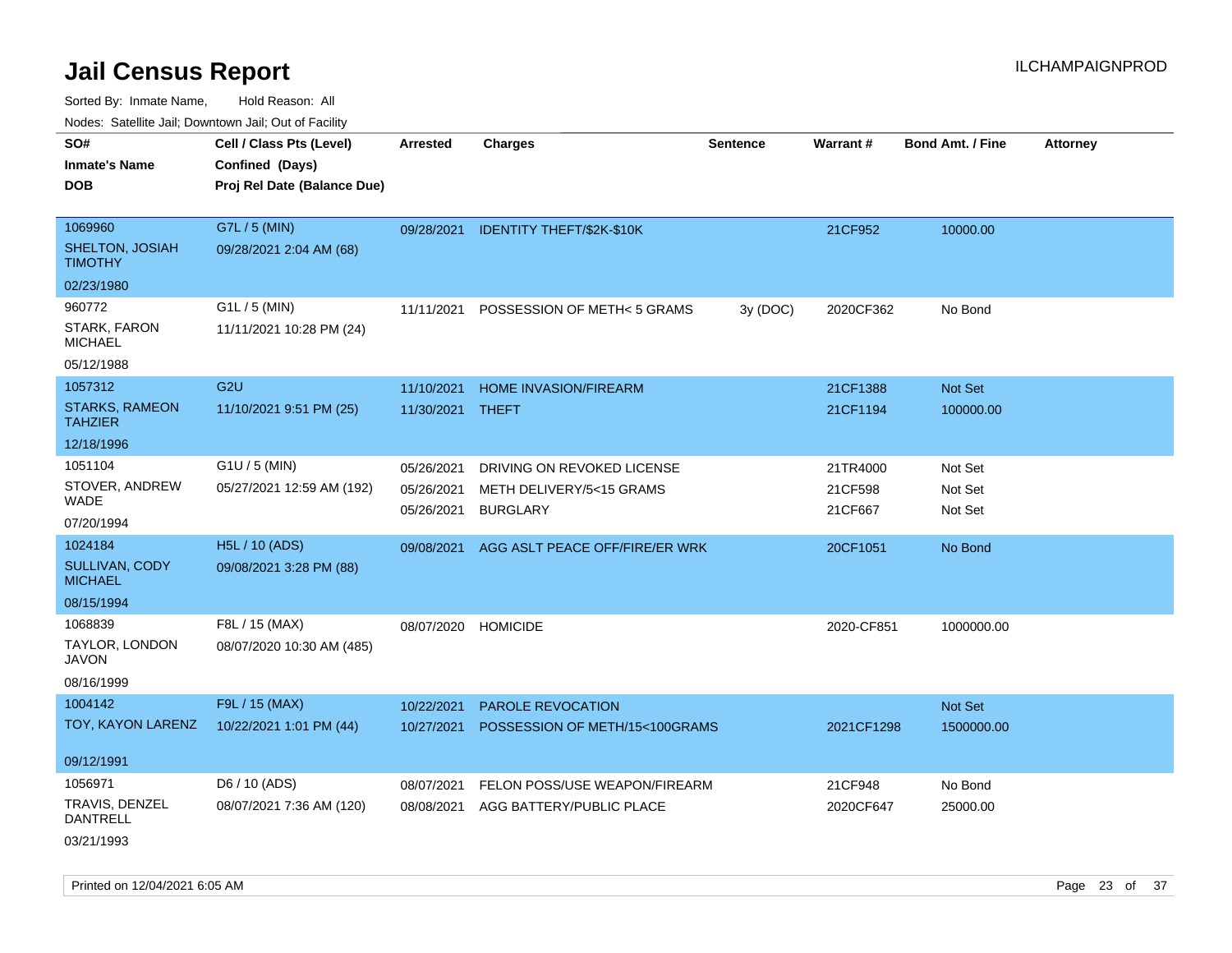Sorted By: Inmate Name, Hold Reason: All Nodes: Satellite Jail; Downtown Jail; Out of Facility

| SO#<br>Inmate's Name<br><b>DOB</b>         | Cell / Class Pts (Level)<br>Confined (Days)<br>Proj Rel Date (Balance Due) | <b>Arrested</b>          | <b>Charges</b>                       | <b>Sentence</b> | Warrant#  | <b>Bond Amt. / Fine</b>          | <b>Attorney</b> |
|--------------------------------------------|----------------------------------------------------------------------------|--------------------------|--------------------------------------|-----------------|-----------|----------------------------------|-----------------|
|                                            |                                                                            |                          |                                      |                 |           |                                  |                 |
| 001078250                                  | F2L / 10 (MED)                                                             | 08/07/2021               | FELON POSS WEAPON/BODY ARMOR         |                 | 21CF950   | Not Set                          |                 |
| TRAVIS, JORDAN<br>TESHAUN                  | 08/07/2021 10:27 AM (120)                                                  | 12/02/2021               | <b>FUGITIVE FROM JUSTICE</b>         |                 | 21CF1479  | <b>Not Set</b>                   |                 |
| 03/03/1996                                 |                                                                            |                          |                                      |                 |           |                                  |                 |
| 30108                                      | J4L / 15 (ADS)                                                             | 07/30/2021               | <b>MURDER</b>                        |                 | 21CF902   | 2000000.00                       |                 |
| VANDYKE, DARYL<br>ANTHONY                  | 07/30/2021 8:29 PM (128)                                                   |                          |                                      |                 |           |                                  |                 |
| 10/04/1965                                 |                                                                            |                          |                                      |                 |           |                                  |                 |
| 968681                                     | D5 / 15 (ADS)                                                              | 08/27/2021               | AGG CRIM SX AB/VIC 13<18/TRUST       |                 | 2020CF499 | 250000.00                        |                 |
| <b>WADE, DEMETRIUS</b><br>DARYL            | 08/27/2021 2:25 AM (100)                                                   | 08/27/2021               | <b>INDIRECT CRIMINAL CONTEMPT</b>    | 5y (DOC)        | 2021CC16  | No Bond                          |                 |
| 01/07/1987                                 |                                                                            |                          |                                      |                 |           |                                  |                 |
| 1070904                                    | G7U / 5 (MIN)                                                              | 10/28/2021               | <b>BURGLARY</b>                      |                 | 2021CF321 | 15000.00                         |                 |
| WANKEL, JONAH<br>JAMES                     | 10/28/2021 3:42 AM (38)                                                    |                          |                                      |                 |           |                                  |                 |
| 12/15/1993                                 |                                                                            |                          |                                      |                 |           |                                  |                 |
| 44836                                      | E2L / 15 (ADS)                                                             | 11/02/2021               | <b>DISORDERLY CONDUCT</b>            |                 |           | <b>Not Set</b>                   |                 |
| <b>WESLEY, FRANK</b><br>LADELL             | 11/02/2021 4:08 AM (33)                                                    | 11/02/2021<br>11/02/2021 | CRIM TRESPASS TO STATE LAND<br>THEFT |                 | 21118875  | <b>Not Set</b><br><b>Not Set</b> |                 |
| 09/17/1977                                 |                                                                            |                          |                                      |                 |           |                                  |                 |
| 001078511                                  | G5U / 5 (MIN)                                                              | 10/18/2021 WRIT          |                                      |                 | 20CF1318  | No Bond                          |                 |
| WILLIAMS, KANAAN<br>AUBREY                 | 10/18/2021 2:21 PM (48)                                                    |                          |                                      |                 |           |                                  |                 |
| 03/17/2000                                 |                                                                            |                          |                                      |                 |           |                                  |                 |
| 1058072                                    | A2U / 15 (SPH)                                                             | 02/25/2021               | <b>ARMED HABITUAL CRIMINAL</b>       |                 |           | <b>Not Set</b>                   |                 |
| <b>WILLIAMS, KENNETH</b><br><b>BERNARD</b> | 02/25/2021 3:24 PM (283)                                                   |                          |                                      |                 |           |                                  |                 |
| 10/04/1985                                 |                                                                            |                          |                                      |                 |           |                                  |                 |
| 53518                                      | 15 / 15 (ADS)                                                              | 08/19/2021               | AGGRAVATED BATTERY                   |                 | 21CF1014  | Not Set                          |                 |
| WILLIAMS, TORREY<br>TOSHIBA                | 08/19/2021 10:10 AM (108)                                                  | 09/01/2021               | PROBATION VIOLATION                  |                 | 20CF381   | Not Set                          |                 |
| 03/30/1975                                 |                                                                            |                          |                                      |                 |           |                                  |                 |

Printed on 12/04/2021 6:05 AM **Page 24 of 37**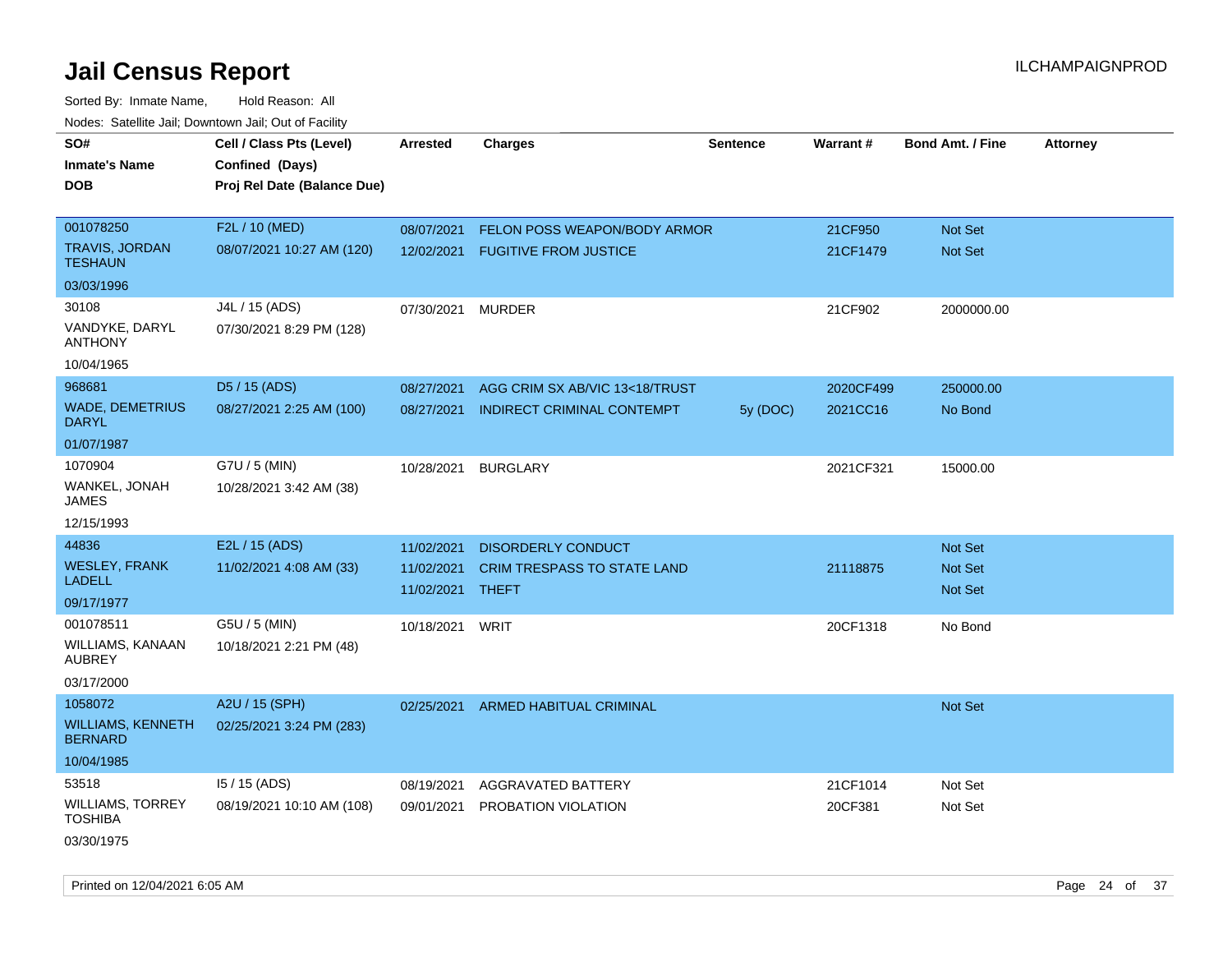| SO#<br><b>Inmate's Name</b><br><b>DOB</b>           | Cell / Class Pts (Level)<br>Confined (Days)<br>Proj Rel Date (Balance Due) | Arrested   | Charges         | <b>Sentence</b> | Warrant#    | <b>Bond Amt. / Fine</b> | Attorney |
|-----------------------------------------------------|----------------------------------------------------------------------------|------------|-----------------|-----------------|-------------|-------------------------|----------|
| 9326<br>YOUNG, ANTHONY<br><b>PAUL</b><br>03/13/1954 | $12/5$ (ADS)<br>06/14/2021 12:07 PM (174)                                  | 06/14/2021 | <b>BURGLARY</b> |                 | 2020-CF-625 | Not Set                 |          |
| <b>Total Downtown Jail: 64</b>                      |                                                                            | Males: 64  | Females: 0      | Unknown: 0      |             |                         |          |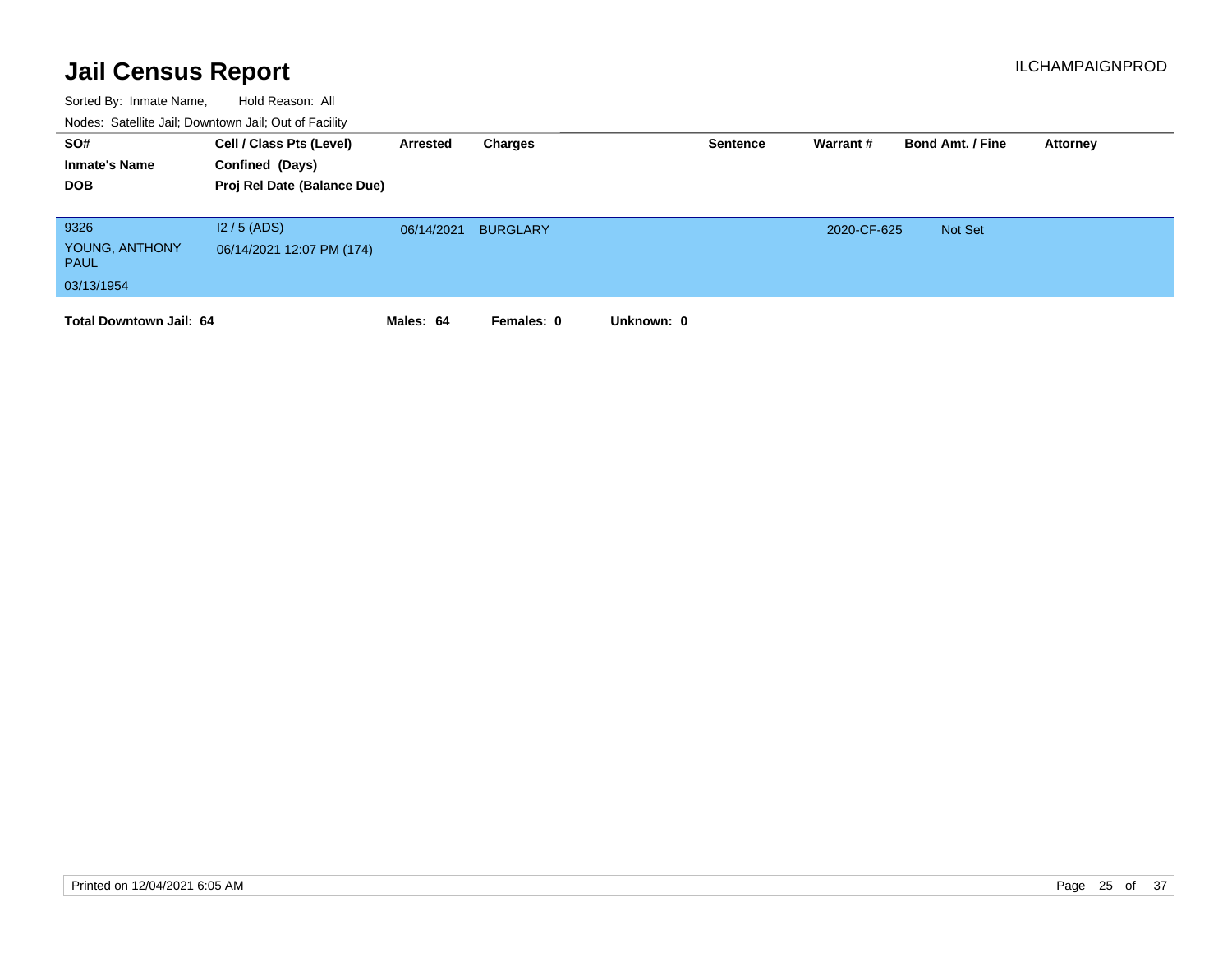| <b>Out of Facility</b> |  |  |
|------------------------|--|--|
|                        |  |  |

| SO#<br><b>Inmate's Name</b><br><b>DOB</b>                         | Cell / Class Pts (Level)<br>Confined (Days)<br>Proj Rel Date (Balance Due) | <b>Arrested</b>                        | <b>Charges</b>                                                                              | <b>Sentence</b> | <b>Warrant#</b>                 | Bond Amt. / Fine              | <b>Attorney</b> |
|-------------------------------------------------------------------|----------------------------------------------------------------------------|----------------------------------------|---------------------------------------------------------------------------------------------|-----------------|---------------------------------|-------------------------------|-----------------|
| 61095<br>AMOS, DERRICK<br><b>JAMES</b>                            | <b>DEW / 10 (ADS)</b><br>05/02/2021 9:02 PM (217)                          | 05/02/2021                             | HOME INVASION/CAUSE INJURY                                                                  |                 | 2021CF323                       | 100000.00                     |                 |
| 06/12/1985<br>19971<br><b>LYNN</b><br>08/17/1961                  | EHD<br>BARNESKE, RAYMOND 11/09/2021 9:32 AM (26)<br>5/6/2022 (0.00)        | 11/09/2021                             | DRIVING RVK/SUSP DUI/SSS 4-9                                                                |                 | 2021CF968                       | Not Set                       |                 |
| 516062<br><b>BENNETT, JOHN</b><br><b>MICHAEL</b><br>04/30/1986    | <b>DEW / 15 (MAX)</b><br>02/22/2021 10:47 AM (286)                         | 02/22/2021<br>02/22/2021               | <b>PHONE HARASSMENT/2+</b><br>AGG DISCH FIR/VEH/PC OFF/FRMAN                                |                 | 20CF194<br>21CF210              | 5000.00<br>No Bond            |                 |
| 976538<br>09/05/1989                                              | EHD<br>BLISSIT, WYATT TYRES 10/12/2021 10:05 AM (54)<br>1/6/2022 (0.00)    | 10/12/2021                             | DOMESTIC BATTERY/OTHER PRIOR                                                                |                 | 2020CF1095                      | Not Set                       |                 |
| 33993<br><b>BOOKER, STEPHON</b><br><b>MONTELL</b><br>06/11/1971   | <b>DEW / 10 (MED)</b><br>06/14/2021 7:42 PM (174)                          | 06/14/2021<br>06/14/2021<br>06/14/2021 | AGGRAVATED DOMESTIC BATTERY<br>POSSESSING A CONTROLLED SUBSTANC<br><b>PAROLE REVOCATION</b> |                 | 21CF688<br>21CF657<br>CH2103612 | Not Set<br>Not Set<br>No Bond |                 |
| 1074315<br><b>BRIGGS, PATRICK</b><br><b>MONTAY</b><br>08/05/2001  | DEW / 15 (MAX)<br>08/03/2021 4:56 PM (124)                                 | 07/27/2021                             | AGG DISCHARGE FIREARM/VEH/SCH                                                               |                 | 21CF927                         | Not Set                       |                 |
| 001078065<br><b>BROWN, CHARMAN</b><br><b>LAKEEF</b><br>11/30/2002 | <b>KAN / 10 (ADS)</b><br>06/17/2021 12:32 PM (171)                         | 06/17/2021                             | AGG BATTERY/DISCHARGE FIREARM                                                               |                 | 21CF704                         | 1000000.00                    |                 |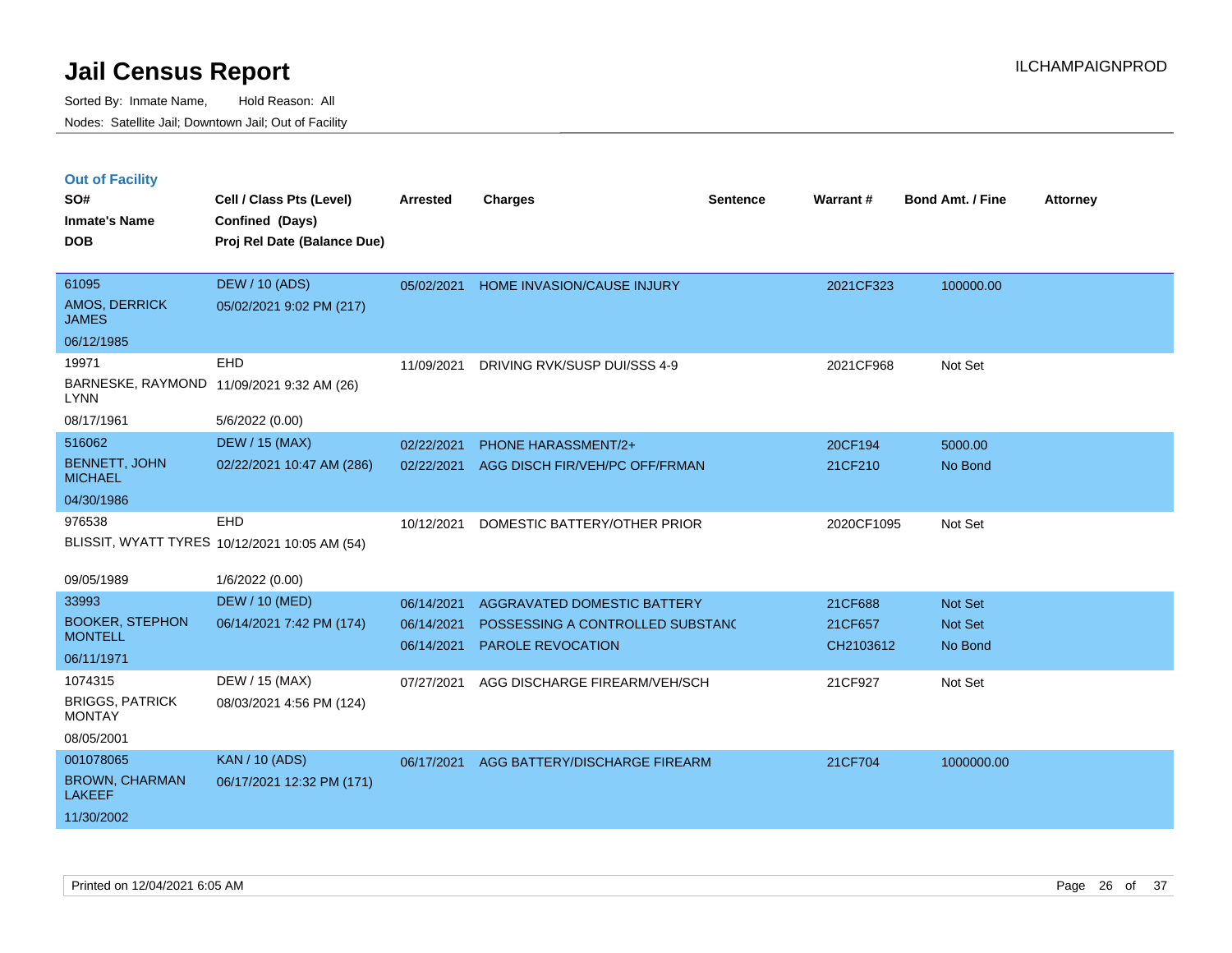| roaco. Catolino cali, Downtown cali, Out of Fability |                             |                 |                                          |                 |            |                         |                 |
|------------------------------------------------------|-----------------------------|-----------------|------------------------------------------|-----------------|------------|-------------------------|-----------------|
| SO#                                                  | Cell / Class Pts (Level)    | <b>Arrested</b> | <b>Charges</b>                           | <b>Sentence</b> | Warrant#   | <b>Bond Amt. / Fine</b> | <b>Attorney</b> |
| <b>Inmate's Name</b>                                 | Confined (Days)             |                 |                                          |                 |            |                         |                 |
| <b>DOB</b>                                           | Proj Rel Date (Balance Due) |                 |                                          |                 |            |                         |                 |
|                                                      |                             |                 |                                          |                 |            |                         |                 |
| 1038554                                              | <b>KAN / 15 (MAX)</b>       | 08/18/2021      | DELIVERY OF OR POSSESSION OF W/INT       |                 | 21CF1009   | No Bond                 |                 |
| <b>BROWN, CORRION</b><br><b>DEVONTAE</b>             | 08/18/2021 5:40 PM (109)    | 08/18/2021      | <b>ARMED HABITUAL CRIMINAL</b>           |                 | 21CF1162   | Not Set                 |                 |
| 04/19/1995                                           |                             |                 |                                          |                 |            |                         |                 |
| 1062585                                              | <b>EHD</b>                  | 11/30/2021      | AGG DUI/LIC SUSP OR REVOKED              |                 | 2020CF1152 | Not Set                 |                 |
| <b>BROWN, ERRICK</b><br>LAMONT, Junior               | 11/30/2021 9:39 AM (5)      |                 |                                          |                 |            |                         |                 |
| 02/12/1994                                           | 12/20/2021 (0.00)           |                 |                                          |                 |            |                         |                 |
| 1071662                                              | <b>KAN / 15 (MAX)</b>       | 12/07/2020      | FELON POSS/USE FIREARM PRIOR             | 7y (DOC)        | 20CF1418   | 250000.00               |                 |
| <b>BROWN, JAWON</b><br><b>EDWARD</b>                 | 12/14/2020 6:02 PM (356)    |                 |                                          |                 |            |                         |                 |
| 04/21/2000                                           |                             |                 |                                          |                 |            |                         |                 |
| 1038579                                              | KAN / 15 (MAX)              | 08/18/2021      | FELON POSS/USE WEAPON/FIREARM            |                 | 21CF1010   | Not Set                 |                 |
| BROWN, MARKEL<br>rikki                               | 08/18/2021 2:05 PM (109)    |                 |                                          |                 |            |                         |                 |
| 01/06/1995                                           |                             |                 |                                          |                 |            |                         |                 |
| 1003006                                              | <b>KAN / 15 (MAX)</b>       | 08/19/2021      | FELON POSS/USE MACHINE GUN               |                 | 21CF1011   | No Bond                 |                 |
| <b>BROWN, ROCKEITH</b><br><b>JAVONTE</b>             | 08/19/2021 12:55 AM (108)   |                 |                                          |                 |            |                         |                 |
| 07/23/1991                                           |                             |                 |                                          |                 |            |                         |                 |
| 987334                                               | DEW / 15 (MAX)              |                 | 03/10/2021 ATTEMPT (FIRST DEGREE MURDER) |                 | 19CF689    | Not Set                 |                 |
| CAIN, ISAIAH<br><b>DEPRIEST</b>                      | 03/10/2021 2:22 PM (270)    |                 |                                          |                 |            |                         |                 |
| 12/23/1990                                           |                             |                 |                                          |                 |            |                         |                 |
| 992962                                               | <b>DEW / 15 (ADS)</b>       | 05/25/2021      | MURDER/INTENT TO KILL/INJURE             |                 | 2018CF1045 | 1000000.00              |                 |
| CAMPBELL, KEITH<br>KNAQEEB                           | 05/25/2021 1:19 PM (194)    |                 |                                          |                 |            |                         |                 |
| 07/22/1991                                           |                             |                 |                                          |                 |            |                         |                 |
| 001078576                                            | KAN / 15 (MAX)              | 11/09/2021      | UNLAWFUL USE OF A WEAPON                 |                 | 21CF1383   | Not Set                 |                 |
| CARTER, DEMONDRE<br>DAVON                            | 11/09/2021 6:01 PM (26)     |                 |                                          |                 |            |                         |                 |
| 05/27/2001                                           |                             |                 |                                          |                 |            |                         |                 |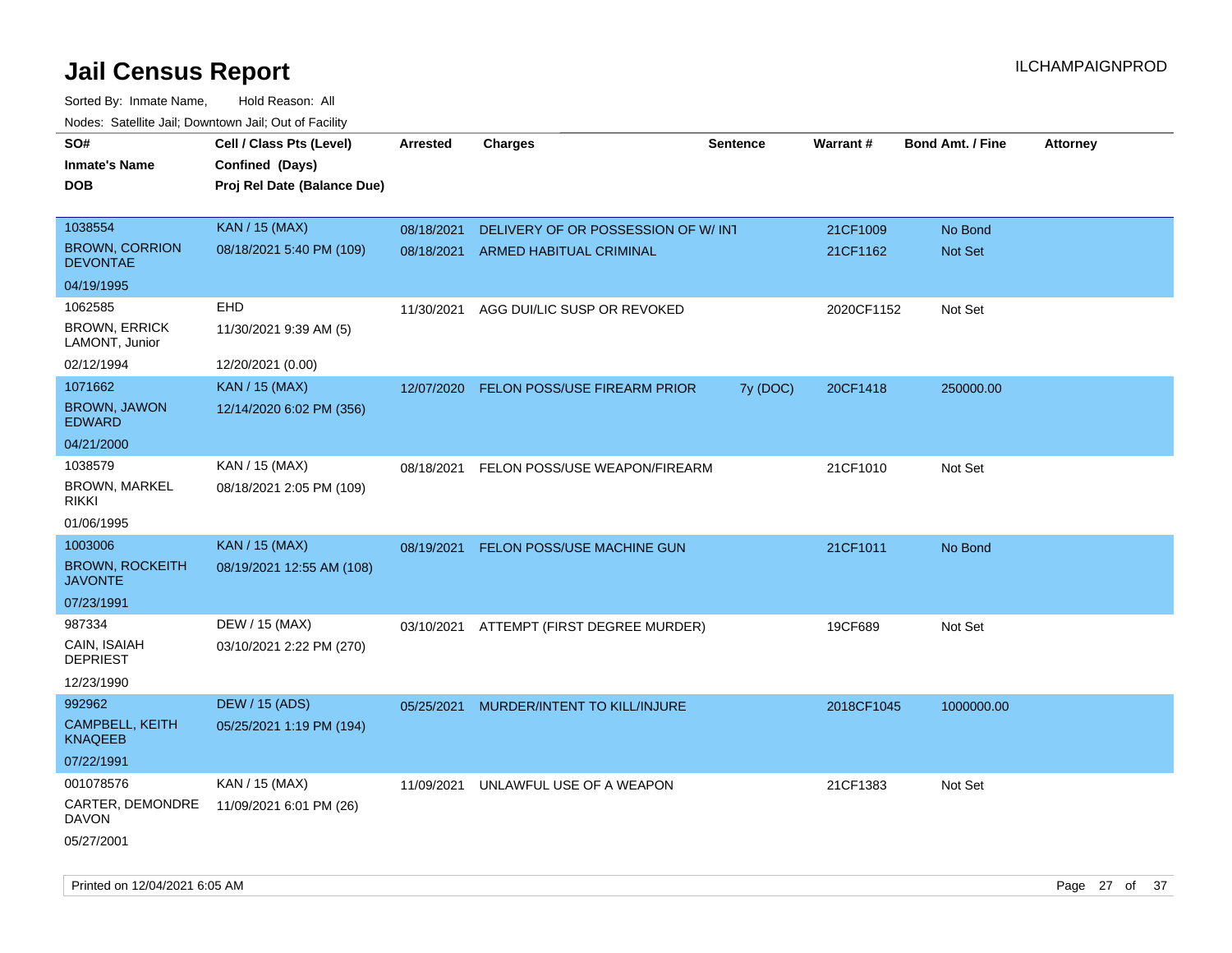Sorted By: Inmate Name, Hold Reason: All Nodes: Satellite Jail; Downtown Jail; Out of Facility

| SO#                                       | Cell / Class Pts (Level)    | <b>Arrested</b> | <b>Charges</b>                 | <b>Sentence</b> | Warrant#   | <b>Bond Amt. / Fine</b> | <b>Attorney</b> |
|-------------------------------------------|-----------------------------|-----------------|--------------------------------|-----------------|------------|-------------------------|-----------------|
| <b>Inmate's Name</b>                      | Confined (Days)             |                 |                                |                 |            |                         |                 |
| DOB                                       | Proj Rel Date (Balance Due) |                 |                                |                 |            |                         |                 |
|                                           |                             |                 |                                |                 |            |                         |                 |
| 1064992                                   | KAN / 15 (MAX)              | 09/20/2021      | ARMED VIOLENCE/CATEGORY I      |                 | 21CF1137   | <b>Not Set</b>          |                 |
| CARTER, KEJUAN<br><b>JAVONTE</b>          | 09/20/2021 11:42 PM (76)    |                 |                                |                 |            |                         |                 |
| 06/27/1998                                |                             |                 |                                |                 |            |                         |                 |
| 959420                                    | EHD                         | 11/16/2021      | AGG DUI/NO VALID DL            |                 | 2021CF673  | Not Set                 |                 |
| <b>CHAPPLE, RAYMOND</b><br><b>DEONTE</b>  | 11/16/2021 9:49 AM (19)     |                 |                                |                 |            |                         |                 |
| 06/30/1988                                | 12/29/2021 (0.00)           |                 |                                |                 |            |                         |                 |
| 1068848                                   | <b>KAN / 15 (MAX)</b>       | 02/06/2020      | MURDER/INTENT TO KILL/INJURE   | 60y (DOC)       | 20CF-156   | No Bond                 |                 |
| CHATMAN, MICHAEL<br><b>DAISEAN</b>        | 02/06/2020 5:22 PM (668)    |                 |                                |                 |            |                         |                 |
| 11/12/1999                                |                             |                 |                                |                 |            |                         |                 |
| 001078461                                 | <b>KAN / 10 (MED)</b>       | 10/07/2021      | AGG UNLAWFUL USE WEAPON/PERSON |                 | 2021CF1209 | No Bond                 |                 |
| COLE, ERIC JOSE                           | 10/08/2021 12:25 AM (58)    | 10/07/2021      | AGG DOMESTIC BATTERY/STRANGLE  |                 | 2021CF1208 | Not Set                 |                 |
| 01/24/2002                                |                             | 10/08/2021      | HARASS WITNESS/FAMILY MBR/REP  |                 | 21CF1218   | Not Set                 |                 |
| 57733                                     | KAN / 15 (SPH)              | 02/25/2020      | <b>HOMICIDE</b>                |                 | 2020-CF250 | 2000000.00              |                 |
| <b>CRAIG, ANTOINE</b><br><b>DARRELL</b>   | 02/25/2020 4:08 PM (649)    | 02/25/2020      | FELON POSS/USE WEAPON/FIREARM  |                 | 19CF-1827  | 80000.00                |                 |
| 10/09/1982                                |                             |                 |                                |                 |            |                         |                 |
| 001077939                                 | DEW / 10 (MED)              | 05/10/2021      | FIREARM/FOID INVALID/NOT ELIG  |                 | 21CF526    | No Bond                 |                 |
| <b>CROSS, PATRICK</b><br><b>DONTRELLE</b> | 05/10/2021 7:31 PM (209)    | 06/02/2021      | POSS STOLEN VEHICLE > \$25,000 |                 | 21CF612    | Not Set                 |                 |
| 11/07/2001                                |                             |                 |                                |                 |            |                         |                 |
| 1061304                                   | <b>DEW / 15 (MAX)</b>       | 10/11/2021      | ARMED HABITUAL CRIMINAL        |                 | 21CF1226   | No Bond                 |                 |
| <b>DORRIS, KEMION</b>                     | 10/11/2021 7:30 PM (55)     | 10/11/2021      | <b>ARMED HABITUAL CRIMINAL</b> |                 | 21CF1227   | No Bond                 |                 |
| <b>DAETOCE</b>                            |                             | 10/11/2021      | <b>HOME INVASION/FIREARM</b>   |                 | 21CF1228   | No Bond                 |                 |
| 11/19/1997                                |                             |                 |                                |                 |            |                         |                 |
| 1076663                                   | DEW / 15 (MAX)              | 07/15/2020      | *ARMED HABITUAL CRIMINAL       |                 | 2020-CF783 | 500000.00               |                 |
| DYE, KENNE YAKIEM                         | 07/15/2020 11:49 AM (508)   |                 |                                |                 |            |                         |                 |

05/30/1988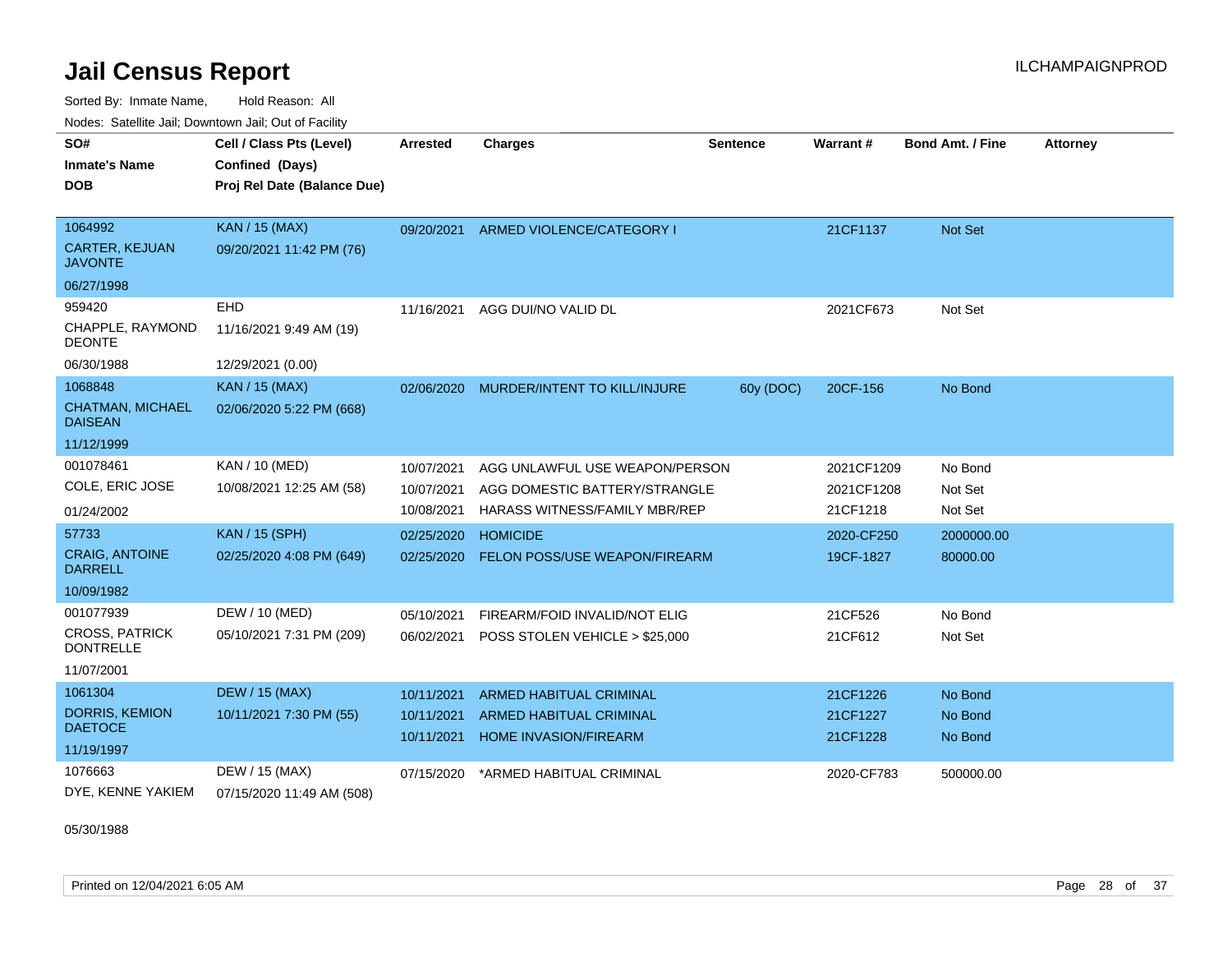| SO#<br><b>Inmate's Name</b><br>DOB               | Cell / Class Pts (Level)<br>Confined (Days)<br>Proj Rel Date (Balance Due) | <b>Arrested</b> | <b>Charges</b>                      | <b>Sentence</b> | Warrant#   | <b>Bond Amt. / Fine</b> | <b>Attorney</b> |
|--------------------------------------------------|----------------------------------------------------------------------------|-----------------|-------------------------------------|-----------------|------------|-------------------------|-----------------|
| 995885<br><b>FINLEY, KENON</b><br><b>MARQUIS</b> | <b>EHD</b><br>11/30/2021 10:33 AM (5)                                      | 11/30/2021      | DRIVING ON SUSPENDED LICENSE        |                 | 2021TR4222 | Not Set                 |                 |
| 09/13/1991                                       | 12/29/2021 (0.00)                                                          |                 |                                     |                 |            |                         |                 |
| 27428                                            | EHD                                                                        | 09/21/2021      | DRIVING RVK/SUSP DUI/SSS 3RD        |                 | 2020CF1368 | Not Set                 |                 |
| FRANKLIN, TYRONE<br>Senior                       | 09/21/2021 9:27 AM (75)                                                    | 09/21/2021      | DRIVING RVK/SUSP DUI/SSS 3RD        |                 | 2021CF435  | Not Set                 |                 |
| 09/12/1966                                       | 12/19/2021 (0.00)                                                          |                 |                                     |                 |            |                         |                 |
| 60154                                            | <b>EHD</b>                                                                 | 10/20/2021      | AGG DUI/LIC SUSP OR REVOKED         |                 | 2021cf261  | <b>Not Set</b>          |                 |
| GARCIA-MEZA,<br><b>CARLOS</b>                    | 10/20/2021 9:23 AM (46)                                                    |                 |                                     |                 |            |                         |                 |
| 03/06/1983                                       | 1/16/2022 (0.00)                                                           |                 |                                     |                 |            |                         |                 |
| 001077363                                        | KAN / 25 (SPH)                                                             | 10/30/2020      | HOME INVASION/FIREARM               |                 | 20CF1202   | 500000.00               |                 |
| GARY, DAKOTA<br><b>TREVON</b>                    | 10/30/2020 10:41 AM (401)                                                  |                 |                                     |                 |            |                         |                 |
| 12/31/2001                                       |                                                                            |                 |                                     |                 |            |                         |                 |
| 1013012                                          | <b>KAN / 15 (MAX)</b>                                                      | 07/08/2021      | <b>FELON POSS/USE FIREARM PRIOR</b> |                 | 21CF798    | Not Set                 |                 |
|                                                  | GARY, XAVIER LAMAR  07/08/2021 9:24 AM (150)                               | 07/08/2021      | ATTEMPT (FIRST DEGREE MURDER)       |                 | 2021CF790  | 1000000.00              |                 |
|                                                  |                                                                            | 07/08/2021      | FELON POSS/USE FIREARM PRIOR        |                 | 2020CF650  | 25000.00                |                 |
| 12/14/1991                                       |                                                                            |                 |                                     |                 |            |                         |                 |
| 1065946                                          | KAN / 10 (MED)                                                             | 09/04/2021      | AGG BATTERY/DISCHARGE FIREARM       |                 | 21CF1057   | 750000.00               |                 |
| GODBOLT, DESMOND<br>DEVONTAE                     | 09/04/2021 1:17 AM (92)                                                    | 09/04/2021      | RESIST/OBSTRUCTING A PEACE OFFICEI  |                 | 21CM407    | Not Set                 |                 |
| 11/15/1997                                       |                                                                            |                 |                                     |                 |            |                         |                 |
| 1070118                                          | <b>KAN / 15 (MAX)</b>                                                      | 08/31/2021      | AGGRAVATED DOMESTIC BATTERY         |                 | 21CF1049   | No Bond                 |                 |
| <b>GRAHAM, CORTEZ</b><br>LAMON                   | 08/31/2021 9:32 PM (96)                                                    | 09/02/2021      | <b>PROBATION VIOLATION</b>          |                 | 21CF55     | <b>Not Set</b>          |                 |
| 03/31/1976                                       |                                                                            |                 |                                     |                 |            |                         |                 |
| 1000641                                          | KAN / 10 (MED)                                                             | 09/14/2021      | ARMED HABITUAL CRIMINAL             |                 | 21CF1116   | No Bond                 |                 |
| <b>GRANT, CEDRIC</b><br>DYSHAWN                  | 09/14/2021 6:32 PM (82)                                                    |                 |                                     |                 |            |                         |                 |
| 01/03/1991                                       |                                                                            |                 |                                     |                 |            |                         |                 |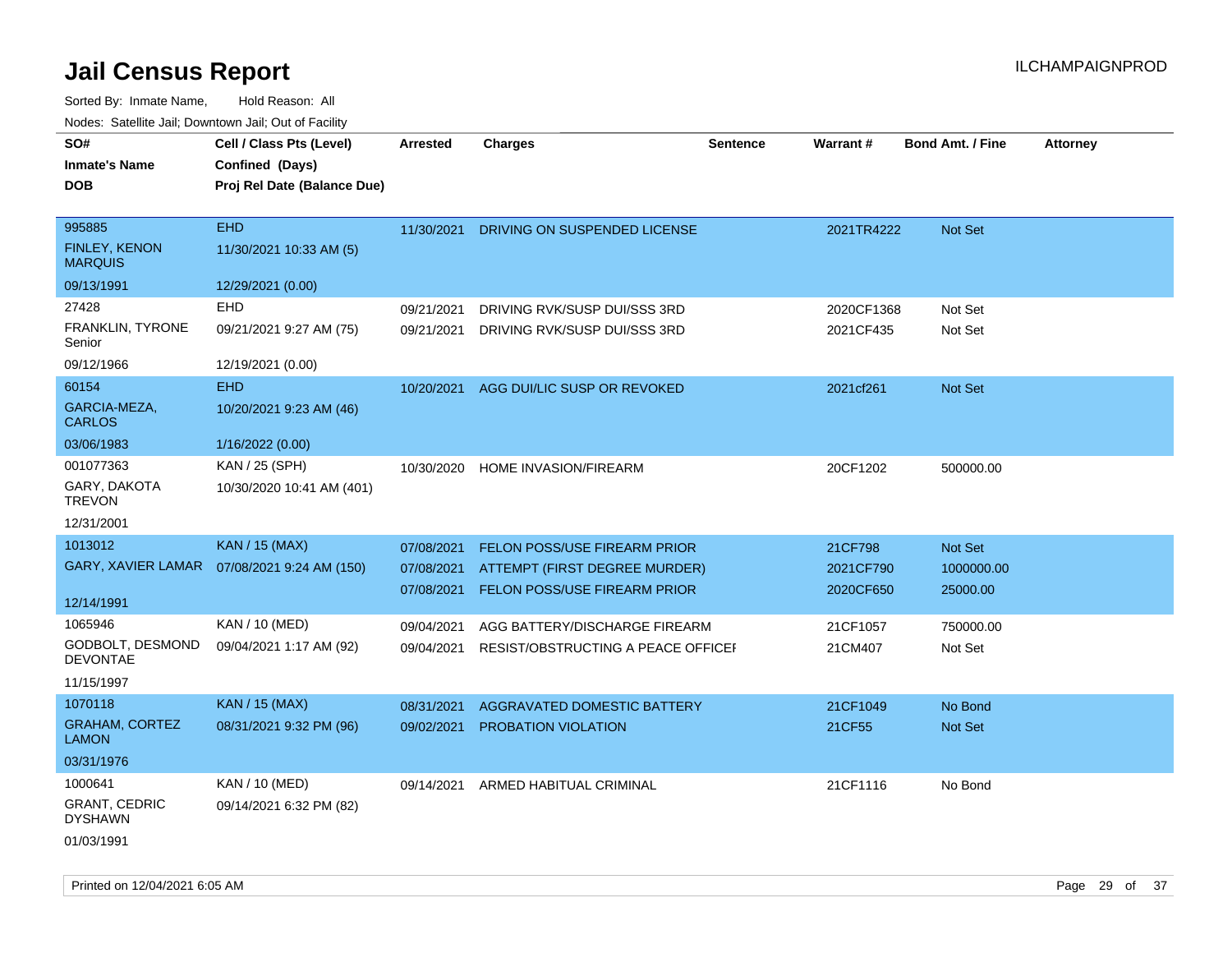| SO#<br><b>Inmate's Name</b><br>DOB             | Cell / Class Pts (Level)<br>Confined (Days)<br>Proj Rel Date (Balance Due) | <b>Arrested</b>          | <b>Charges</b>                                             | <b>Sentence</b> | <b>Warrant#</b>    | <b>Bond Amt. / Fine</b> | <b>Attorney</b> |      |
|------------------------------------------------|----------------------------------------------------------------------------|--------------------------|------------------------------------------------------------|-----------------|--------------------|-------------------------|-----------------|------|
| 46548<br><b>GRAY, DEMARCO</b><br><b>COTESS</b> | <b>EHD</b><br>11/16/2021 9:13 AM (19)                                      | 11/16/2021               | DRIVING RVK/SUSP DUI/SSS 2ND                               |                 | 2021CF739          | <b>Not Set</b>          |                 |      |
| 10/19/1976                                     | 12/15/2021 (0.00)                                                          |                          |                                                            |                 |                    |                         |                 |      |
| 1076506                                        | KAN / 15 (MAX)                                                             | 09/17/2021               | AGG UUW/PERSON/CM THREAT VIOL                              |                 | 21CF1131           | Not Set                 |                 |      |
|                                                | GRAY, JAMARH EMERE 09/17/2021 10:41 AM (79)                                | 09/20/2021               | <b>DOMESTIC BATTERY</b>                                    |                 | 21CM430            | Not Set                 |                 |      |
| 06/21/2003                                     |                                                                            |                          |                                                            |                 |                    |                         |                 |      |
| 1041176                                        | <b>DEW / 15 (MAX)</b>                                                      | 10/05/2021               | PAROLE REVOCATION                                          |                 |                    | <b>Not Set</b>          |                 |      |
| HART, DAVEON<br>LATTEEF                        | 10/05/2021 10:35 AM (61)                                                   | 10/06/2021               | <b>AGGRAVATED DOMESTIC BATTERY</b>                         |                 |                    | <b>Not Set</b>          |                 |      |
| 03/15/1996                                     |                                                                            |                          |                                                            |                 |                    |                         |                 |      |
| 1045186                                        | DEW / 15 (MAX)                                                             | 08/16/2021               | AGG FLEEING POLICE/21 MPH OVER                             |                 | 21CF988            | Not Set                 |                 |      |
| HOLBROOK, JOHNNIE<br><b>MATHIS</b>             | 08/16/2021 11:07 AM (111)                                                  | 08/16/2021               | FELON POSS/USE WEAPON/FIREARM                              |                 | 21CF989            | Not Set                 |                 |      |
| 07/19/1996                                     |                                                                            | 08/16/2021<br>08/16/2021 | FELON POSS/USE WEAPON/FIREARM<br>ARMED VIOLENCE/CATEGORY I |                 | 19CF968<br>21CF934 | Not Set<br>1000000.00   |                 |      |
| 001078146                                      | <b>DEW / 15 (MAX)</b>                                                      | 07/09/2021               | AGG BATTERY/DISCHARGE FIREARM                              |                 | 21CF795            | 1000000.00              |                 |      |
| <b>HUNT, TEIGAN</b><br><b>JAZAIREO</b>         | 07/09/2021 12:41 PM (149)                                                  | 07/09/2021               | ARMED ROBBERY/ARMED W/FIREARM                              |                 | 21CF806            | <b>Not Set</b>          |                 |      |
| 05/14/2003                                     |                                                                            |                          |                                                            |                 |                    |                         |                 |      |
| 989743                                         | DEW / 15 (ADS)                                                             | 04/13/2021               | AGG DISCHARGE FIREARM/VEH/SCH                              |                 | 21CF400            | Not Set                 |                 |      |
| JACKSON, STEVE<br>ALLEN                        | 04/13/2021 2:45 AM (236)                                                   | 04/13/2021               | AGGRAVATED DOMESTIC BATTERY                                |                 | 21CF399            | Not Set                 |                 |      |
| 06/04/1991                                     |                                                                            |                          |                                                            |                 |                    |                         |                 |      |
| 50495                                          | <b>EHD</b>                                                                 | 08/10/2021               | DRIVING RVK/SUSP DUI/SSS 10-14                             |                 | 2020CF997          | <b>Not Set</b>          |                 |      |
| JENKINS, ARNOLD<br><b>FARRIS</b>               | 08/10/2021 9:08 AM (117)                                                   | 08/10/2021               | DRIVING RVK/SUSP DUI/SSS 10-14                             |                 | 2019CF1363         | <b>Not Set</b>          |                 |      |
| 04/19/1962                                     | 2/4/2022 (0.00)                                                            |                          |                                                            |                 |                    |                         |                 |      |
| 001077709                                      | <b>EHD</b>                                                                 | 07/06/2021               | DRIVING RVK/SUSP DUI/SSS 4-9                               |                 | 2021CF167          | Not Set                 |                 |      |
| JINKINS, DEWAYNE<br>ALLEN                      | 07/06/2021 9:00 AM (152)                                                   |                          |                                                            |                 |                    |                         |                 |      |
| 01/02/1967                                     | 1/1/2022 (0.00)                                                            |                          |                                                            |                 |                    |                         |                 |      |
| Printed on 12/04/2021 6:05 AM                  |                                                                            |                          |                                                            |                 |                    |                         | Page 30 of      | - 37 |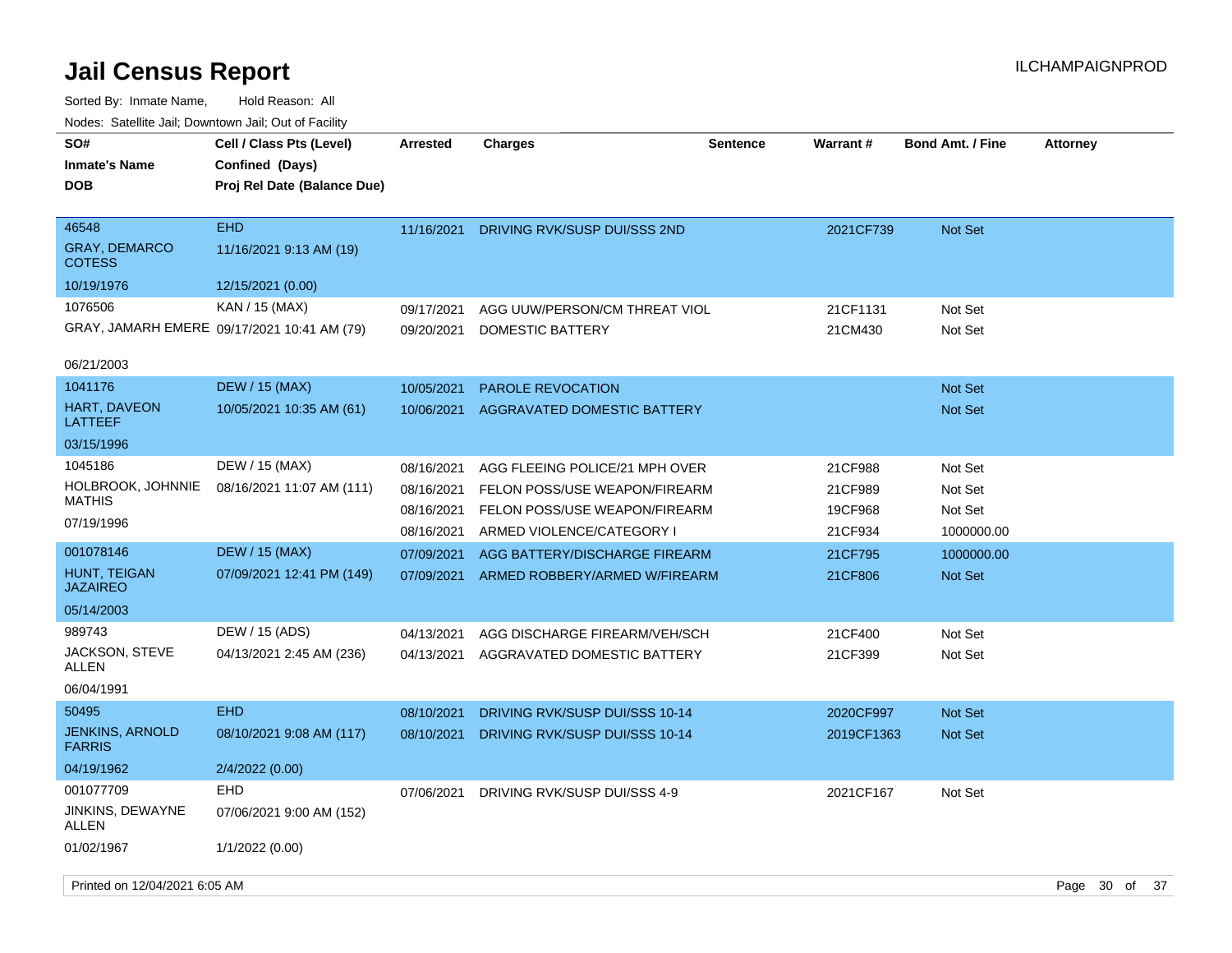| SO#<br><b>Inmate's Name</b>            | Cell / Class Pts (Level)<br>Confined (Days) | <b>Arrested</b>          | <b>Charges</b>                                                | <b>Sentence</b> | <b>Warrant#</b>       | <b>Bond Amt. / Fine</b> | <b>Attorney</b> |
|----------------------------------------|---------------------------------------------|--------------------------|---------------------------------------------------------------|-----------------|-----------------------|-------------------------|-----------------|
| <b>DOB</b>                             | Proj Rel Date (Balance Due)                 |                          |                                                               |                 |                       |                         |                 |
| 1076450                                | <b>DEW / 15 (MAX)</b>                       | 06/25/2020               | MURDER/INTENT TO KILL/INJURE                                  |                 | 2020-CF703            | 750000.00               |                 |
| <b>JONES, CARLOS</b><br><b>ANTONIO</b> | 06/25/2020 2:13 PM (528)                    | 11/02/2020               | <b>HOME INVASION/FIREARM</b>                                  |                 | 20CF1204              | 500000.00               |                 |
| 11/18/2001                             |                                             |                          |                                                               |                 |                       |                         |                 |
| 001077877                              | DEW / 10 (MED)                              | 04/24/2021               | AGG DISCHARGE FIREARM/OCC BLDG                                | 5y (DOC)        |                       | Not Set                 |                 |
| <b>JORDAN, PATRICK</b><br>RODEL        | 04/24/2021 3:53 PM (225)                    |                          |                                                               |                 |                       |                         |                 |
| 10/22/2002                             |                                             |                          |                                                               |                 |                       |                         |                 |
| 998873                                 | <b>EHD</b>                                  | 10/12/2021               | DRIVING RVK/SUSP DUI/SSS 3RD                                  |                 | 2021CF235             | Not Set                 |                 |
| KINCAID, AMANDA<br><b>MICHELLE</b>     | 10/12/2021 11:31 AM (54)                    |                          |                                                               |                 |                       |                         |                 |
| 01/07/1990                             | 1/9/2022 (0.00)                             |                          |                                                               |                 |                       |                         |                 |
| 001078401                              | DEW / 10 (ADS)                              | 09/19/2021               | UNLAWFUL VEHICULAR INVASION                                   |                 | 21CF1134              | Not Set                 |                 |
| KNIGHT, ERIC                           | 09/19/2021 7:32 PM (77)                     | 09/19/2021               | HRSMT/THREATEN PERSON/KILL                                    |                 | 2021CF561             | 50000.00                |                 |
| 07/11/1991                             |                                             | 09/21/2021               | <b>BURGLARY</b>                                               |                 | 21CF1139              | Not Set                 |                 |
| 1064445                                | <b>DEW / 15 (MAX)</b>                       | 04/23/2021               | FELON POSS/USE FIREARM/PAROLE                                 |                 | 21CF899               | Not Set                 |                 |
| LARUE, TERENCE<br><b>TRAMEL</b>        | 04/23/2021 11:18 AM (226)                   | 04/23/2021<br>04/23/2021 | AGG DISCHARGE FIREARM/OCC VEH<br>POSSESS 15<100 GRAMS COCAINE |                 | 2021CF295<br>19CF1052 | 500000.00<br>10000.00   |                 |
| 12/23/1998                             |                                             |                          |                                                               |                 |                       |                         |                 |
| 001078237                              | KAN / 15 (ADS)                              | 08/03/2021               | AGG DISCHARGE FIREARM/OCC VEH                                 |                 | 21CF928               | No Bond                 |                 |
| LAWS, TERON<br><b>RAMONTE</b>          | 08/03/2021 6:29 PM (124)                    |                          |                                                               |                 |                       |                         |                 |
| 04/03/2001                             |                                             |                          |                                                               |                 |                       |                         |                 |
| 001078470                              | <b>DEW / 15 (MAX)</b>                       | 10/10/2021               | MURDER/INTENT TO KILL/INJURE                                  |                 | 21CF1221              | Not Set                 |                 |
| LEE, AMAHRION<br><b>JA'MERE</b>        | 10/10/2021 1:23 PM (56)                     |                          |                                                               |                 |                       |                         |                 |
| 11/05/2002                             |                                             |                          |                                                               |                 |                       |                         |                 |
| 001078170                              | KAN / 10 (MED)                              | 09/07/2021               | AGG UNLAWFUL USE OF WEAPON/VEH                                |                 | 21CF1060              | Not Set                 |                 |
| LEMONS, DEANGELO<br><b>DEVELLE</b>     | 09/07/2021 12:49 AM (89)                    |                          |                                                               |                 |                       |                         |                 |
| 05/29/2003                             |                                             |                          |                                                               |                 |                       |                         |                 |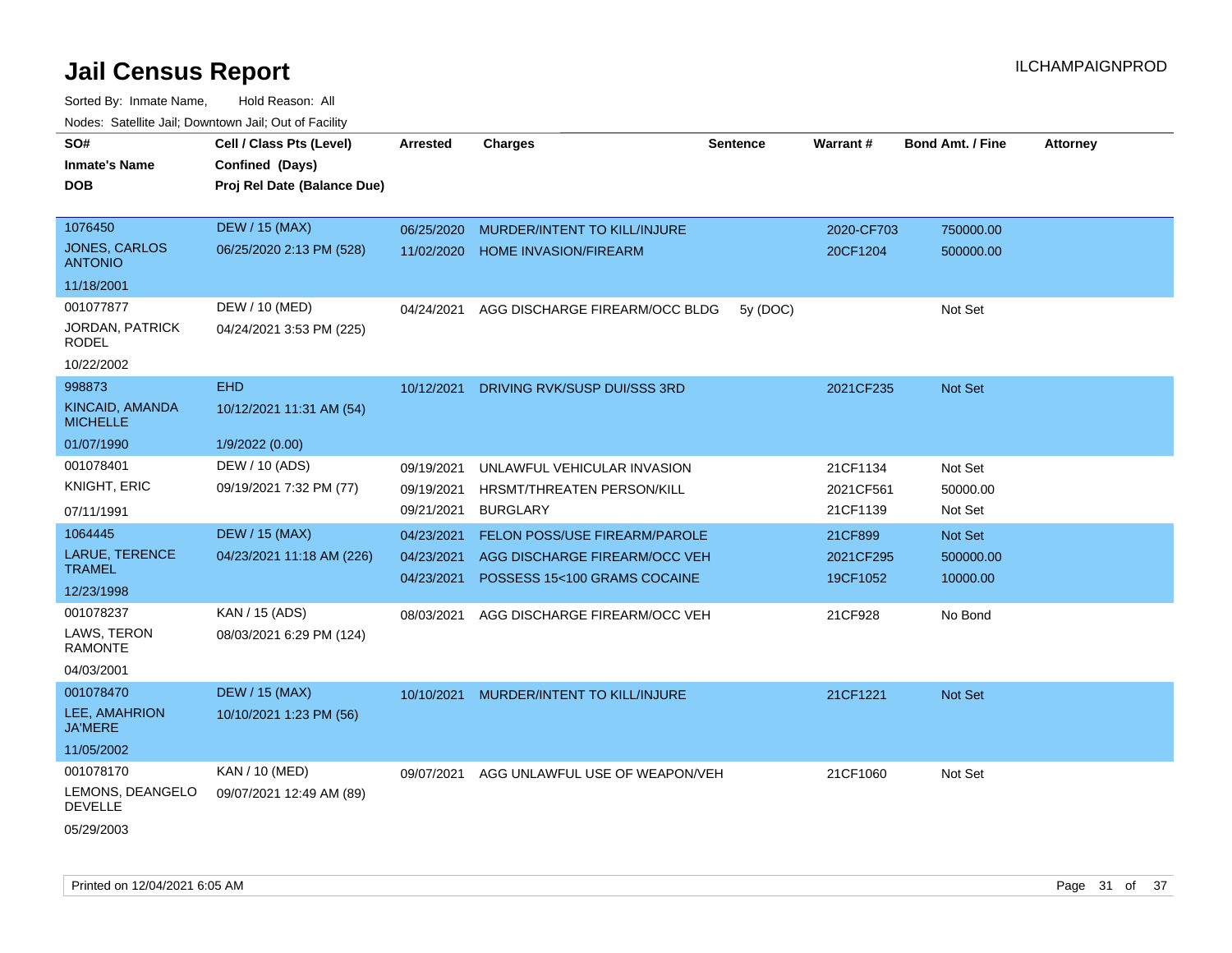| SO#                                      | Cell / Class Pts (Level)    | <b>Arrested</b> | <b>Charges</b>                           | <b>Sentence</b> | Warrant#     | <b>Bond Amt. / Fine</b> | <b>Attorney</b> |
|------------------------------------------|-----------------------------|-----------------|------------------------------------------|-----------------|--------------|-------------------------|-----------------|
| Inmate's Name                            | Confined (Days)             |                 |                                          |                 |              |                         |                 |
| DOB                                      | Proj Rel Date (Balance Due) |                 |                                          |                 |              |                         |                 |
|                                          |                             |                 |                                          |                 |              |                         |                 |
| 56792                                    | <b>DEW / 10 (MED)</b>       | 02/02/2021      | ARMED HABITUAL CRIMINAL                  |                 | 2021CF141    | 500000.00               |                 |
| LILLARD, LAWRENCE<br><b>TYRONE</b>       | 02/02/2021 2:11 PM (306)    | 02/22/2021      | DRIVING ON REVOKED LICENSE               |                 | 21TR426      | 5000.00                 |                 |
| 10/20/1982                               |                             |                 |                                          |                 |              |                         |                 |
| 001078407                                | EHD                         | 09/21/2021      | DRIVING ON SUSPENDED LICENSE             |                 | 2019TR16777  | Not Set                 |                 |
| LOVE, BRANDON<br><b>TERRELL</b>          | 09/21/2021 11:26 AM (75)    |                 |                                          |                 |              |                         |                 |
| 06/13/1994                               | 12/19/2021 (0.00)           |                 |                                          |                 |              |                         |                 |
| 46837                                    | <b>KAN / 15 (MAX)</b>       | 09/07/2021      | <b>RESIDENTIAL BURGLARY</b>              |                 | 2019-CF-1207 | 25000.00                |                 |
| MARCRUM, JEFFERY<br>LEE                  | 09/07/2021 11:43 AM (89)    |                 |                                          |                 |              |                         |                 |
| 11/17/1968                               |                             |                 |                                          |                 |              |                         |                 |
| 1069949                                  | EHD                         | 11/30/2021      | DRIVING ON REVOKED LICENSE               |                 | 2021TR1726   | Not Set                 |                 |
| <b>MARSHALL, ERIC</b><br>VONTREAL        | 11/30/2021 3:13 PM (5)      |                 |                                          |                 |              |                         |                 |
| 04/28/1997                               | 12/29/2021 (0.00)           |                 |                                          |                 |              |                         |                 |
| 001078575                                | <b>KAN / 10 (MED)</b>       | 11/09/2021      | <b>GUNRUNNING</b>                        |                 | 21CF1330     | 750000.00               |                 |
| MCLAURIN, KEYON A                        | 11/09/2021 12:41 PM (26)    |                 |                                          |                 |              |                         |                 |
|                                          |                             |                 |                                          |                 |              |                         |                 |
| 11/19/2002                               |                             |                 |                                          |                 |              |                         |                 |
| 1011046                                  | KAN / 15 (ADS)              |                 | 04/10/2021 ATTEMPT (FIRST DEGREE MURDER) |                 | 21CF392      | Not Set                 |                 |
| MILES, DARRION<br><b>ANTONIO KEVONTA</b> | 04/11/2021 12:46 AM (238)   |                 |                                          |                 |              |                         |                 |
| 03/18/1990                               |                             |                 |                                          |                 |              |                         |                 |
| 001077278                                | <b>DEW / 15 (MAX)</b>       | 10/06/2020      | AGG FLEEING POLICE/21 MPH OVER           |                 | 2019CF1171   | 50000.00                |                 |
| MILLER, D'ANDRE                          | 10/06/2020 12:49 PM (425)   | 10/06/2020      | MURDER/INTENT TO KILL/INJURE             |                 | 2020CF146    | 2000000.00              |                 |
| 09/08/1986                               |                             |                 |                                          |                 |              |                         |                 |
| 963426                                   | EHD                         | 09/14/2021      | ACCIDENT INJURY/DEATH/11-403             |                 | 2020CF1367   | Not Set                 |                 |
| MITCHELL, MARCELL<br><b>MARTELL</b>      | 09/14/2021 9:03 AM (82)     |                 |                                          |                 |              |                         |                 |
| 12/19/1987                               | 12/10/2021 (0.00)           |                 |                                          |                 |              |                         |                 |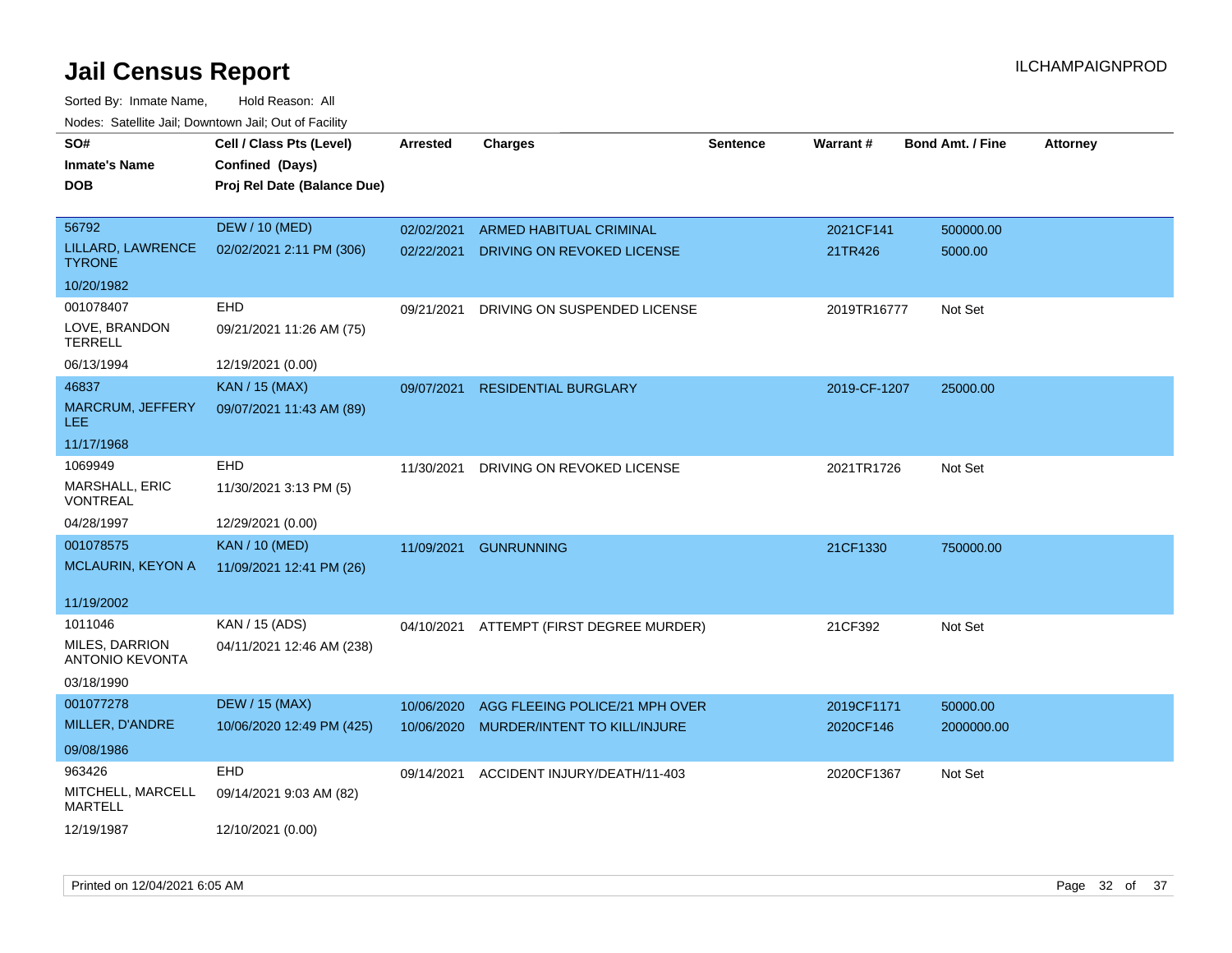| rouco. Calcillo Jali, Downtown Jali, Out of Facility |                                               |                 |                                          |          |             |                         |                 |
|------------------------------------------------------|-----------------------------------------------|-----------------|------------------------------------------|----------|-------------|-------------------------|-----------------|
| SO#<br><b>Inmate's Name</b>                          | Cell / Class Pts (Level)<br>Confined (Days)   | <b>Arrested</b> | <b>Charges</b>                           | Sentence | Warrant#    | <b>Bond Amt. / Fine</b> | <b>Attorney</b> |
| DOB                                                  | Proj Rel Date (Balance Due)                   |                 |                                          |          |             |                         |                 |
|                                                      |                                               |                 |                                          |          |             |                         |                 |
| 1026477                                              | <b>KAN / 15 (ADS)</b>                         | 09/21/2021      | AGG DISCHARGE FIREARM/OCC VEH            |          | 21CF1138    | Not Set                 |                 |
| NEWBILL, DEVONTRE<br><b>LAMONT</b>                   | 09/21/2021 2:27 AM (75)                       | 09/22/2021      | PROBATION VIOLATION                      |          | 20CF577     | Not Set                 |                 |
| 11/22/1993                                           |                                               |                 |                                          |          |             |                         |                 |
| 1072907                                              | KAN                                           | 07/14/2021      | CRIMINAL DAMAGE <\$500/SCHOOL            |          | 2021CF840   | 5000.00                 |                 |
|                                                      | NIKOLAEV, YEVGENIY 07/14/2021 10:10 PM (144)  | 07/14/2021      | ATTEMPT (FIRST DEGREE MURDER)            |          | 2021-CF-832 | 2000000.00              |                 |
| 10/06/1983                                           |                                               |                 |                                          |          |             |                         |                 |
| 001078558                                            | <b>DEW / 10 (MED)</b>                         | 11/03/2021      | UNLAWFUL USE OF A WEAPON                 |          | 21CF1352    | Not Set                 |                 |
| PARRISH, DOMINIC<br><b>WALTER</b>                    | 11/03/2021 1:25 PM (32)                       |                 |                                          |          |             |                         |                 |
| 08/23/2001                                           |                                               |                 |                                          |          |             |                         |                 |
| 58051                                                | <b>EHD</b>                                    | 12/01/2021      | AGG DUI/NO VALID DL                      |          | 2021CF40    | Not Set                 |                 |
| PASLEY, SHAWN<br><b>PATRICK</b>                      | 12/01/2021 9:41 AM (4)                        |                 |                                          |          |             |                         |                 |
| 08/10/1982                                           | 12/13/2021 (0.00)                             |                 |                                          |          |             |                         |                 |
| 001077928                                            | <b>EHD</b>                                    | 09/01/2021      | AGG DOMESTIC BATTERY/STRANGLE            |          | 2021CF515   | <b>Not Set</b>          |                 |
| PATTON, MICHAEL<br><b>RYAN</b>                       | 09/01/2021 9:43 AM (95)                       |                 |                                          |          |             |                         |                 |
| 08/15/1994                                           | 12/31/2021 (0.00)                             |                 |                                          |          |             |                         |                 |
| 001078063                                            | DEW / 15 (MAX)                                | 06/15/2021      | AGG CRIM SEX ASSAULT/WEAPON              |          | 2021CF678   | 1000000.00              |                 |
|                                                      | PERRY, ROBERT Junior 06/15/2021 4:37 PM (173) | 06/15/2021      | <b>ROBBERY</b>                           |          | 2021CF159   | 25000.00                |                 |
|                                                      |                                               |                 |                                          |          |             |                         |                 |
| 12/21/1990                                           |                                               |                 |                                          |          |             |                         |                 |
| 1072761                                              | <b>EHD</b>                                    | 11/03/2021      | DRIVING ON SUSPENDED LICENSE             |          | 2020TR5958  | <b>Not Set</b>          |                 |
| POWELL, KYESHA<br><b>MONAE</b>                       | 11/03/2021 10:01 AM (32)                      |                 |                                          |          |             |                         |                 |
| 07/14/2000                                           | 12/17/2021 (0.00)                             |                 |                                          |          |             |                         |                 |
| 001077614                                            | KAN / 15 (MAX)                                |                 | 01/17/2021 ATTEMPT (FIRST DEGREE MURDER) |          | 21CF66      | Not Set                 |                 |
| DEVON                                                | ROBINSON, DONTRELL 01/17/2021 3:08 PM (322)   |                 |                                          |          |             |                         |                 |
| 09/22/2002                                           |                                               |                 |                                          |          |             |                         |                 |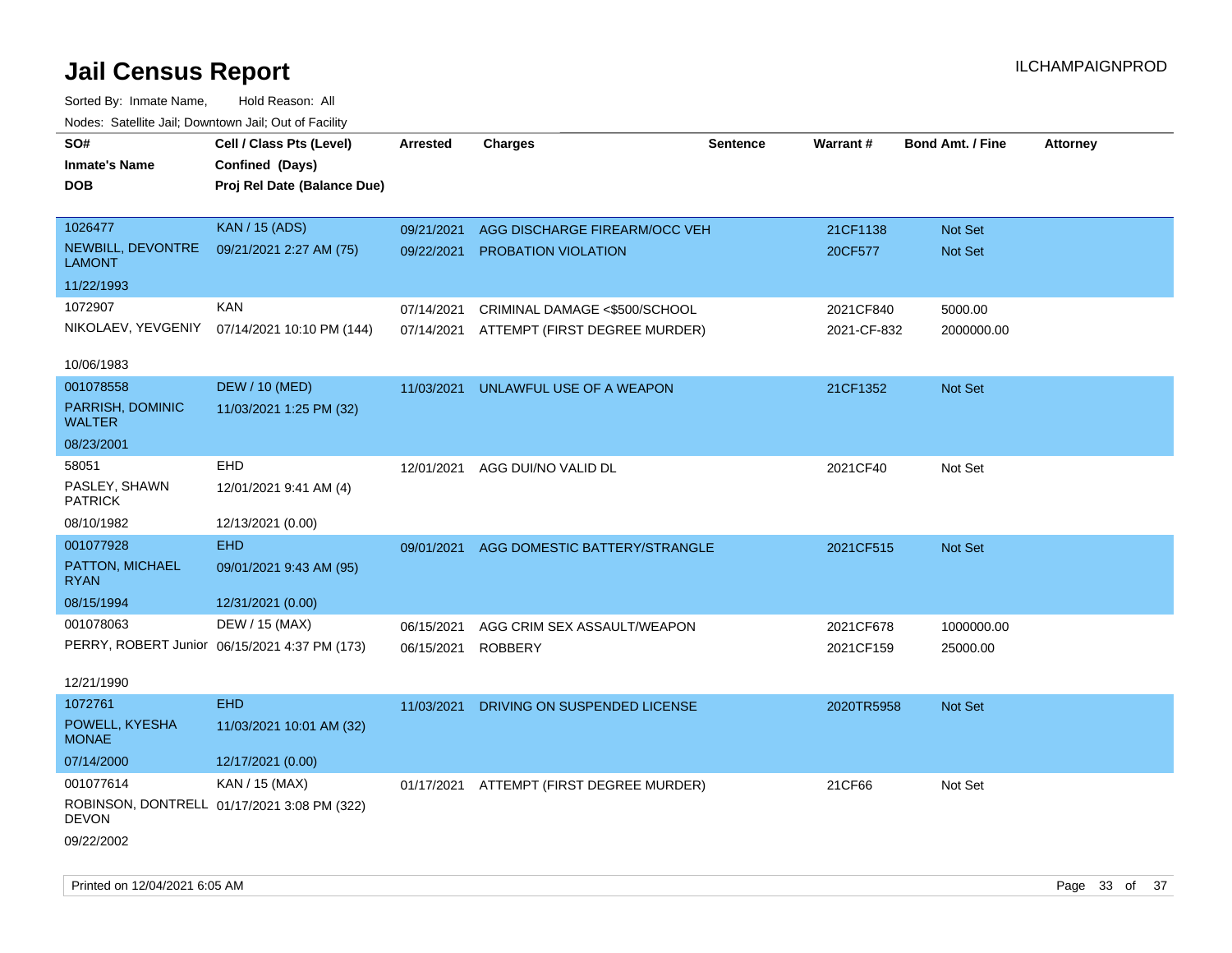| SO#<br><b>Inmate's Name</b><br><b>DOB</b>        | Cell / Class Pts (Level)<br>Confined (Days)<br>Proj Rel Date (Balance Due) | <b>Arrested</b> | <b>Charges</b>                 | <b>Sentence</b> | <b>Warrant#</b> | <b>Bond Amt. / Fine</b> | <b>Attorney</b> |
|--------------------------------------------------|----------------------------------------------------------------------------|-----------------|--------------------------------|-----------------|-----------------|-------------------------|-----------------|
| 1061216<br><b>RUNGE, ANDRE</b><br><b>MARSEAN</b> | <b>KAN / 10 (MED)</b><br>06/22/2021 4:42 PM (166)                          | 06/22/2021      | <b>HOME INVASION/FIREARM</b>   |                 | 21CF727         | Not Set                 |                 |
| 12/05/1997                                       |                                                                            |                 |                                |                 |                 |                         |                 |
| 650295                                           | PIA / 50 (MAX)                                                             | 04/22/2020      | CRIMINAL SEXUAL ASSAULT        |                 | 2020-CF407      | 750000.00               |                 |
| SANDAGE, JERALD<br><b>EUGENE</b>                 | 04/22/2020 6:30 AM (592)                                                   | 04/22/2020      | CRIMINAL SEXUAL ASSAULT        |                 | 2020-CF408      | 750000.00               |                 |
|                                                  |                                                                            | 04/22/2020      | <b>CRIMINAL SEXUAL ABUSE</b>   |                 | 2020-CF409      | 750000.00               |                 |
| 06/07/1971                                       |                                                                            | 04/22/2020      | CRIMINAL SEXUAL ASSAULT        |                 | 2020-CF410      | 750000.00               |                 |
|                                                  |                                                                            | 04/22/2020      | OFFICIAL MISCONDUCT            |                 | 2019-CF1811     | 25000.00                |                 |
| 1062194                                          | <b>DEW / 15 (MAX)</b>                                                      | 02/27/2020      | MURDER/OTHER FORCIBLE FELONY   |                 | 20CF-247        | 1000000.00              |                 |
| SIMMONS, MICHAEL<br><b>JAMAL</b>                 | 02/27/2020 1:11 PM (647)                                                   | 09/23/2020      | AGG BATTERY/DISCHARGE FIREARM  |                 | 20CF1061        | Not Set                 |                 |
| 11/03/1997                                       |                                                                            |                 |                                |                 |                 |                         |                 |
| 001078115                                        | KAN / 15 (MAX)                                                             | 07/01/2021      | ARMED VIOLENCE/CATEGORY I      |                 | 21CF772         | Not Set                 |                 |
| SMITH, JAMES<br>NASHAUN, Junior                  | 07/01/2021 2:44 PM (157)                                                   | 07/30/2021      | DRIVING ON SUSPENDED LICENSE   |                 | 21TR5804        | 1500.00                 |                 |
| 09/18/2000                                       |                                                                            |                 |                                |                 |                 |                         |                 |
| 55331                                            | <b>DEW / 15 (MAX)</b>                                                      | 07/31/2021      | <b>ARMED HABITUAL CRIMINAL</b> | 10y/0m/0d (DC   |                 | Not Set                 |                 |
| <b>SMITH, TARRIO</b><br><b>TERRELLE</b>          | 07/31/2021 2:22 AM (127)                                                   |                 |                                |                 |                 |                         |                 |
| 04/25/1982                                       |                                                                            |                 |                                |                 |                 |                         |                 |
| 001077868                                        | DEW / 15 (MAX)                                                             | 04/21/2021      | ARMED ROBBERY/ARMED W/FIREARM  |                 | 21CF445         | Not Set                 |                 |
| SPEARMENT,<br><b>KENTRELL</b>                    | 04/21/2021 9:48 PM (228)                                                   | 08/19/2021      | FLEEING/ATTEMPT ELUDE OFFICER  |                 | 2021TR1053      | 1000.00                 |                 |
| 01/21/2002                                       |                                                                            |                 |                                |                 |                 |                         |                 |
| 001077854                                        | <b>EHD</b>                                                                 | 09/15/2021      | DRIVING RVK/SUSP DUI/SSS 4-9   |                 | 2021CF306       | Not Set                 |                 |
| STUKINS, DANNY RAY                               | 09/15/2021 10:17 AM (81)                                                   |                 |                                |                 |                 |                         |                 |
| 07/05/1985                                       | 3/13/2022 (0.00)                                                           |                 |                                |                 |                 |                         |                 |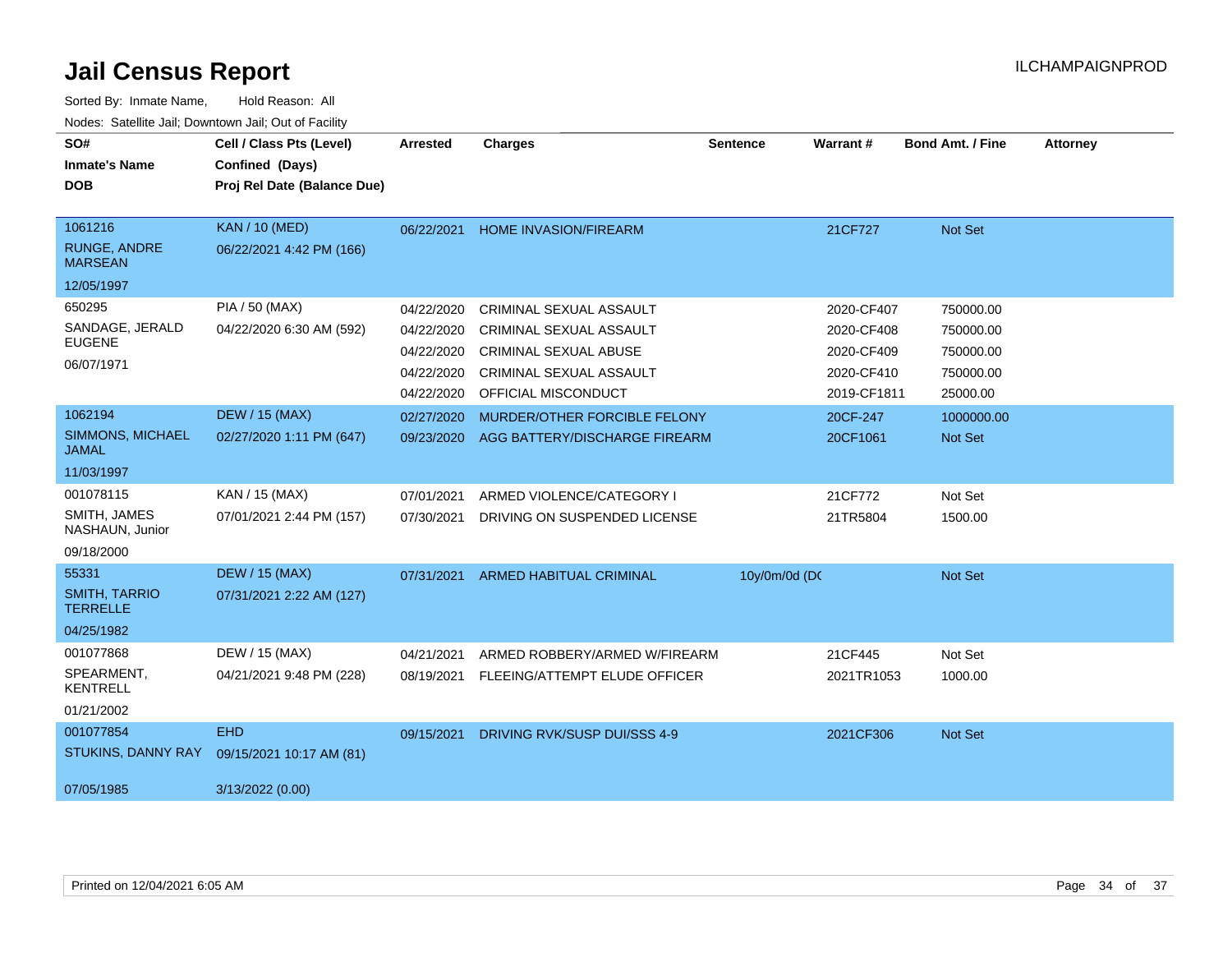| roaco. Catolino dall, Downtown dall, Out of Fability |                                              |                 |                                          |          |            |                         |                 |
|------------------------------------------------------|----------------------------------------------|-----------------|------------------------------------------|----------|------------|-------------------------|-----------------|
| SO#                                                  | Cell / Class Pts (Level)                     | <b>Arrested</b> | <b>Charges</b>                           | Sentence | Warrant#   | <b>Bond Amt. / Fine</b> | <b>Attorney</b> |
| <b>Inmate's Name</b>                                 | Confined (Days)                              |                 |                                          |          |            |                         |                 |
| <b>DOB</b>                                           | Proj Rel Date (Balance Due)                  |                 |                                          |          |            |                         |                 |
|                                                      |                                              |                 |                                          |          |            |                         |                 |
| 1046632                                              | <b>KAN / 15 (MAX)</b>                        |                 | 09/14/2021 ARMED VIOLENCE/CATEGORY II    |          | 21CF912    | 750000.00               |                 |
|                                                      | TATE, JAVON MARQUIS 09/14/2021 12:10 PM (82) |                 |                                          |          |            |                         |                 |
| 08/10/1996                                           |                                              |                 |                                          |          |            |                         |                 |
| 949990                                               | DEW / 15 (MAX)                               | 07/27/2021      | AGG DISCHARGE FIREARM/OCC VEH            |          | 2021CF829  | 750000.00               |                 |
| THATCH, CALVIN<br><b>ANTHONY</b>                     | 07/27/2021 5:12 PM (131)                     | 07/27/2021      | WARRANT OUT OF COUNTY                    |          | 21TR49     | 1500.00                 |                 |
| 07/09/1986                                           |                                              |                 |                                          |          |            |                         |                 |
| 001077662                                            | <b>DEW / 15 (MAX)</b>                        |                 | 02/03/2021 ARMED ROBBERY/ARMED W/FIREARM |          | 21CF123    | 250000.00               |                 |
| TIPSORD, NOAH LEE                                    | 02/03/2021 4:33 PM (305)                     |                 |                                          |          |            |                         |                 |
| 08/14/1998                                           |                                              |                 |                                          |          |            |                         |                 |
| 1033031                                              | KAN / 15 (MAX)                               | 08/19/2020      | *AGG BATTERY W/FIREARM/PERSON            |          | 2020-CF923 | 500000.00               |                 |
| TOMS, ANDREW<br><b>CHUCKY</b>                        | 08/19/2020 5:59 PM (473)                     |                 |                                          |          |            |                         |                 |
| 09/28/1978                                           |                                              |                 |                                          |          |            |                         |                 |
| 27007                                                | <b>KAN</b> / 15 (MAX)                        | 09/19/2021      | DOMESTIC BATTERY/OTHER PRIOR             |          | 21CF1133   | No Bond                 |                 |
| <b>TUELL, ROBERT</b><br><b>STEPHEN</b>               | 09/19/2021 9:51 AM (77)                      |                 |                                          |          |            |                         |                 |
| 09/25/1967                                           |                                              |                 |                                          |          |            |                         |                 |
| 001078263                                            | KAN / 10 (ADS)                               | 08/11/2021      | AGG BATTERY/PUBLIC PLACE                 |          | 2020CF420  | 7500.00                 |                 |
| TURK, BRANDON<br><b>LARSHAWN</b>                     | 08/11/2021 6:23 PM (116)                     | 08/11/2021      | RECEIVE/POSS/SELL STOLEN VEH             |          | 2020CF928  | 200000.00               |                 |
| 10/18/1995                                           |                                              |                 |                                          |          |            |                         |                 |
| 64700                                                | <b>KAN / 10 (MED)</b>                        | 09/07/2021      | UNLAWFUL USE OF A WEAPON                 |          | 21CF1074   | Not Set                 |                 |
| TURNER, ADAM<br><b>ANTONIO</b>                       | 09/08/2021 12:49 AM (88)                     |                 |                                          |          |            |                         |                 |
| 08/29/1985                                           |                                              |                 |                                          |          |            |                         |                 |
| 001078386                                            | KAN / 10 (MED)                               | 09/14/2021      | POSSESSION OF STOLEN FIREARM             |          | 2021CF1099 | 250000.00               |                 |
| TURNER, AMARIO                                       | 09/14/2021 11:42 PM (82)                     |                 |                                          |          |            |                         |                 |
| 09/23/2002                                           |                                              |                 |                                          |          |            |                         |                 |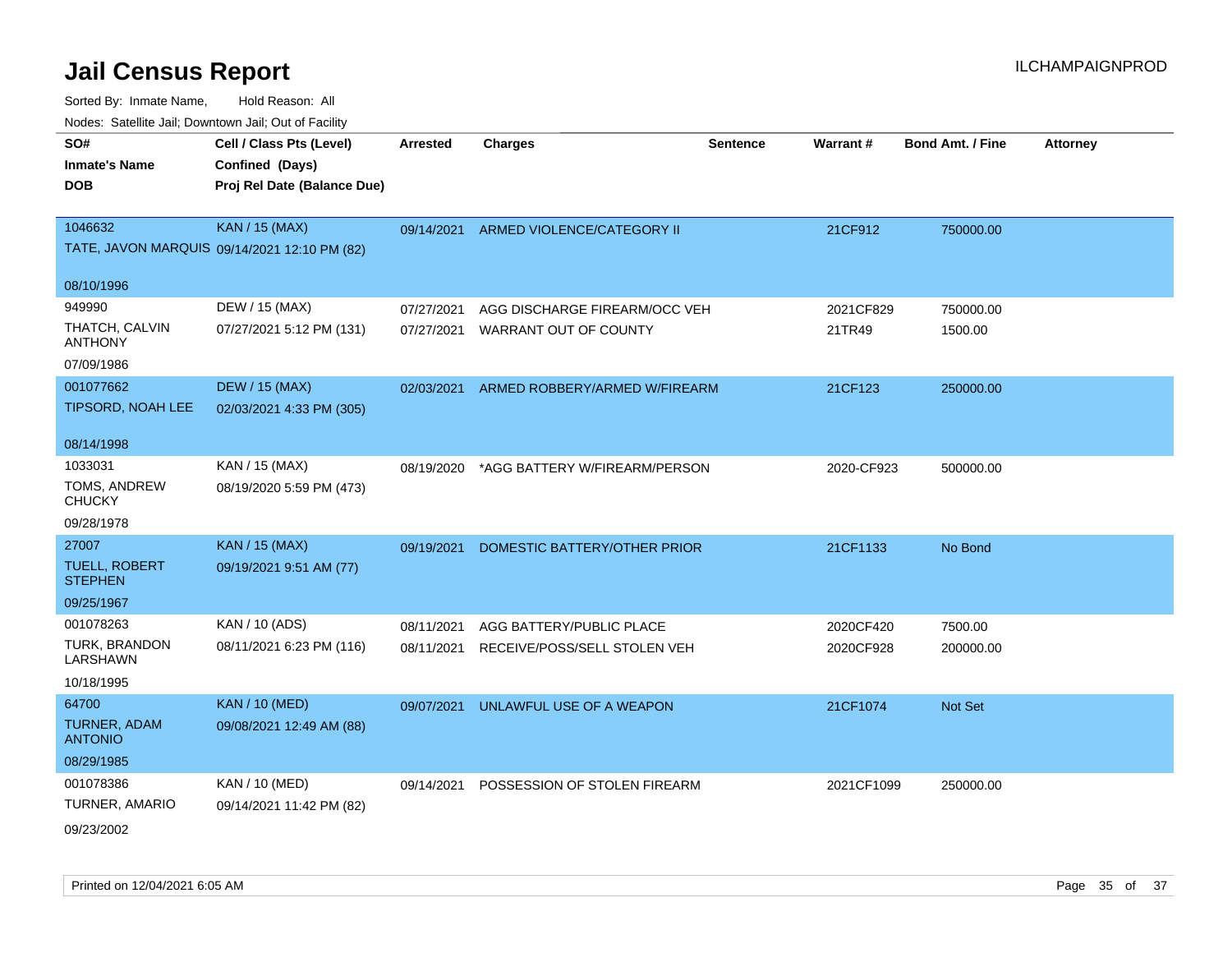| SO#                                           | Cell / Class Pts (Level)    | Arrested   | <b>Charges</b>                       | <b>Sentence</b> | Warrant#      | <b>Bond Amt. / Fine</b> | <b>Attorney</b> |
|-----------------------------------------------|-----------------------------|------------|--------------------------------------|-----------------|---------------|-------------------------|-----------------|
| <b>Inmate's Name</b>                          | Confined (Days)             |            |                                      |                 |               |                         |                 |
|                                               |                             |            |                                      |                 |               |                         |                 |
| DOB                                           | Proj Rel Date (Balance Due) |            |                                      |                 |               |                         |                 |
|                                               |                             |            |                                      |                 |               |                         |                 |
| 1050636                                       | <b>KAN / 15 (MAX)</b>       | 09/24/2021 | <b>FELON POSS/USE WEAPON/FIREARM</b> | 4y (DOC)        | 21CF1154      | <b>Not Set</b>          |                 |
| <b>TURNER, TIMOTHY</b><br><b>SEANTEZ</b>      | 09/24/2021 9:18 PM (72)     |            |                                      |                 |               |                         |                 |
| 09/27/1994                                    |                             |            |                                      |                 |               |                         |                 |
| 1040925                                       | KAN / 10 (MED)              | 10/05/2021 | AGG BATTERY/DISCHARGE FIREARM        |                 | 2021CF1105    | 1000000.00              |                 |
| <b>WEATHERALL</b><br><b>JOHNNY EARL JAMES</b> | 10/05/2021 4:17 PM (61)     |            |                                      |                 |               |                         |                 |
| 04/29/1994                                    |                             |            |                                      |                 |               |                         |                 |
| 1062558                                       | <b>DEW / 10 (MED)</b>       | 10/02/2021 | FELON POSS/USE WEAPON/FIREARM        |                 | 21CF1185      | <b>Not Set</b>          |                 |
| <b>WELLS, JIAMANTE</b><br><b>AMORE</b>        | 10/02/2021 8:29 PM (64)     |            |                                      |                 |               |                         |                 |
| 09/02/1995                                    |                             |            |                                      |                 |               |                         |                 |
| 1002033                                       | KAN / 15 (MAX)              | 09/08/2021 | DRIVING ON SUSPENDED LICENSE         |                 | 2019-TR-11944 | 5000.00                 |                 |
| <b>WEST, ANTONIO</b>                          | 09/08/2021 11:01 PM (88)    | 09/08/2021 | ARMED ROBBERY/ARMED W/FIREARM        |                 | 2020-CF-1406  | 500000.00               |                 |
| <b>DEONTA</b>                                 |                             | 09/08/2021 | AGG UNLAWFUL USE OF WEAPON/VEH       |                 | 2021-CF-AWOW  | Not Set                 |                 |
| 04/15/1992                                    |                             | 09/08/2021 | OBSTRCT JUSTICE/LEAVE STATE          |                 | 2021-CF-AWOW  | Not Set                 |                 |
|                                               |                             | 09/08/2021 | ARMED VIOLENCE/CATEGORY I            |                 | 2021-CF-AWOW  | Not Set                 |                 |
| 1022068                                       | <b>DEW / 15 (ADS)</b>       | 10/10/2021 | FELON POSS/USE WEAPON/FIREARM        |                 | 21CF1212      | <b>Not Set</b>          |                 |
| <b>WILKINS, MICHAEL</b><br><b>CARL</b>        | 10/10/2021 5:07 AM (56)     |            |                                      |                 |               |                         |                 |
| 07/10/1992                                    |                             |            |                                      |                 |               |                         |                 |
| 001077508                                     | DEW / 15 (ADS)              | 12/10/2020 | MURDER/STRONG PROB KILL/INJURE       |                 | 2020CF1293    | No Bond                 |                 |
| WILLIAMS, CALVIN<br><b>TIMOTHY</b>            | 12/10/2020 8:55 PM (360)    |            |                                      |                 |               |                         |                 |
| 10/23/2002                                    |                             |            |                                      |                 |               |                         |                 |
| 539662                                        | <b>KAN / 10 (MED)</b>       | 08/14/2021 | <b>AGGRAVATED BATTERY</b>            |                 | 21CF979       | No Bond                 |                 |
| WILLIAMS, JAVONTAE                            | 08/14/2021 1:28 AM (113)    | 08/14/2021 | AGGRAVATED DOMESTIC BATTERY          |                 | 2020CF1098    | 25000.00                |                 |
| <b>DEMAR</b>                                  |                             | 08/14/2021 | DOM BTRY/CONTACT/1-2 PRECONV         |                 | 2021CF770     | 250000.00               |                 |
| 07/28/1991                                    |                             | 08/14/2021 | <b>CITY OV ARREST</b>                |                 | 2017OV893     | 1000.00                 |                 |